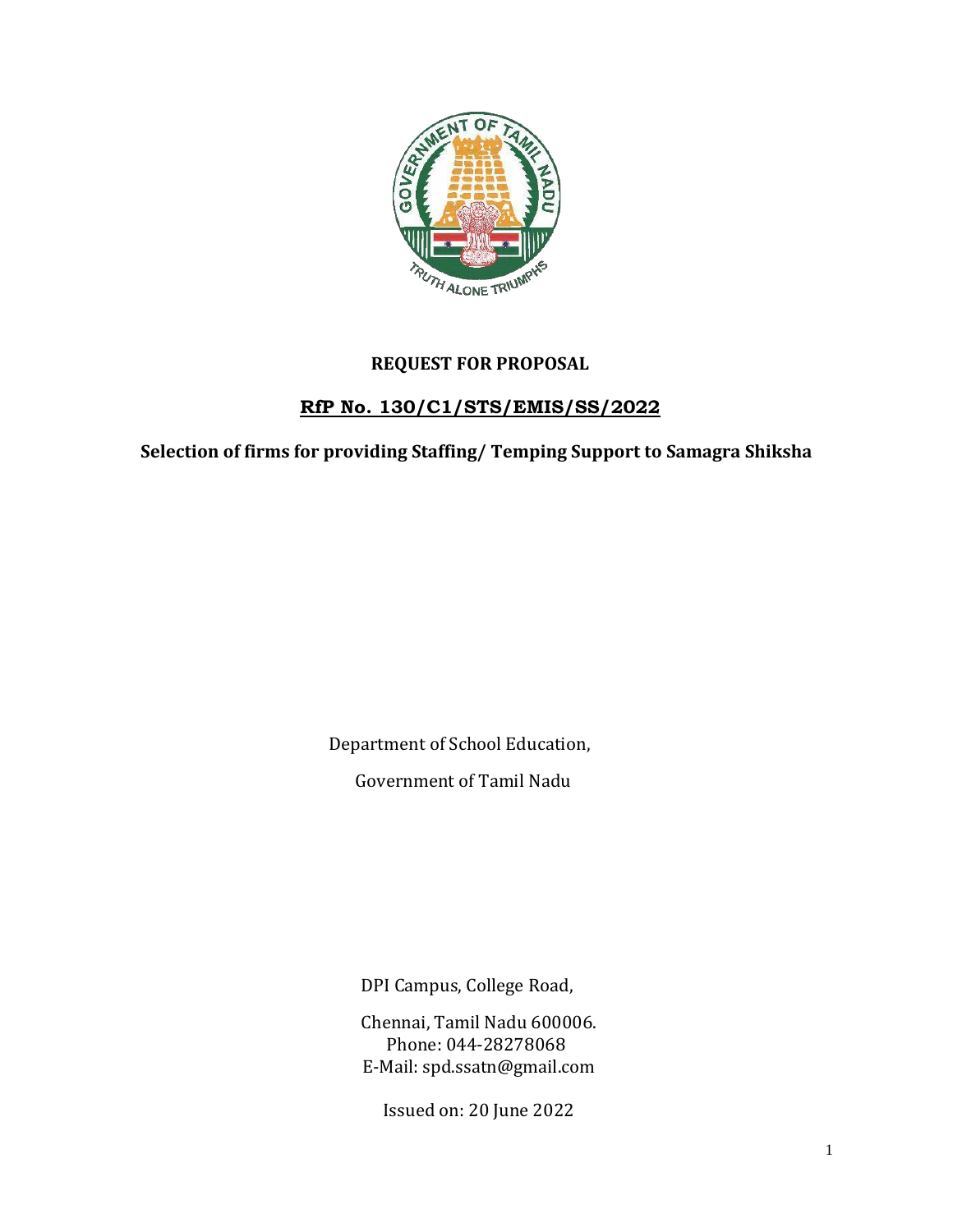# **TABLE OF CONTENTS**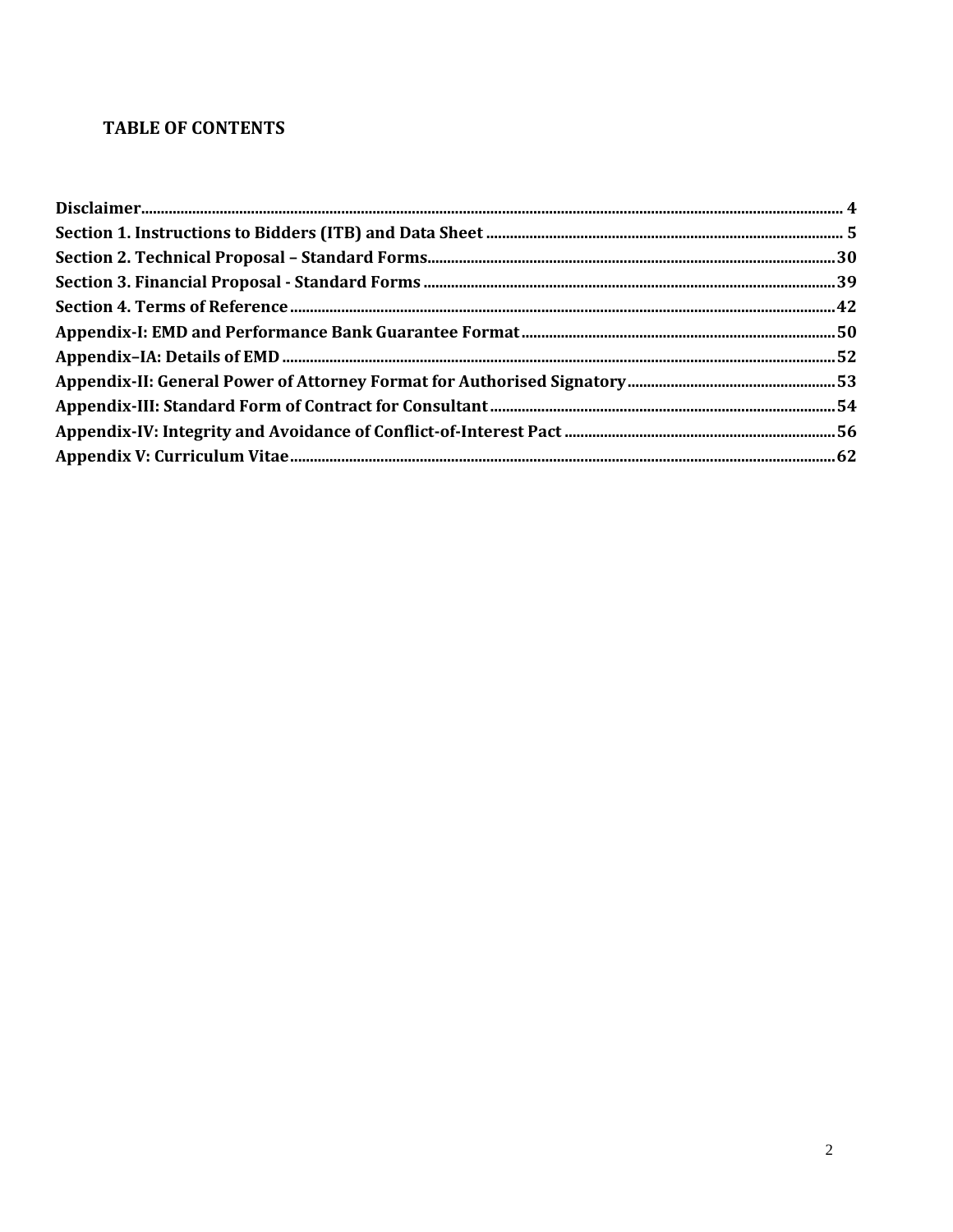#### **LETTER OF INVITATION**

### **State Project Director,**

Samagra Shiksha Office, DPI Campus, College Road, Chennai, Tamil Nadu 600006

**Date:** 20 June 2022

### **RfP Reference: No. 130/C1/STS/EMIS/SS/2022**

**Assignment Title: Selection of firms for providing Staffing/ Temping Support** under Tamil Nadu State Mission of Education for All - Samagra Shiksha (TANSMEA – SS under the Tamil Nadu Societies Act, 1975).

The Samagra Shiksha, School Education Department, Government of Tamil Nadu (hereinafter referred to as "Authority") has been implementing - this Integrated Scheme for School Education to ensure inclusive and equitable quality education from Classes 1 to 12.

As a part of this initiative, the Authority invites eligible firms and/ or organizations to indicate their interest in providing their services for providing staffing/ temping services to Samagra Shiksha to support the administrative setup within Samagra Shiksha to improve the functional aspects of education.

The details of the scope of services to be provided are mentioned in the Terms of Reference (ToR).

The RfP comprises the following 4 sections:

Section 1: Instruction to Bidder and Data Sheet Section 2: Technical Proposal – Standard Forms Section 3: Financial Proposal – Standard Forms Section 4: Terms of Reference Appendices

Thanking you,

Yours Sincerely,

State Project Director, Samagra Shiksha, Department of School Education, Government of Tamil Nadu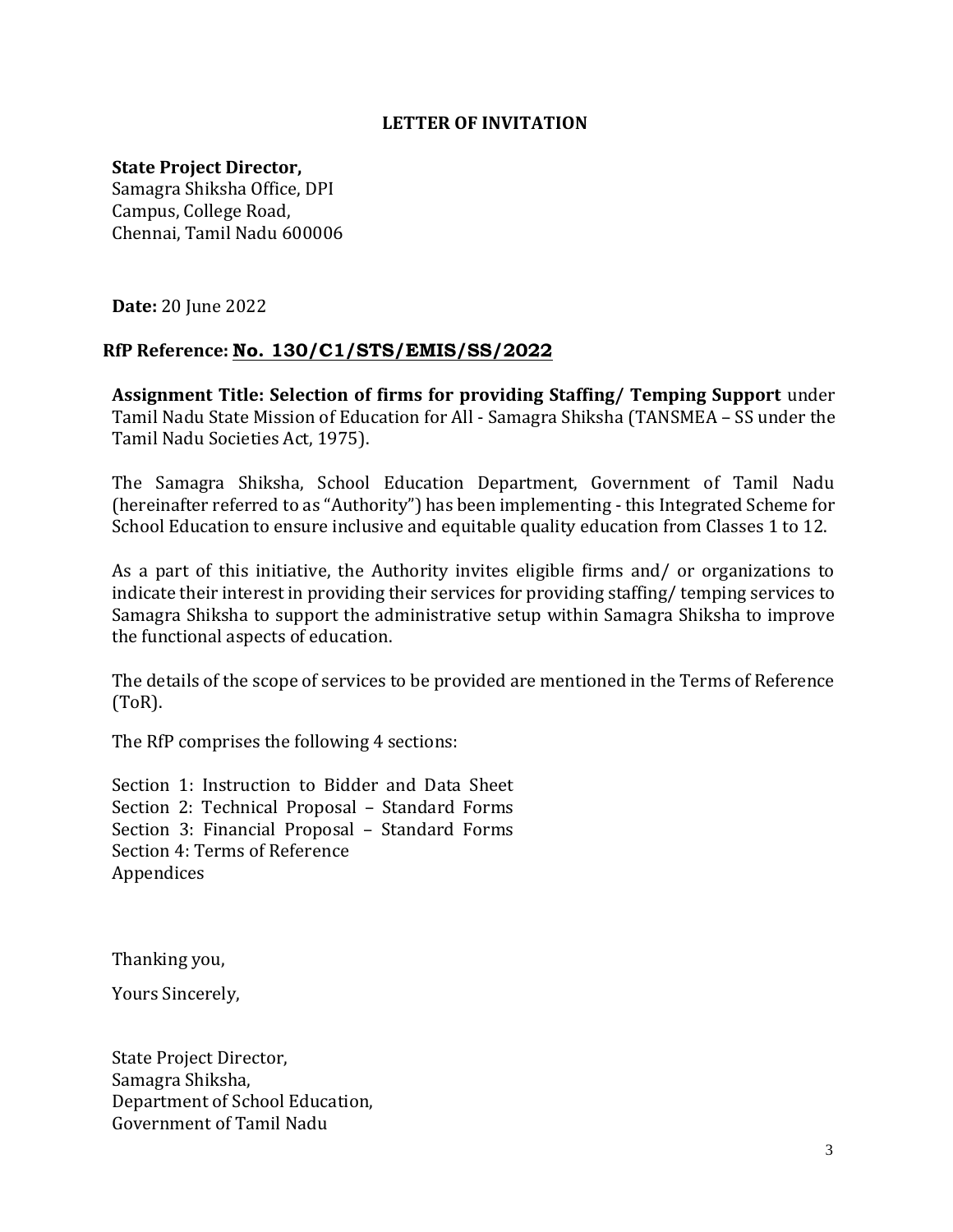### <span id="page-3-0"></span>**Disclaimer**

- 1. The information contained in this Request for Proposal (hereinafter referred to as "RfP") document provided to the Bidders, by the Authority, or any of their employees or advisors, is provided to the Bidder(s) on the terms and conditions set out in this RfP document and all other terms and conditions subject to which such information is provided.
- 2. The purpose of this RfP document is to provide the Bidder(s) with information to assist in the formulation of Proposals. This RfP document does not purport to contain all the information each Bidder may require. This RfP document may not be appropriate for all persons, and the Authority can't consider the business/investment objectives, financial situation, and particular needs of each Bidder who reads or uses this RfP document. Each Bidder should conduct its investigations and analysis and should check the accuracy, reliability, and completeness of the information in this RfP document and where necessary obtain independent advice from appropriate sources.
- 3. The Authority and its employees make no representation or warranty and shall incur no liability under any law, statute, rules, or regulations as to the accuracy, reliability, or completeness of the RfP document.
- 4. The Authority may, in its absolute discretion, but without being under any obligation to do so, update, amend, or supplement the information in this RfP document.
- 5. The Authority accepts no liability of any nature whether resulting from negligence or otherwise however caused arising from reliance of any Bidder upon the statements contained in this RfP.
- 6. The Authority reserves the right to reject all or any of the Proposals and cancel or suspend the bid without assigning any reasons whatsoever.
- 7. The issue of this RfP does not imply that the Authority is bound to select a Bidder or to appoint the selected Bidder, as the case may be, for the consultancy.
- 8. The Bidder shall bear all costs associated with or relating to the preparation and submission of its Proposal and attending various meetings thereof. The Authority shall not be liable in any manner whatsoever for the same or any other costs or other expenses incurred by the Bidder in preparation or submission of the Proposal, regardless of the conduct or outcome of the selection process.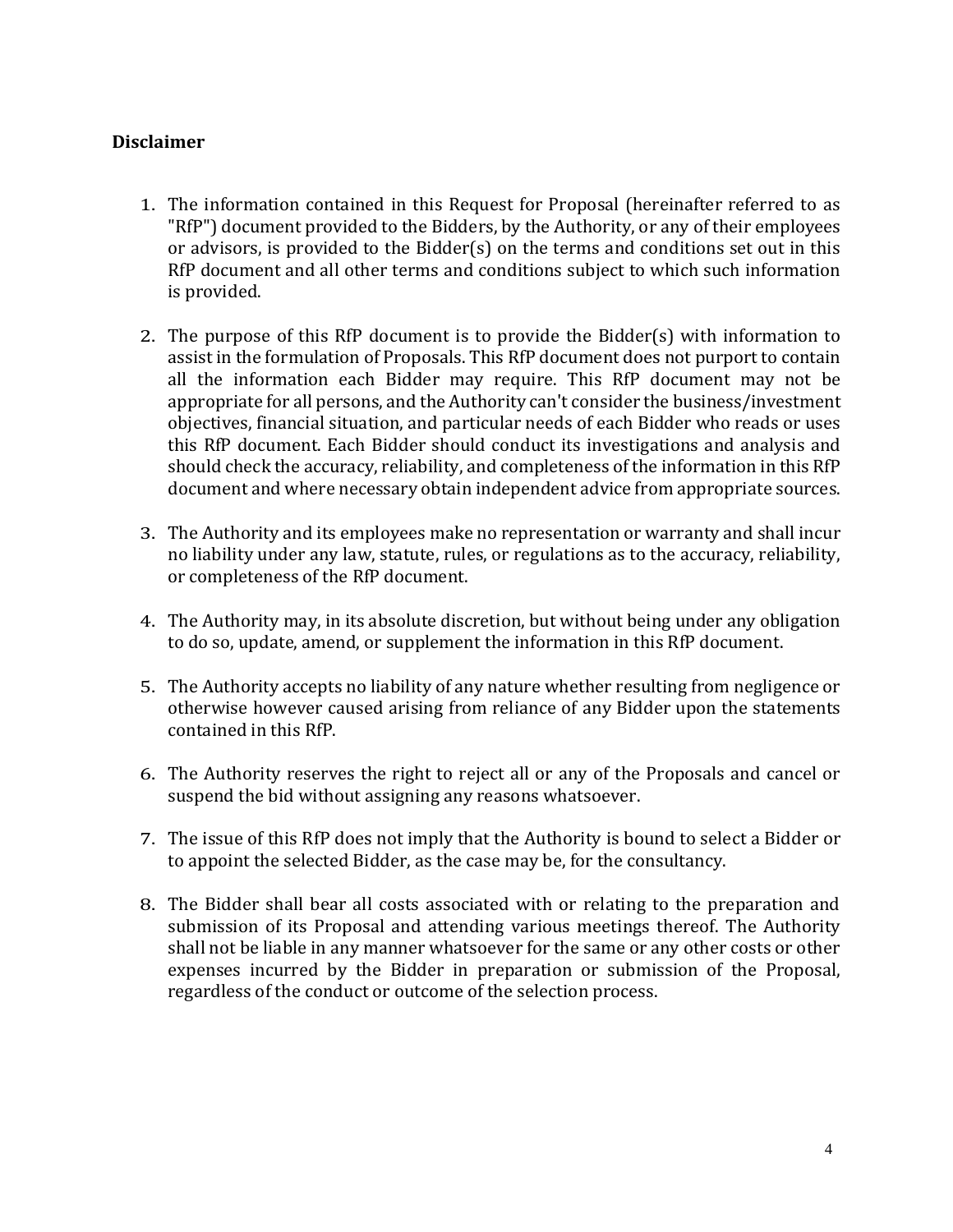# <span id="page-4-0"></span>**Section 1. Instructions to Bidders (ITB) and Data Sheet**

| 1. Definitions | (a)                       | "Applicable Guidelines" means the policies of GoTN governing                                                                                                                                                                                     |
|----------------|---------------------------|--------------------------------------------------------------------------------------------------------------------------------------------------------------------------------------------------------------------------------------------------|
|                |                           | the selection and Contract award process as outlined in this RfP.                                                                                                                                                                                |
|                | (b)                       | "Applicable Law" means the laws and any other instruments<br>having the force of law in India and specifically Tamil Nadu, as<br>they may be issued and in force from time to time.                                                              |
|                | (c)                       | "Authority" means Tender inviting authority i.e., the concerned<br>Additional State Project Director-1, Samagra<br>Shiksha,<br>Government of Tamil Nadu.                                                                                         |
|                | (d)                       | "Bidder" means an individual firm.                                                                                                                                                                                                               |
|                | (e)                       | "Consultant" means a legally established entity that may<br>provide or provides the Services to the Authority under the<br>Contract.                                                                                                             |
|                | (f)                       | "Contract" means a legally binding written agreement signed<br>between the Authority and the successful Bidder and includes<br>all additional documents as may be specified by the Authority.                                                    |
|                | (g)                       | "Data Sheet" means an integral part of the Instructions to<br>Bidders (ITB) that is used to reflect specific assignment<br>conditions to supplement, but not to over-write, the provisions<br>of the ITB.                                        |
|                | (h)                       | "Day" means a calendar day.                                                                                                                                                                                                                      |
|                | (i)                       | "Experts" means, collectively, Key Experts, Non-Key Experts, or<br>any other person of the Consultant.                                                                                                                                           |
|                | (j)                       | "Key Expert(s)" means an individual professional whose skills,<br>qualifications, knowledge, and experience are critical to the<br>performance of the Services under the Contract.                                                               |
|                | (k)                       | "Non-Key Expert(s)" means an individual professional provided<br>by the Bidder who is assigned to perform the Services or any<br>part thereof under the Contract.                                                                                |
|                | $\left(\mathrm{l}\right)$ | "Government" means the Government of Tamil Nadu (GoTN).                                                                                                                                                                                          |
|                | (m)                       | "in writing" means communicated in written form (e.g., by mail,<br>e-mail, fax, including, if specified in the Data Sheet, distributed<br>or received through the electronic-procurement system used by<br>the Authority) with proof of receipt; |

# **A. GENERAL PROVISIONS**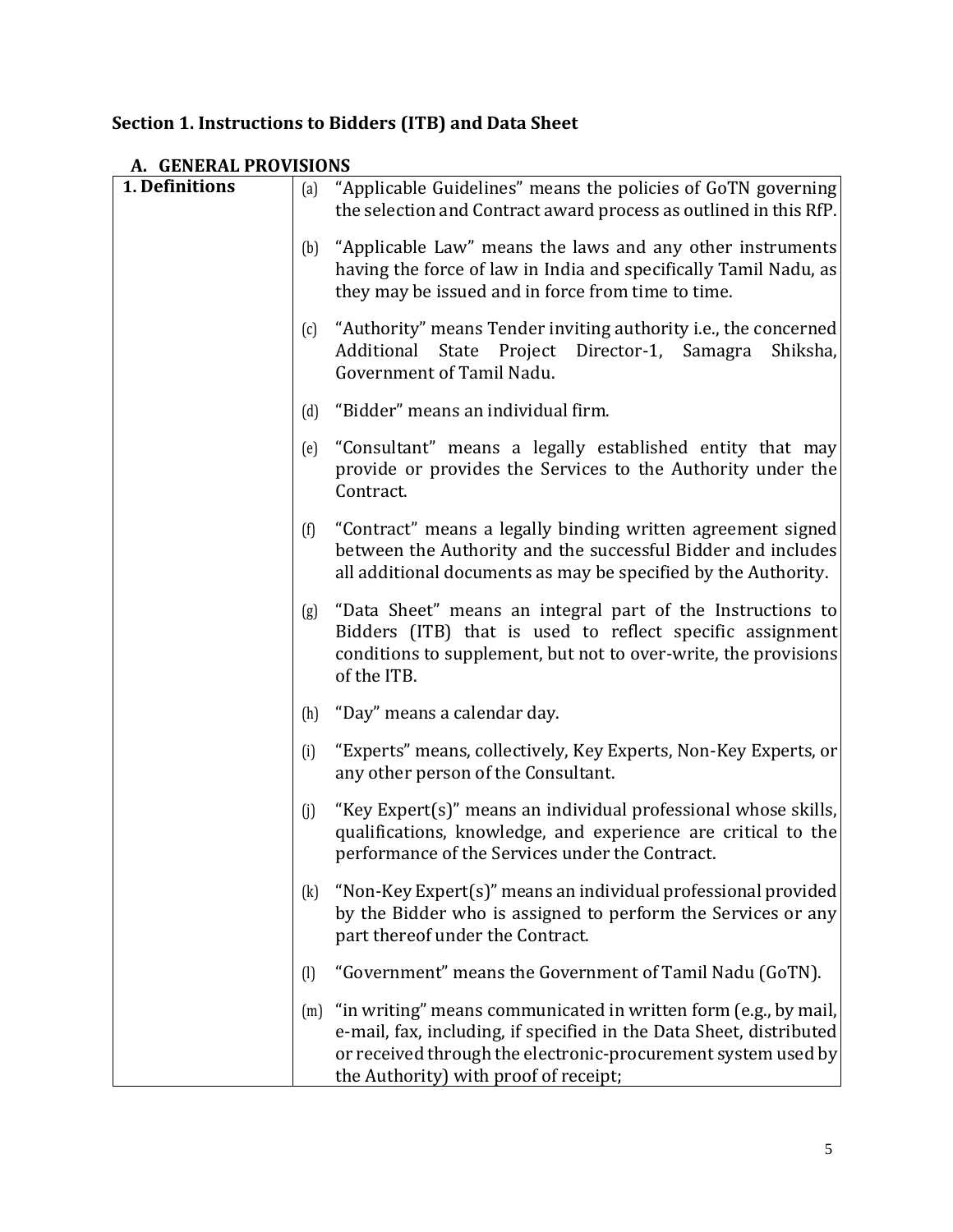|                 | (n)               | "ITB" means the Instructions to Bidders that provides the<br>Bidders with all information needed to prepare their Proposals.                                                                                                                                                                                                                                                                                                                                                                                                                                                                                                                                                                                                                         |
|-----------------|-------------------|------------------------------------------------------------------------------------------------------------------------------------------------------------------------------------------------------------------------------------------------------------------------------------------------------------------------------------------------------------------------------------------------------------------------------------------------------------------------------------------------------------------------------------------------------------------------------------------------------------------------------------------------------------------------------------------------------------------------------------------------------|
|                 | $\left( 0\right)$ | "Proposal" means the Technical Proposal of the Consultant.                                                                                                                                                                                                                                                                                                                                                                                                                                                                                                                                                                                                                                                                                           |
|                 |                   |                                                                                                                                                                                                                                                                                                                                                                                                                                                                                                                                                                                                                                                                                                                                                      |
|                 | (p)               | "RfP" means this Request for Proposal prepared by the<br>Authority for the selection of consultants.                                                                                                                                                                                                                                                                                                                                                                                                                                                                                                                                                                                                                                                 |
|                 | (q)               | "Services"<br>means the work to be performed by the<br>Consultant under the Contract.                                                                                                                                                                                                                                                                                                                                                                                                                                                                                                                                                                                                                                                                |
|                 | (r)               | "Tender Accepting Authority" shall mean the State Project<br>Director, Samagra Shiksha.                                                                                                                                                                                                                                                                                                                                                                                                                                                                                                                                                                                                                                                              |
|                 | (s)               | "ToR" means the Terms of Reference that explain the objectives,<br>scope of work, activities, and tasks to be performed, respective<br>responsibilities of the Authority and the Consultant, and<br>expected outcomes.                                                                                                                                                                                                                                                                                                                                                                                                                                                                                                                               |
| 2. Introduction | 2.1               | The Firms are invited to submit a Technical Proposal and a                                                                                                                                                                                                                                                                                                                                                                                                                                                                                                                                                                                                                                                                                           |
|                 | 2.2<br>2.3        | Financial Proposal, as specified in the Data Sheet for the<br>services required for the Assignment named in the Data Sheet.<br>The Proposals will be the basis for contract negotiations and<br>the signing of a contract with the selected Firms.<br>Authority will select a Firm among those whose proposals are<br>accepted, under the evaluation criteria and selection<br>methodology indicated in Section 4.<br>Notwithstanding anything contained in this RfP, the Authority<br>reserves the right to accept or reject any proposal and to annul<br>the Selection Process and reject all proposals, at any time<br>without any liability or any obligation for such acceptance,<br>rejection, or annulment, and without assigning any reasons |
|                 |                   | thereof. Without prejudice to the generality of the above<br>clause, the Authority reserves the right to reject any Proposal                                                                                                                                                                                                                                                                                                                                                                                                                                                                                                                                                                                                                         |
|                 |                   | if:                                                                                                                                                                                                                                                                                                                                                                                                                                                                                                                                                                                                                                                                                                                                                  |
|                 |                   | 2.3.1<br>At any time, a material misrepresentation is made or                                                                                                                                                                                                                                                                                                                                                                                                                                                                                                                                                                                                                                                                                        |
|                 |                   | discovered, or<br>The Firm does not provide, within the time specified by<br>2.3.2                                                                                                                                                                                                                                                                                                                                                                                                                                                                                                                                                                                                                                                                   |
|                 |                   | the Authority, the supplemental information sought by                                                                                                                                                                                                                                                                                                                                                                                                                                                                                                                                                                                                                                                                                                |
|                 |                   | the Authority for evaluation of the Proposal.                                                                                                                                                                                                                                                                                                                                                                                                                                                                                                                                                                                                                                                                                                        |
|                 | 2.4               | Misrepresentation by improper response /by delay or non-                                                                                                                                                                                                                                                                                                                                                                                                                                                                                                                                                                                                                                                                                             |
|                 |                   | submission of supplemental information required from the<br>firm may lead to the disqualification of the Firm. The firms                                                                                                                                                                                                                                                                                                                                                                                                                                                                                                                                                                                                                             |
|                 |                   | shall be responsible for all of the costs associated with the                                                                                                                                                                                                                                                                                                                                                                                                                                                                                                                                                                                                                                                                                        |
|                 |                   | preparation of their Proposals and their participation, visits to                                                                                                                                                                                                                                                                                                                                                                                                                                                                                                                                                                                                                                                                                    |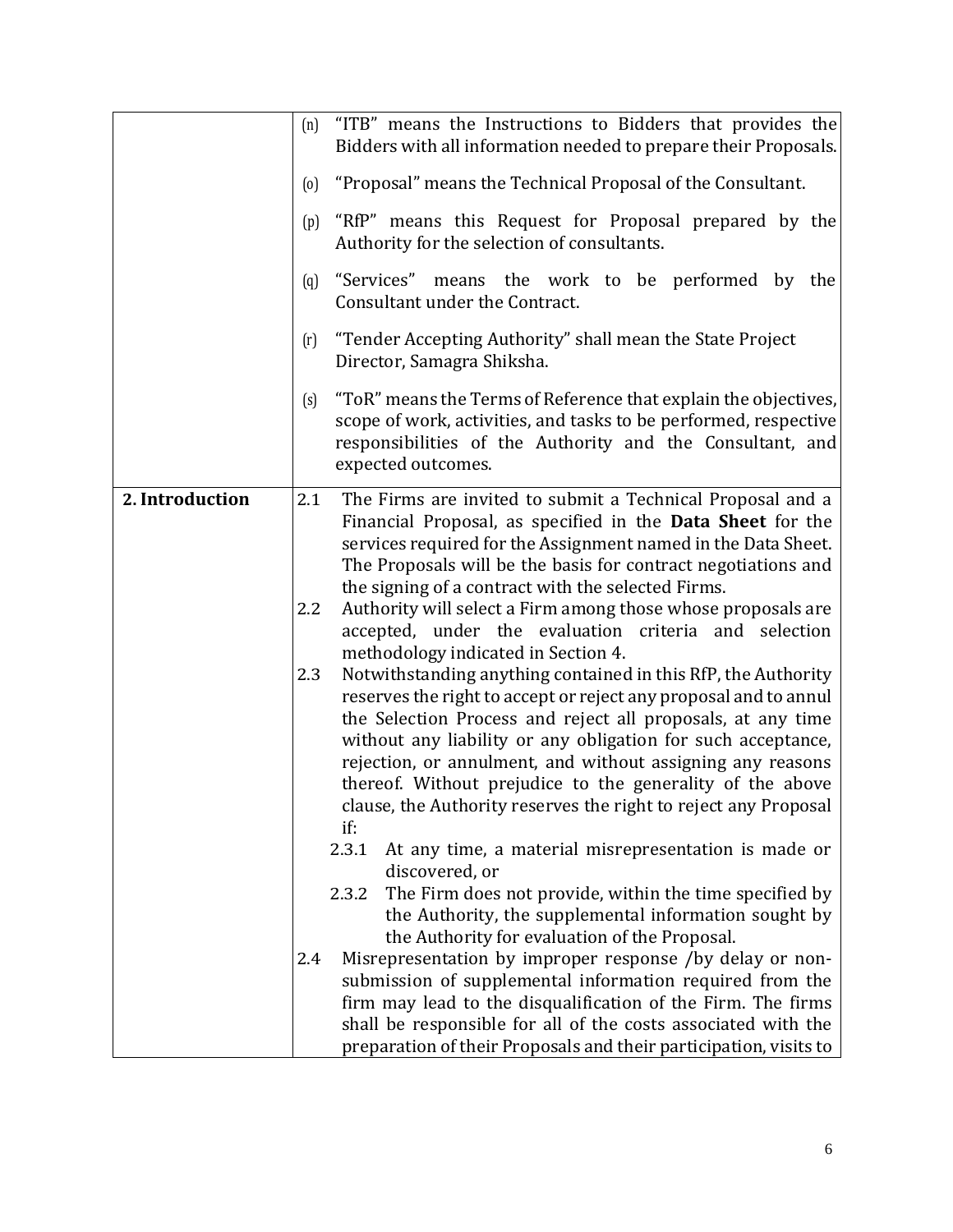|                                                        | the Authority, if any, etc. Authority will not be responsible or<br>in any way liable for such costs, regardless of the conduct or<br>outcome of the process. Firms may not associate with other<br>firms/organizations in the form of a joint venture or a sub-<br>consultancy arrangement to enhance their qualifications.<br>Participating Firms who wish to bid must fulfil the pre-<br>2.5<br>requisites for pre-qualification as shown in the Data Sheet.                                                                                                                                                                         |
|--------------------------------------------------------|-----------------------------------------------------------------------------------------------------------------------------------------------------------------------------------------------------------------------------------------------------------------------------------------------------------------------------------------------------------------------------------------------------------------------------------------------------------------------------------------------------------------------------------------------------------------------------------------------------------------------------------------|
|                                                        |                                                                                                                                                                                                                                                                                                                                                                                                                                                                                                                                                                                                                                         |
| 3. Conflict of<br><b>Interest</b>                      | The Bidder is required to provide services, at all times holding<br>3.1<br>the Authority's interest paramount, strictly avoiding conflicts<br>with other assignments or its corporate interests and acting<br>without any consideration for future work as per the Integrity<br>and Avoidance of Conflict of Interest Pact as per Appendix IV<br>to this RfP.                                                                                                                                                                                                                                                                           |
|                                                        | The Bidder should disclose to the Authority any situation of<br>3.2<br>actual or potential conflict that impacts its capacity to serve<br>the best interest of the Authority. Failure to disclose such<br>situations may lead to the disqualification of the Bidder or the<br>termination of its contract and/or sanctions by the Authority.                                                                                                                                                                                                                                                                                            |
|                                                        | 3.2.1 Without limitation on the generality of the foregoing,<br>the Bidder shall not be hired under the circumstances<br>set forth below:                                                                                                                                                                                                                                                                                                                                                                                                                                                                                               |
| a. Conflicting<br>projects                             | (i) Conflict among projects: A Bidder (including its Experts) shall<br>not be hired for any assignment that, by its nature, may<br>conflict with another assignment of the Bidder for the same<br>or another Client.                                                                                                                                                                                                                                                                                                                                                                                                                    |
| b. Conflicting<br>relationships                        | (iii) Relationship with the Authority's staff: a Bidder (including its<br>Experts) that has a close business or family relationship with<br>a professional staff of the Authority, who are directly or<br>indirectly involved in any part of (i) the preparation of the<br>Terms of Reference for the assignment,<br>(ii) the selection process for the Contract, or (iii) the<br>supervision of the Contract, may not be awarded a Contract<br>unless the conflict stemming from this relationship has been<br>resolved in a manner acceptable to the Authority throughout<br>the selection process and the execution of the Contract. |
| <b>Unfair</b><br>4.<br>Competitive<br><b>Advantage</b> | Fairness and transparency in the selection process require that the<br>Bidders competing for a specific assignment do not derive a<br>competitive advantage from having had past engagements with the<br>Authority. To that end, the Authority shall indicate in the Data<br>Sheet and make available to all Bidders together with this RfP all                                                                                                                                                                                                                                                                                         |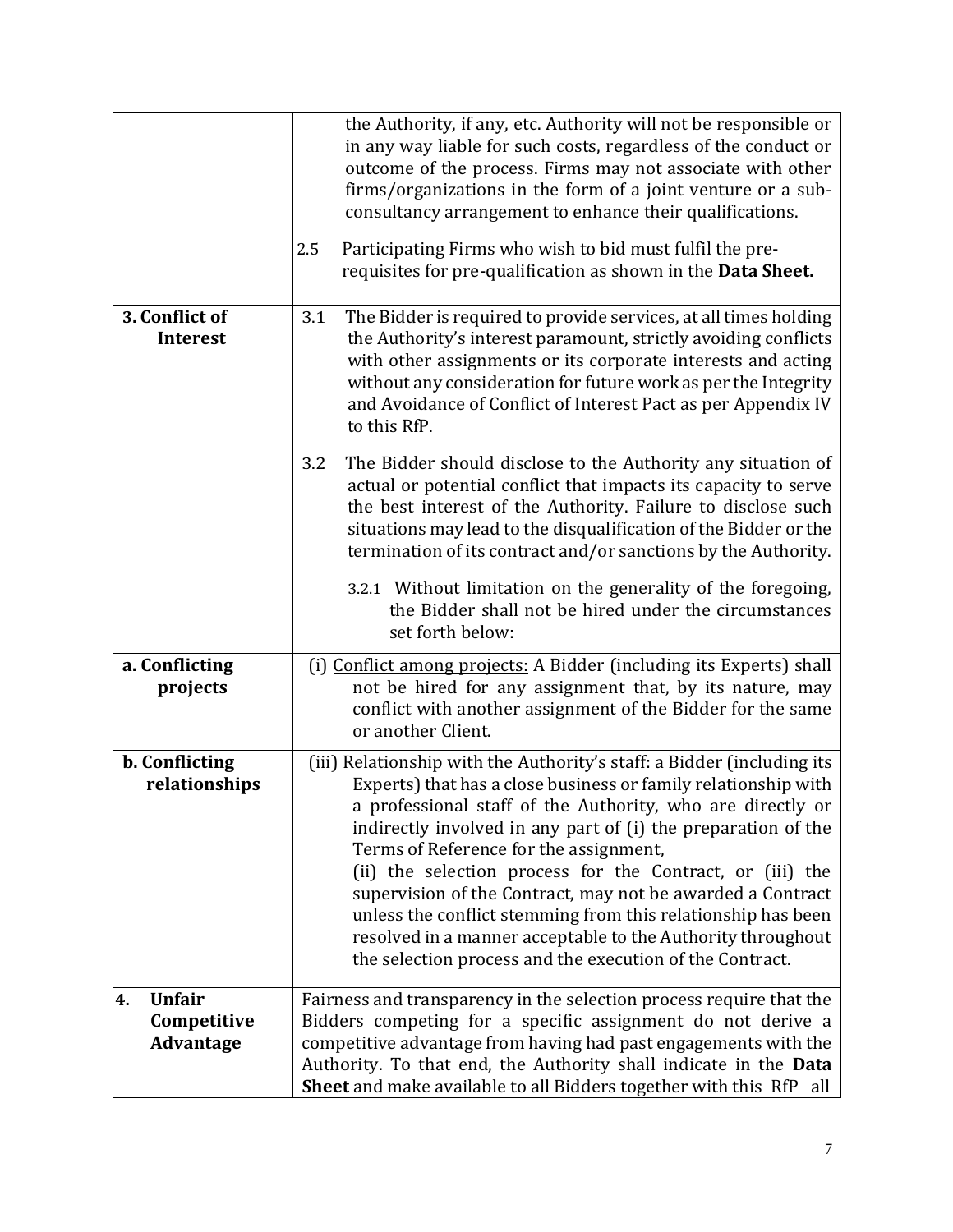|                                                                   | information that would in that respect give such Bidder any unfair<br>competitive advantage over competing Bidders. |                                                                                                                                                                                                                                                                                                                                                                                                                                                                                                                                                                                                                                                                                                                                                                 |
|-------------------------------------------------------------------|---------------------------------------------------------------------------------------------------------------------|-----------------------------------------------------------------------------------------------------------------------------------------------------------------------------------------------------------------------------------------------------------------------------------------------------------------------------------------------------------------------------------------------------------------------------------------------------------------------------------------------------------------------------------------------------------------------------------------------------------------------------------------------------------------------------------------------------------------------------------------------------------------|
|                                                                   | Authority.                                                                                                          | If a self-declaration to this effect is found to be false, it may lead to<br>the disqualification of the Bidder or the termination of the contract<br>and/ to sanctions by the Authority at the sole discretion of the                                                                                                                                                                                                                                                                                                                                                                                                                                                                                                                                          |
| 5.<br><b>Corrupt and</b><br><b>Fraudulent</b><br><b>Practices</b> | 5.1<br>5.2                                                                                                          | GoTN requires compliance with its policy concerning<br>corrupt and fraudulent practices.<br>In further pursuance of this policy, Bidders if necessary, shall<br>permit and shall cause their Experts to permit the Authority<br>to inspect all accounts, records, and other documents<br>relating to the submission of the Proposal and contract<br>performance (in case of an award), and to have them audited<br>by certified auditors appointed by the Authority.                                                                                                                                                                                                                                                                                            |
| 6. Eligibility                                                    | 6.1                                                                                                                 | The Authority permits Bidders, from India to offer services<br>under this contract unless otherwise blacklisted/de-barred<br>by the Government of India/ Tamil Nadu/ other State<br>Governments in India or undertakings/ entities under/<br>owned by these Governments.                                                                                                                                                                                                                                                                                                                                                                                                                                                                                        |
|                                                                   | 6.2                                                                                                                 | Furthermore, it is the Bidder's responsibility to ensure that<br>its Experts (declared or not), and/ or their employees meet<br>the eligibility requirements as established in this document.                                                                                                                                                                                                                                                                                                                                                                                                                                                                                                                                                                   |
|                                                                   | 6.3                                                                                                                 | Government-owned enterprises or institutions in India shall<br>be eligible only if they can establish that they (i) are legally<br>and financially autonomous, (ii) operate under commercial<br>law, and (iii) that they are not dependent agencies of the<br>Authority.                                                                                                                                                                                                                                                                                                                                                                                                                                                                                        |
|                                                                   |                                                                                                                     | To establish eligibility, the Government-owned enterprise or<br>institution should provide all relevant documents (including<br>its charter) sufficient to demonstrate that it is a legal entity<br>separate from the Government; it does not currently receive<br>any substantial subsidies or budget support; it is not<br>obligated to pass on its surplus to the government; it can<br>acquire rights and liabilities, borrow funds, and can be liable<br>for repayment of debts and be declared bankrupt; and it is<br>not competing for a contract to be awarded by the<br>Government department or agency which, under the<br>applicable laws or regulations, is its reporting or supervisory<br>authority or can exercise influence or control over it. |
|                                                                   | 6.4                                                                                                                 | Serving Government officials and civil servants in India are<br>not eligible to be included as Experts in the Bidder' Proposal<br>unless such engagement does not conflict with                                                                                                                                                                                                                                                                                                                                                                                                                                                                                                                                                                                 |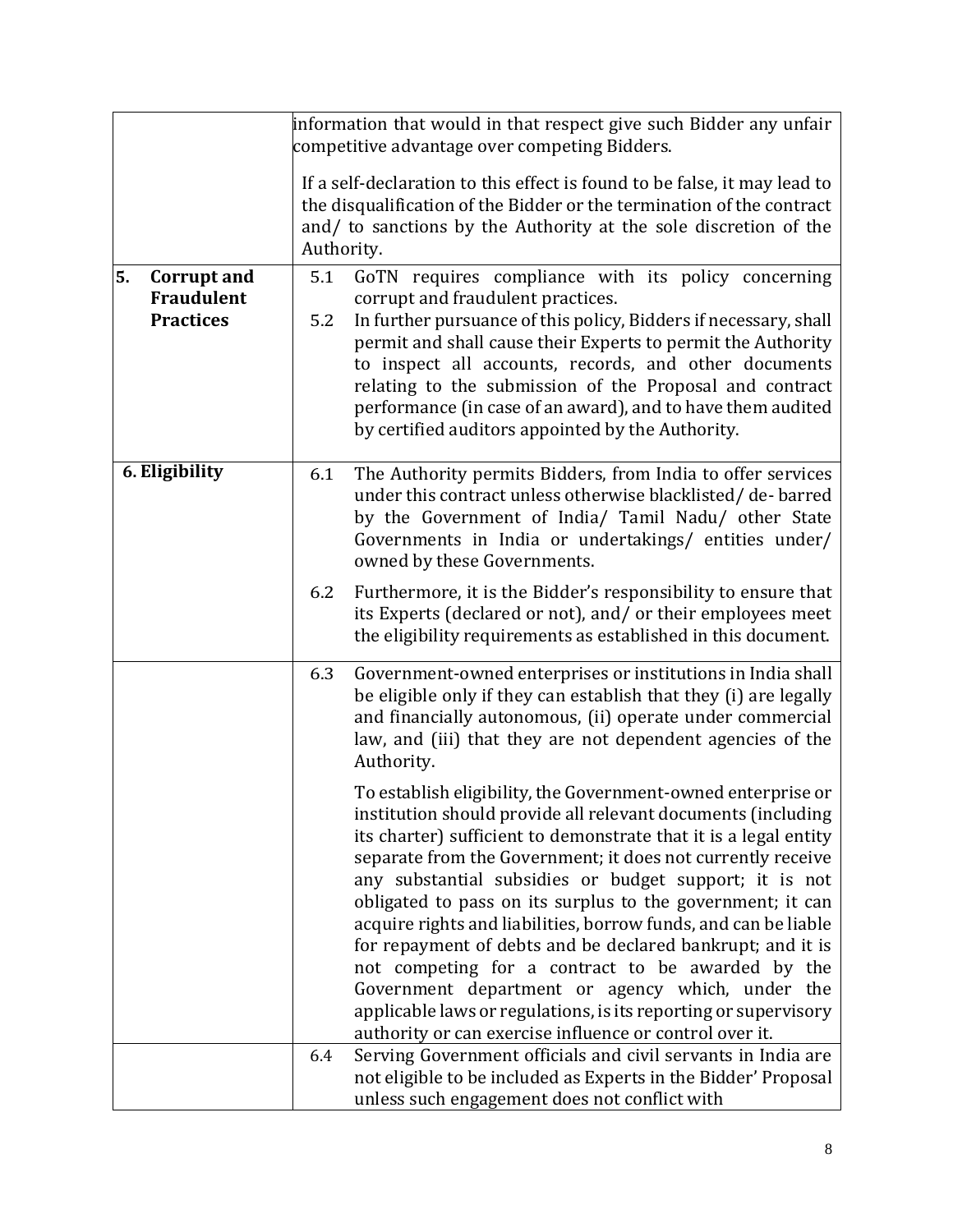|     | any of the provisions of this engagement or employment or<br>other laws, regulations, or policies of India. |
|-----|-------------------------------------------------------------------------------------------------------------|
| 6.5 | The eligibility criteria will be as per the Pre-qualification<br>criteria in the Data Sheet.                |

| $\overline{7}$ . General | In preparing the Proposal, the Bidder is expected to examine      |
|--------------------------|-------------------------------------------------------------------|
| <b>Considerations</b>    | the RfP in detail. Material deficiencies in providing the         |
|                          | information requested in the RfP may result                       |
|                          | in the rejection of the Proposal.                                 |
| 8. Cost of               | The Bidder shall bear all costs associated with the               |
| Preparation              | preparation and submission of its Proposal, and the Authority     |
| of Proposal              | shall not be responsible or liable for those costs, regardless of |
|                          | the conduct or outcome of the selection process. The              |
|                          | Authority is not bound to accept any proposal and reserves        |
|                          | the right to annul the selection                                  |
|                          | the process at any time before contract award, without            |
|                          | thereby incurring any liability to the Bidder.                    |
| 9. Language              | The Proposal, as well as all correspondence<br>and                |
|                          | documents relating to the Proposal, exchanged between the         |
|                          | Bidder and the Authority shall be written in the language         |
|                          | specified in the Data Sheet.                                      |
| 10. Documents            | The Proposal shall comprise the documents and forms listed        |
| Comprising               | in the Data Sheet.                                                |
| the Proposal             |                                                                   |
| 11. Earnest              | 11.1 Every Bidder participating in the bidding process must       |
| <b>Money</b>             | furnish the required Earnest Money Deposit (EMD) as               |
| <b>Deposit</b>           | specified in the Request for Proposal. Bids received without      |
|                          | the specified Earnest Money Deposit shall be summarily            |
|                          | rejected.                                                         |
|                          | 11.2 Form of EMD: The EMD will be paid either through NEFT or     |
|                          | through Demand Draft (DD) from the Bidder's branch or             |
|                          | online through NEFT and a scan/copy of transaction challan        |
|                          | from bank/ transaction receipt of online NEFT transfer will       |
|                          | have to be submitted as per template provided in Appendix         |
|                          | IA in the technical proposal.                                     |
|                          |                                                                   |
|                          | Other details required to be furnished by the Bidder as part      |
|                          | of Appendix IA of the RfP for EMD are as below:                   |
|                          |                                                                   |
|                          | Proof of EMD paid: scan/copy of transaction challan               |
|                          | from bank/ transaction receipt of online NEFT                     |
|                          | transfer or original copy of DD.                                  |
|                          |                                                                   |
|                          | The details are given in the following format typed<br>$\bullet$  |
|                          | against purpose/ comments/ subject: Samagra                       |
|                          | Shiksha-EMD-Bidder name.                                          |

# **B. PREPARATION OF PROPOSALS**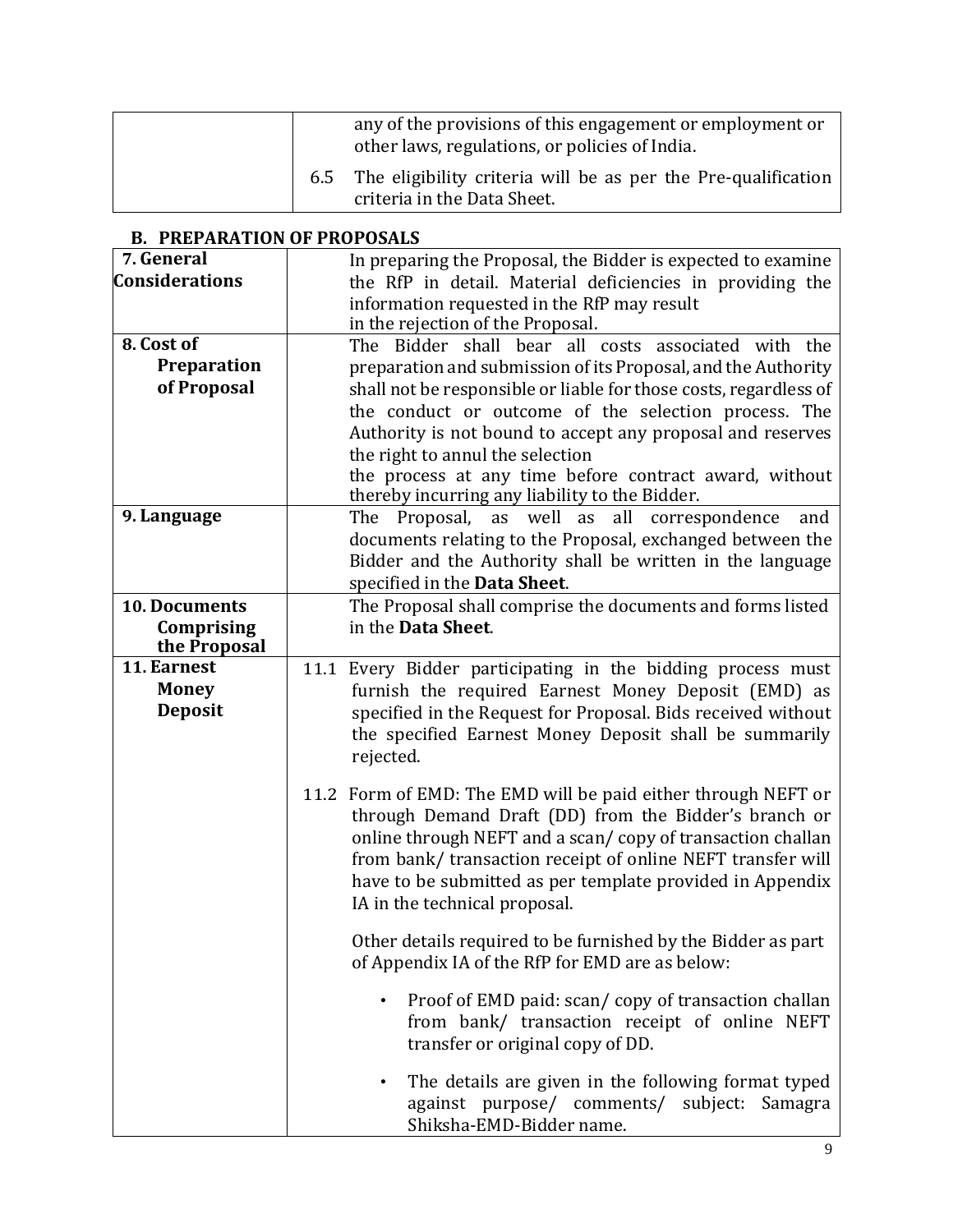| Bidder's Bank details:                                                                                                                                                                                                                                                                                                                                                                                                        |
|-------------------------------------------------------------------------------------------------------------------------------------------------------------------------------------------------------------------------------------------------------------------------------------------------------------------------------------------------------------------------------------------------------------------------------|
| Bank name:                                                                                                                                                                                                                                                                                                                                                                                                                    |
| IFSC code:                                                                                                                                                                                                                                                                                                                                                                                                                    |
| <b>Bank Account Name:</b>                                                                                                                                                                                                                                                                                                                                                                                                     |
| <b>Bank Account number:</b>                                                                                                                                                                                                                                                                                                                                                                                                   |
| Transaction Reference number:                                                                                                                                                                                                                                                                                                                                                                                                 |
| 11.3 The EMD amount shall be paid to the bank account<br>mentioned in this document with the purpose/ subject/<br>comments as Samagra Shiksha-EMD-Bidder's name.                                                                                                                                                                                                                                                              |
| 11.4 The Bidder may go to their branch and provide the account<br>details of the Authority given in the paragraph above. The<br>branch will do the NEFT transaction and provide the<br>transaction reference number which has to be mentioned in<br>the response AND a copy of the transaction challan from the<br>bank has to be scanned and attached along with the<br>application.                                         |
| 11.5 NEFT from the account online: The Bidder has to log in to<br>their bank account and make an NEFT payment to the<br>account of the Authority. In comments "Samagra Shiksha-<br>EMD-Bidder name" should be mentioned. The transaction<br>reference should be noted and mentioned in the response.<br>The electronic copy of the transaction receipt should be<br>attached along with the response.                         |
| 11.6 In the case of the EMD being a DD, a DD from a scheduled<br>Indian Bank in favour of "Tamil Nadu State Mission of<br>Education for All - Samagra Shiksha", payable at Chennai, for<br>each component as shown in the <b>Data Sheet</b> will be required<br>to be submitted by each firm along with the technical<br>proposal. The EMD amount should be the exact amount and<br>there should be no excess or less amount. |
| 11.7 Earnest Money Deposits of firms shall be returned, without<br>any interest, within three months after signing the contract<br>with the selected Firm or when the selection process is<br>cancelled by the Authority.                                                                                                                                                                                                     |
| 11.8 The EMD shall be valid for the period of Bid Validity as<br>mentioned in the Data Sheet.                                                                                                                                                                                                                                                                                                                                 |
| 11.9 Refund of EMD: The EMD of unsuccessful bidders shall be<br>refunded within 60 days after final acceptance of the bid and<br>signing of a contract with the successful Bidder.                                                                                                                                                                                                                                            |
| 11.10EMD of Successful Bidder: EMD of the successful Bidder may<br>be adjusted against their Performance Bank Guarantee(PBG)                                                                                                                                                                                                                                                                                                  |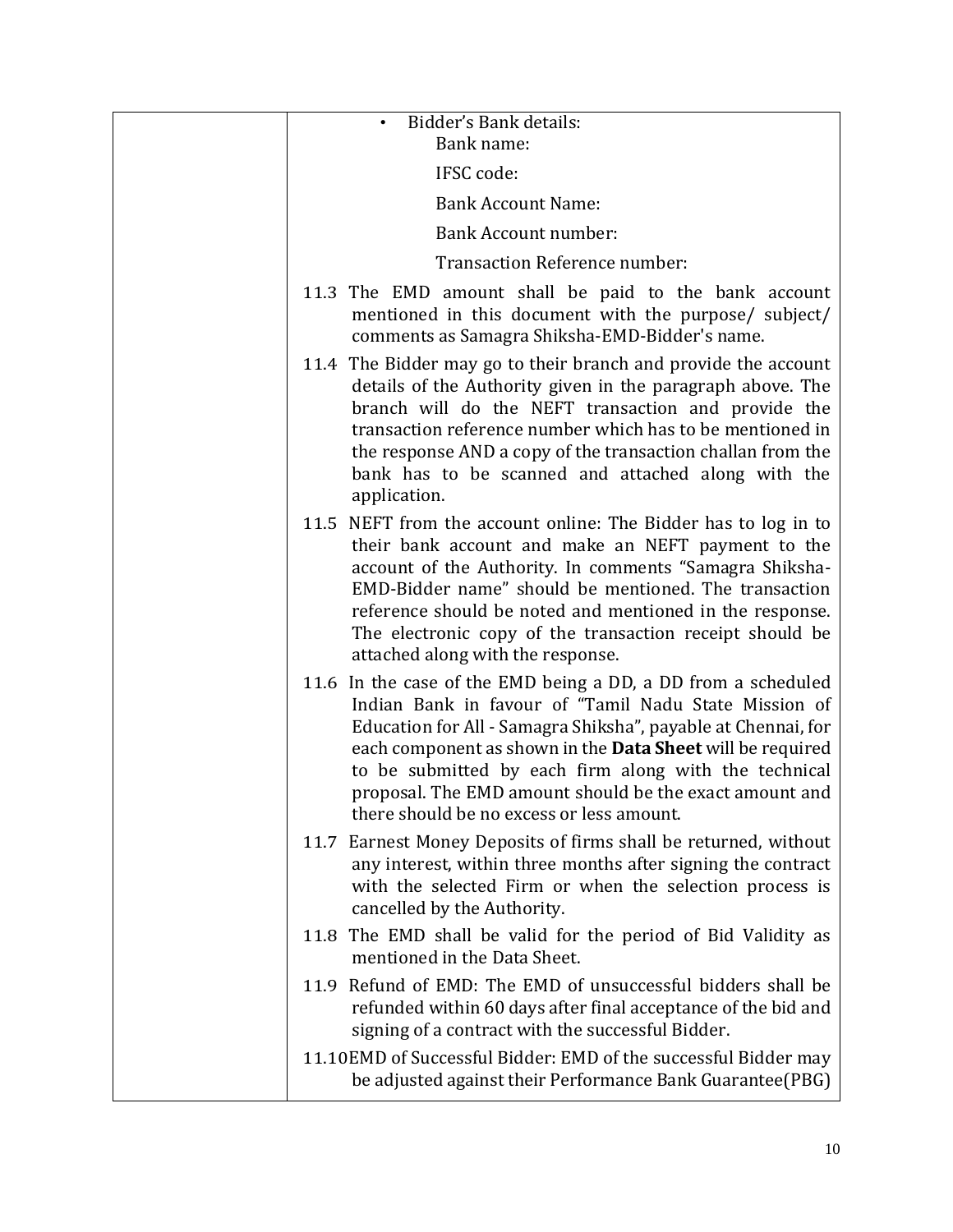|                                                        | amount or returned to the successful Bidder upon receipt of<br>full PBG.                                                                                                                                                                                                                                                                                      |
|--------------------------------------------------------|---------------------------------------------------------------------------------------------------------------------------------------------------------------------------------------------------------------------------------------------------------------------------------------------------------------------------------------------------------------|
|                                                        | 11.11 Forfeiture of EMD: The EMD taken from the Bidder shall be<br>forfeited in the following cases: -                                                                                                                                                                                                                                                        |
|                                                        | When the Bidder withdraws or modifies his bid<br>proposal after the opening of bids.                                                                                                                                                                                                                                                                          |
|                                                        | When the Bidder does not execute the agreement<br>after placement of the order within the specified time.                                                                                                                                                                                                                                                     |
|                                                        | When the Bidder does not deposit the Performance<br>Guarantee in the form of a Bank Guarantee after the<br>work order is placed.                                                                                                                                                                                                                              |
| 12. Proposal<br>Validity                               | The Data Sheet indicates the period during which the<br>12.1<br>Bidder's Proposal must remain valid after the Proposal<br>submission deadline.                                                                                                                                                                                                                |
|                                                        | During this period, the Bidder shall maintain its original<br>12.2<br>Proposal and the financial proposal without any change.                                                                                                                                                                                                                                 |
|                                                        | If it is established that any Expert nominated in the Bidder's<br>12.3<br>Proposal was not available at the time of Proposal<br>submission or was included in the Proposal without his/her<br>confirmation, such Proposal shall be disqualified and<br>rejected for further evaluation.                                                                       |
| a. Extension of<br>Validity<br><b>Period</b>           | The Authority will make its best effort to complete the<br>12.4<br>negotiations within the proposal's validity period. However,<br>should the need arise, the Authority may request, in writing,<br>all Bidders who submitted Proposals before the submission<br>deadline to extend the Proposal's validity.                                                  |
|                                                        | 12.5 If the Bidder agrees to extend the validity of its Proposal, it<br>shall be done without any change in the original Proposal.                                                                                                                                                                                                                            |
|                                                        | The Bidder has the right to refuse to extend the validity of its<br>12.6<br>Proposal (without forfeiture of the EMD) in which case such<br>Proposal will not be further evaluated.                                                                                                                                                                            |
| 13. Clarification<br>and<br><b>Amendment</b><br>of RfP | 13.1 At any time before the submission of Proposals, the Authority<br>may, for any reason, whether on its initiative or in response<br>to a clarification requested by any firm, modify the RfP<br>by issuing an Addendum/ Corrigendum.<br>documents<br>Addendum/ Corrigendum shall be sent only by email or shall<br>be uploaded on the Authority's website. |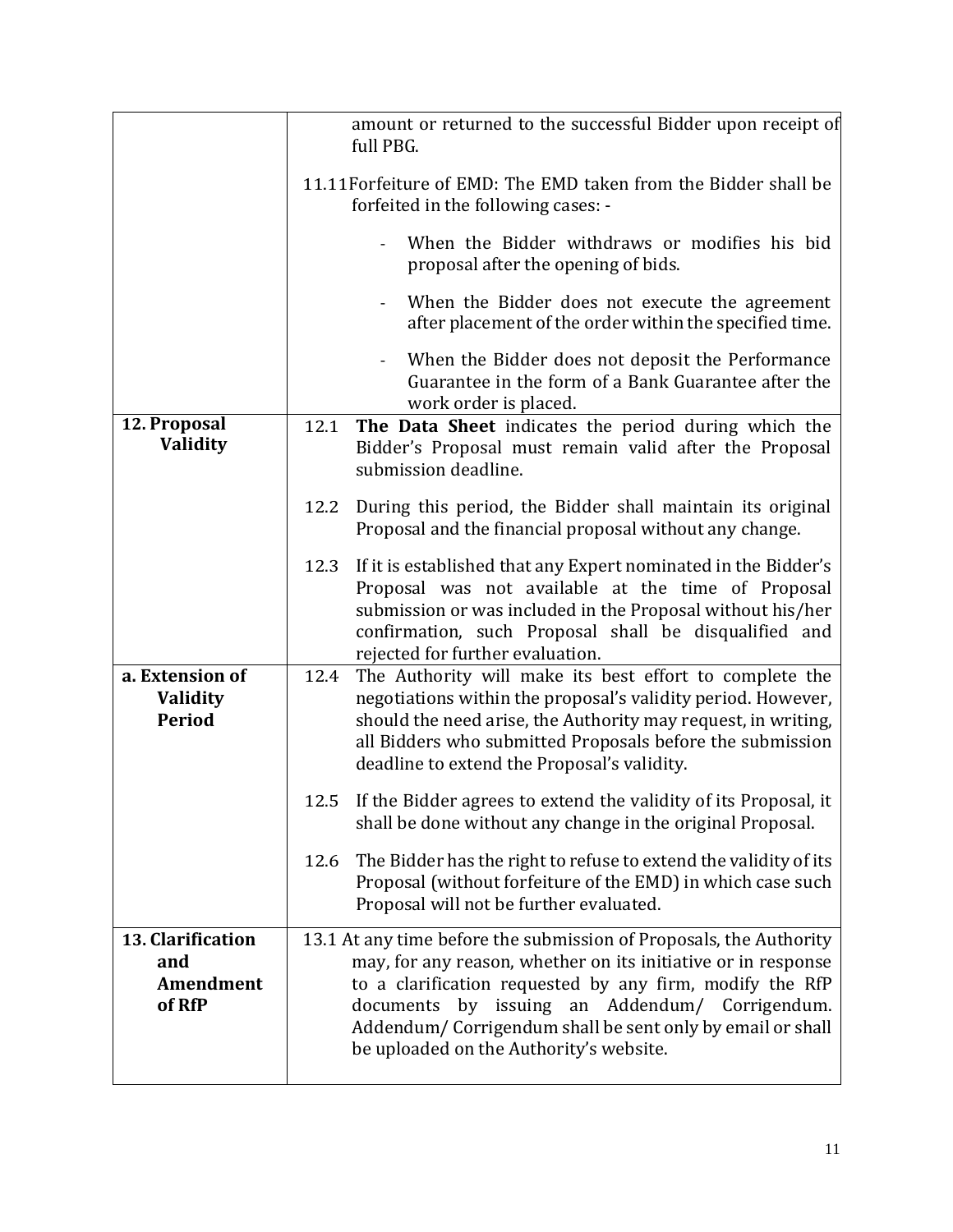|                                                           |      | 13.2 Authority may at its sole discretion extend the deadline for<br>the submission of Proposals by issuing an Addendum/<br>Corrigendum.                                                                                                                                                                                                                                                                                                                                                                                         |
|-----------------------------------------------------------|------|----------------------------------------------------------------------------------------------------------------------------------------------------------------------------------------------------------------------------------------------------------------------------------------------------------------------------------------------------------------------------------------------------------------------------------------------------------------------------------------------------------------------------------|
|                                                           |      | 13.3 Firms may request clarification(s) on any item of the RfP<br>document up to the date indicated in the Data Sheet before<br>the Proposal submission date. Any request for clarification<br>must be sent by electronic mail (email) indicated in the Data<br>Sheet. Authority will respond only by email to such requests<br>and/or will upload the response on The Authority<br>office's website - https://www.tnschools.gov.in (including<br>an explanation of the query but without identifying the<br>source of inquiry). |
|                                                           | 13.4 | All Firms are requested to browse the official website & any<br>amendments/corrigendum/modification will be notified on<br>our website only and such modification will be binding on<br>them.                                                                                                                                                                                                                                                                                                                                    |
|                                                           | 13.5 | To allow bidders reasonable time to take the amendment<br>into account in preparing their bids, Authority at its<br>discretion may extend the deadline for the submission of<br>bids.                                                                                                                                                                                                                                                                                                                                            |
| 14. Technical<br>Proposal<br><b>Format and</b><br>Content | 14.1 | The Technical Proposal shall be prepared using the Standard<br>Forms provided in Section 2 of the RfP and shall comprise<br>the documents listed in the Data Sheet. The Technical<br>Proposal shall not include any financial information. A<br>Technical<br>Proposal<br>containing<br>material<br>financial<br>information shall be declared non-responsive.                                                                                                                                                                    |
|                                                           | 14.2 | The Financial Proposal shall be prepared using the Standard<br>Forms provided in Section 3 of the RfP. It shall list all costs<br>associated with the assignment.                                                                                                                                                                                                                                                                                                                                                                |
| 15. Pre-Bid<br><b>Meeting</b>                             |      | Queries raised by the bidders will be clarified during the<br>pre-bid meeting and/or will be communicated by email to all<br>those who have sent their queries regarding the RfP, by<br>email. Firms are requested to send their pre- bid queries to<br>the email id at least four days before the pre-bid meeting.<br>The pre-bid meeting details are provided in the Data Sheet.                                                                                                                                               |

# **C. PREPARATION, SUBMISSION, OPENING AND EVALUATION**

| 16. Preparation of |                                                                      |
|--------------------|----------------------------------------------------------------------|
| Proposal           | The Proposal shall contain no interlineation or overwriting,<br>16.1 |
|                    | except as necessary to correct errors made by the Applicant          |
|                    | itself. Any such corrections must be initiated by the person or      |
|                    | persons who sign(s) the Proposal.                                    |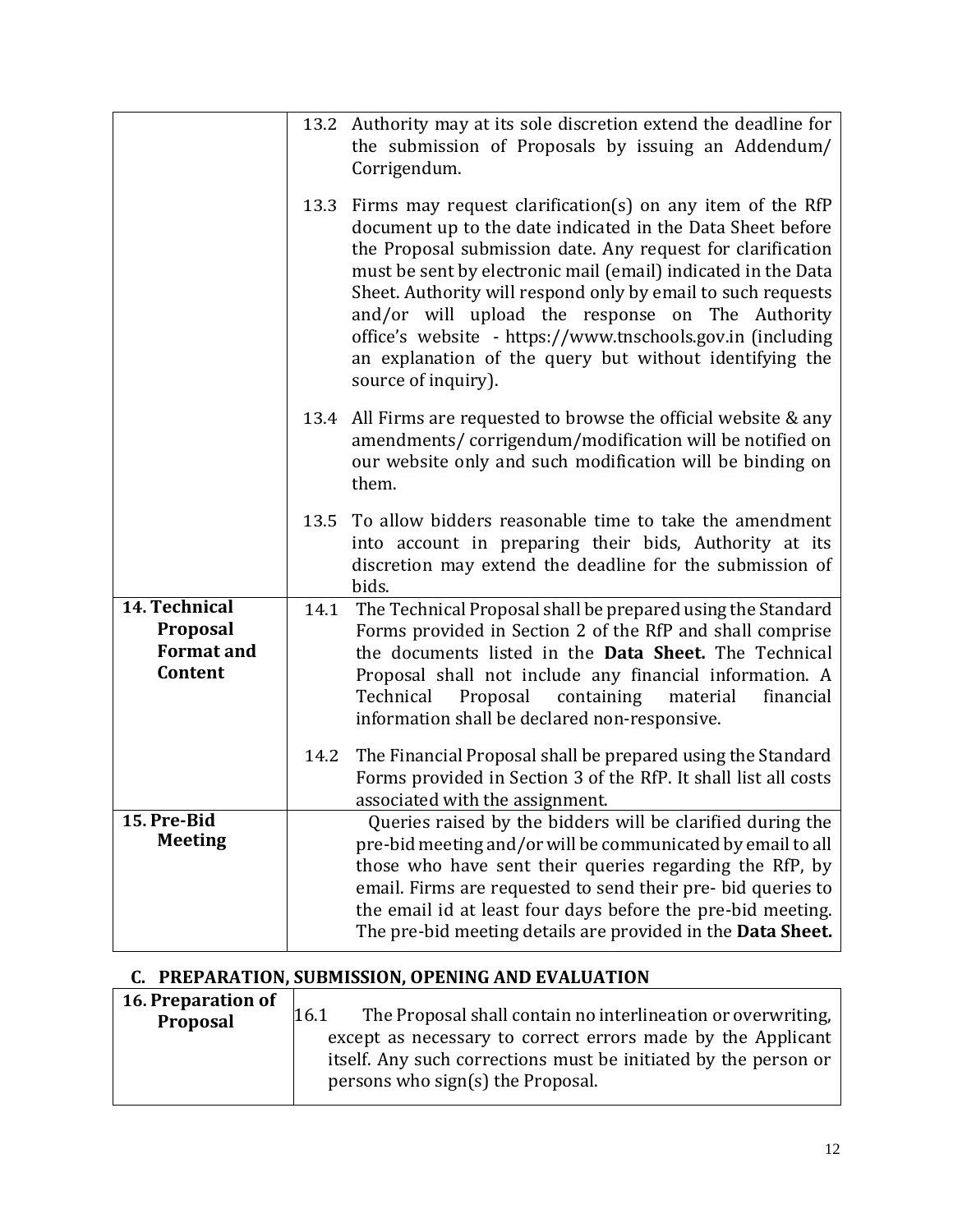| 16.2 | The Authorised Representative of the Firm should sign all<br>pages of Technical and Financial proposals. The Authorised<br>Representative's authorisation should be confirmed by a<br>written General Power of Attorney or equivalent document<br>by the competent authority accompanying the Proposal.                                                                                                                                                                                     |
|------|---------------------------------------------------------------------------------------------------------------------------------------------------------------------------------------------------------------------------------------------------------------------------------------------------------------------------------------------------------------------------------------------------------------------------------------------------------------------------------------------|
| 16.3 | <b>Technical Proposal:</b>                                                                                                                                                                                                                                                                                                                                                                                                                                                                  |
|      | a) In preparing the Technical Proposal, Firms are expected to<br>examine the documents comprising this RfP in detail.<br>deficiencies in providing the information<br>Material<br>requested may result in the rejection of the proposal.                                                                                                                                                                                                                                                    |
|      | b) Technical proposals should follow the prescribed Standard<br>Forms provided in Section 2.                                                                                                                                                                                                                                                                                                                                                                                                |
|      | c) The Technical Proposal shall not include any Financial<br>Proposal.                                                                                                                                                                                                                                                                                                                                                                                                                      |
|      | d) Bidders will be invited to make an in-person presentation of<br>their Technical proposal. Financial proposals will be opened<br>after all Bidders have presented their technical proposals.                                                                                                                                                                                                                                                                                              |
|      | <b>16.4 Financial Proposal</b>                                                                                                                                                                                                                                                                                                                                                                                                                                                              |
|      | a) In preparing the Financial Proposal, firms are expected to<br>take into account the requirements and conditions of the<br>RfP documents. The Financial Proposal should follow the<br>Standard Forms provided in Section 3.                                                                                                                                                                                                                                                               |
|      | b) Bidders must express the price of their services in Indian<br>Rupees.                                                                                                                                                                                                                                                                                                                                                                                                                    |
| 16.5 | Wherever a specific form is prescribed in the bid document,<br>the Firm shall use the form to provide relevant information.<br>If the form does not provide space for any required<br>information, space at the end of the form or additional<br>sheets shall be used to convey the said information. Failing<br>to submit the information in the prescribed format, the bid<br>is liable for rejection. For all other cases, firms shall design a<br>form to hold the required information |
| 16.6 | Modification/Withdrawal of the Bid:                                                                                                                                                                                                                                                                                                                                                                                                                                                         |
| a)   | The firm may modify or withdraw its bid before the due date<br>of bid submission.                                                                                                                                                                                                                                                                                                                                                                                                           |
|      | b) No Bid may be modified after the deadline for submission of<br>bids.                                                                                                                                                                                                                                                                                                                                                                                                                     |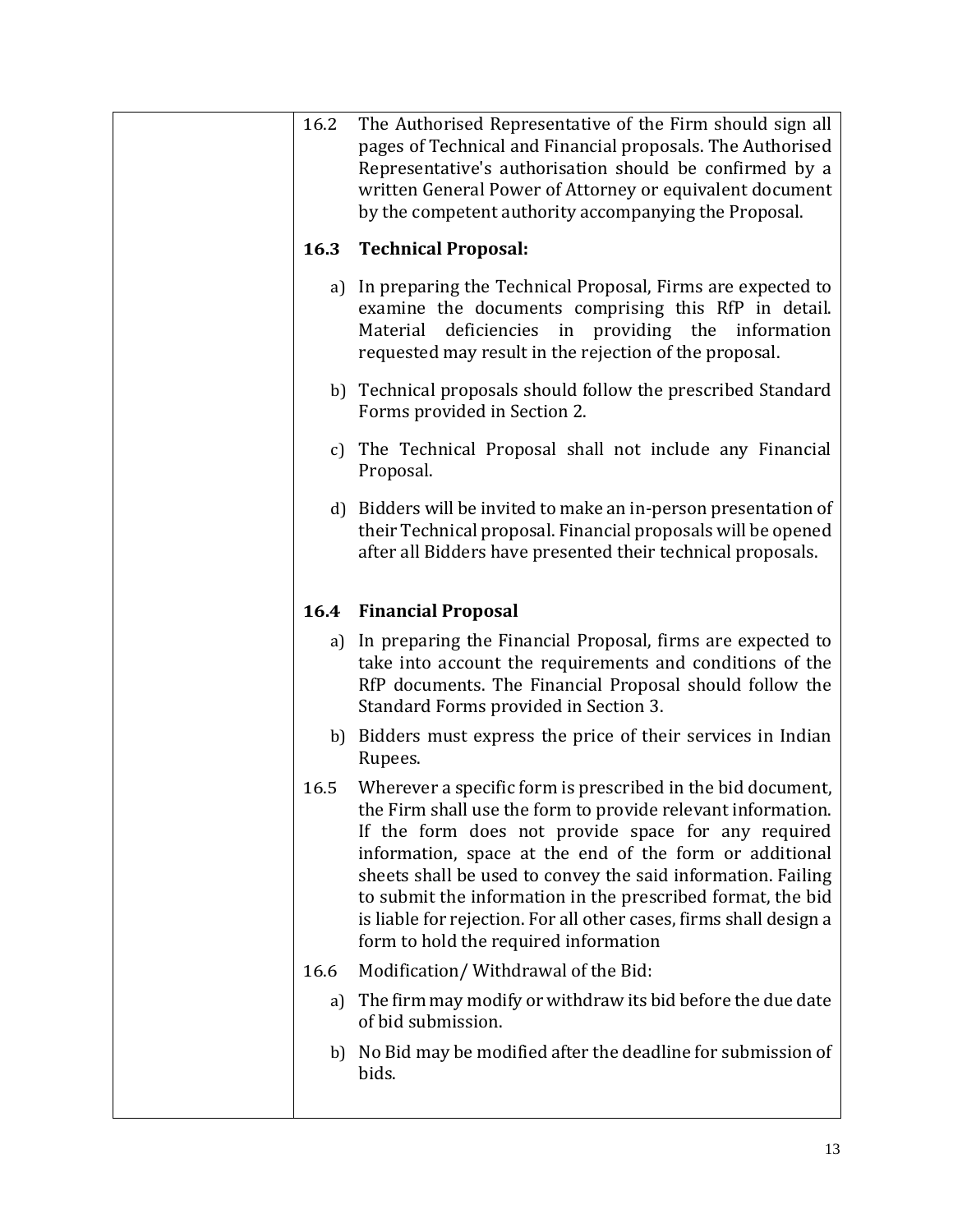|                                       |      | c) No Bid may be withdrawn in the interval between the<br>deadline for submission of bids and the expiration of the<br>period of Bid validity specified by the firm on the bid letter<br>form. Withdrawal of a Bid during this interval may result in<br>the firm's forfeiture of its Bid security.                                                                                                                                                                                                                                                                                             |
|---------------------------------------|------|-------------------------------------------------------------------------------------------------------------------------------------------------------------------------------------------------------------------------------------------------------------------------------------------------------------------------------------------------------------------------------------------------------------------------------------------------------------------------------------------------------------------------------------------------------------------------------------------------|
| 17. Submission of<br><b>Proposals</b> | 17.1 | The proposal, its contents and all correspondence and<br>documents shall be in English.                                                                                                                                                                                                                                                                                                                                                                                                                                                                                                         |
|                                       | 17.2 | The proposals shall remain valid for 120 days from the last<br>date of bid submission.                                                                                                                                                                                                                                                                                                                                                                                                                                                                                                          |
|                                       | 17.3 | The completed Proposal must be delivered at the<br>submission address on or before the Bid Due Date (BDD).<br>No Proposal shall be accepted after the closing time of<br>Proposals.                                                                                                                                                                                                                                                                                                                                                                                                             |
|                                       | 17.4 | The fee should be quoted in the financial bid only, in case<br>found in the Technical bid that will be rejected.                                                                                                                                                                                                                                                                                                                                                                                                                                                                                |
|                                       | 17.5 | Before the evaluation of proposals, the Authority will<br>determine whether each proposal is responsive to the<br>requirements of the RfP at each evaluation stage. the<br>Authority may, at its sole discretion, reject any Proposal that<br>is not responsive hereunder. The Authority reserves all<br>rights to accept or reject any proposal without assigning any<br>reason.                                                                                                                                                                                                               |
|                                       | 17.6 | The Firm shall submit two (2) copies of the Technical<br>Proposal (one original and one copy) and one copy of the<br>Financial Proposal. The Technical and Financial Proposals<br>must necessarily be 'Hard Bound' separately and all pages<br>serially numbered. 'Hard Bound' implies such binding<br>between two covers through stitching whereby it will not be<br>possible to replace any paper without disturbing the<br>document. In case of any discrepancy between the original<br>and the copy of the technical proposal, the contents as per<br>the original will only be considered. |
|                                       | 17.7 | <b>Submission Address:</b>                                                                                                                                                                                                                                                                                                                                                                                                                                                                                                                                                                      |
|                                       |      | <b>State Project Director</b><br>Samagra Shiksha, DPI Campus,<br>College Road,<br>Chennai,<br>Tamil Nadu 600006                                                                                                                                                                                                                                                                                                                                                                                                                                                                                 |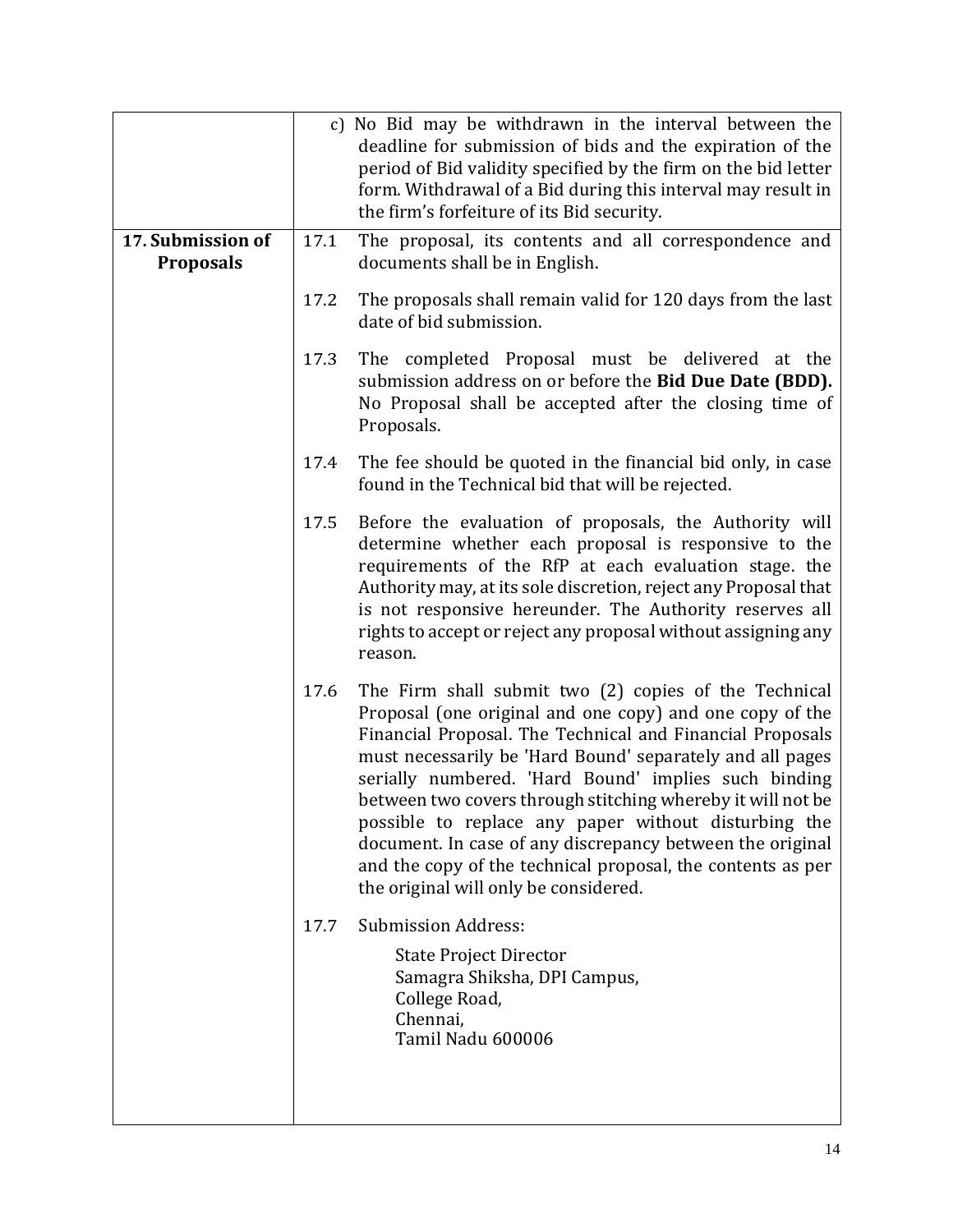|                                 | 17.8           |               | Proposal Submission:                                                                                                                                                                                                                                                                                                                                                                                                                                          |                      |  |
|---------------------------------|----------------|---------------|---------------------------------------------------------------------------------------------------------------------------------------------------------------------------------------------------------------------------------------------------------------------------------------------------------------------------------------------------------------------------------------------------------------------------------------------------------------|----------------------|--|
|                                 | <b>Envelop</b> |               | <b>Contents</b>                                                                                                                                                                                                                                                                                                                                                                                                                                               | <b>Forms</b>         |  |
|                                 | Pre-           |               | Signed copy of the Request                                                                                                                                                                                                                                                                                                                                                                                                                                    | Appendix             |  |
|                                 |                | qualification | for Proposal (RfP) and EMD                                                                                                                                                                                                                                                                                                                                                                                                                                    | $1/1A$ Pre-          |  |
|                                 | Envelope       |               | (Separately sealed envelope)                                                                                                                                                                                                                                                                                                                                                                                                                                  | Qual 1.              |  |
|                                 | <b>RfP</b>     |               | <b>Technical Proposal</b>                                                                                                                                                                                                                                                                                                                                                                                                                                     | <b>Tech Form</b>     |  |
|                                 | Envelope       |               | (Separately sealed envelope)                                                                                                                                                                                                                                                                                                                                                                                                                                  | 1,2,3,4<br>Financial |  |
|                                 |                |               | Financial proposal<br>(Separately sealed envelope)                                                                                                                                                                                                                                                                                                                                                                                                            | Form $1,2$           |  |
|                                 |                |               |                                                                                                                                                                                                                                                                                                                                                                                                                                                               |                      |  |
|                                 | 17.9           |               | After the Proposal submission until the contract is<br>awarded, if any Firm wishes to contact the Client on any<br>matter related to its proposal, it should do so in writing at<br>the Proposal submission address. Any effort by the firm to<br>influence the Client during the Proposal evaluation,<br>Proposal comparison, or contract award decisions may<br>result in the rejection of the firm's proposal.                                             |                      |  |
| 18. Confidentiality             | 18.1           |               | From the time the Proposals are opened to the time the<br>contract is awarded, the Bidder should not contact the<br>Authority on any matter related to its Proposal. Information<br>relating to the evaluation of Proposals and award<br>recommendations shall not be disclosed to the Bidders who<br>submitted the Proposals or to any other party not officially<br>concerned with the process, until the publication of the<br>contract award information. |                      |  |
|                                 | 18.2           |               | Any attempt by Bidders or anyone on behalf of the Bidder<br>to influence improperly the Authority in the evaluation of<br>the Proposals or Contract award decisions may result in the<br>rejection of the relevant Proposal. Such Bidders may be<br>subject to the application of the prevailing Authority's<br>sanctions/ penal procedures.                                                                                                                  |                      |  |
|                                 | 18.3           |               | Notwithstanding the above provisions, from the time of the<br>Proposals' opening to the time of Contract award<br>publication, if any Bidder wishes to contact the Authority on<br>any matter related to the selection process, it should do so<br>only in writing.                                                                                                                                                                                           |                      |  |
| 19. Withdrawal of<br><b>Bid</b> |                |               | The Bidder may modify, substitute or withdraw its Bid after<br>submission, provided that written<br>modification, substitution or withdrawal is received on the<br>e-bid portal before the BDD and time. No Bid shall be<br>modified, substituted or withdrawn by the Bidder on or<br>after the BDD and time.                                                                                                                                                 | notice<br>of the     |  |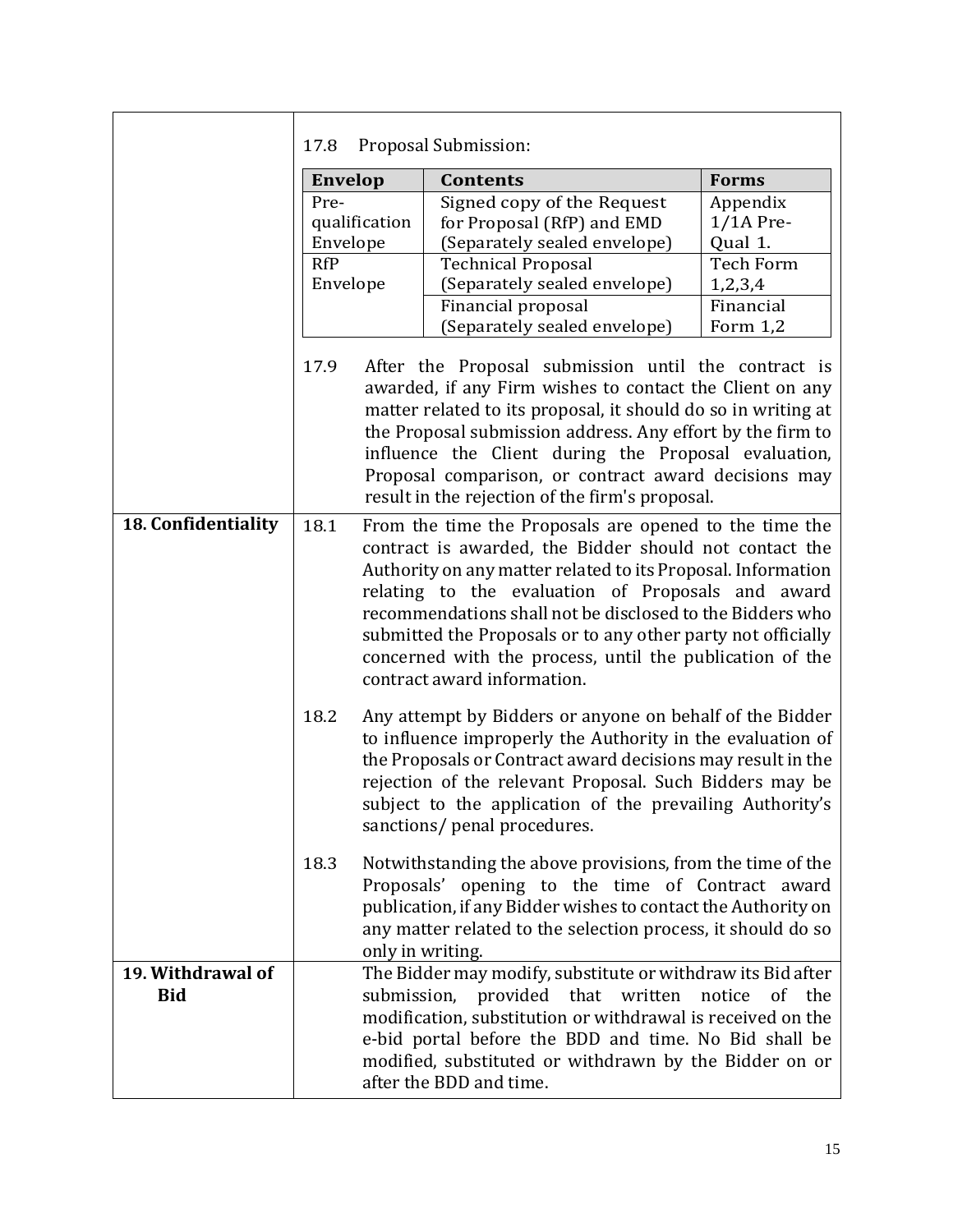| 20. Opening of<br><b>Technical</b><br><b>Proposals</b><br>21. Proposals | 20.1<br>20.2 | The Authority's Evaluation Committee shall conduct the<br>opening of the Technical Proposals in the presence of the<br>Bidders' authorized representatives who choose to attend<br>(electronically or in person). The opening date, time and<br>address are stated in the Data Sheet.<br>At the opening of the Technical Proposals, the following<br>shall be made known: (i) the name of the Bidder and/ or the<br>name of the lead member and the names of all members; (ii)<br>whether there are any modifications to the Proposal<br>submitted before the proposal submission deadline and,<br>(iii) any other details as maybe required.<br>The Bidder is not permitted to alter or modify its Proposal |
|-------------------------------------------------------------------------|--------------|--------------------------------------------------------------------------------------------------------------------------------------------------------------------------------------------------------------------------------------------------------------------------------------------------------------------------------------------------------------------------------------------------------------------------------------------------------------------------------------------------------------------------------------------------------------------------------------------------------------------------------------------------------------------------------------------------------------|
| <b>Evaluation</b>                                                       |              | in any way after the BDD and time. While evaluating the<br>Proposals, the Authority will conduct the evaluation solely<br>based on the submitted Technical Proposals, initially.                                                                                                                                                                                                                                                                                                                                                                                                                                                                                                                             |
| 22. Evaluation of<br><b>Technical</b><br><b>Proposals</b>               | 22.1         | The Authority's Evaluation Committee shall evaluate the<br>Technical Proposals based on their responsiveness to the<br>Terms of Reference and the RfP, applying the pre-qualifying<br>criteria, evaluation criteria, and point system specified in<br>the Terms or Reference. Each responsive Proposal will be<br>given a technical score. A Proposal shall be rejected at this<br>stage if it does not respond to important aspects of the RfP.                                                                                                                                                                                                                                                             |
|                                                                         | 22.2         | The shortlisted Bidders will be contacted for document<br>verification with originals wherever required, based on<br>which the qualified Bidders will be invited for making a<br>presentation before the Authority.                                                                                                                                                                                                                                                                                                                                                                                                                                                                                          |
|                                                                         | 22.3         | The bid process will be taken forward even if only one bid<br>is received in response to this RfP.                                                                                                                                                                                                                                                                                                                                                                                                                                                                                                                                                                                                           |
|                                                                         | 22.4         | The Authority shall award marks to each of the qualified<br>Bidders for their presentation and also reconfirm marks<br>already awarded in the technical scores based on the<br>expertise of the experts whose CVs were included in the<br>Technical Proposal.                                                                                                                                                                                                                                                                                                                                                                                                                                                |
|                                                                         | 22.5         | The presentations can be made physically or electronically;<br>the Authority will intimate the Bidders closer to the<br>presentation date.                                                                                                                                                                                                                                                                                                                                                                                                                                                                                                                                                                   |
| 23. Financial<br>Proposal and<br>overall<br>evaluation                  |              | The Authority's Evaluation Committee shall open the<br>Financial quotations only for those Bidders who are<br>'Technically Qualified' based on the scores given by the<br>Authority.                                                                                                                                                                                                                                                                                                                                                                                                                                                                                                                         |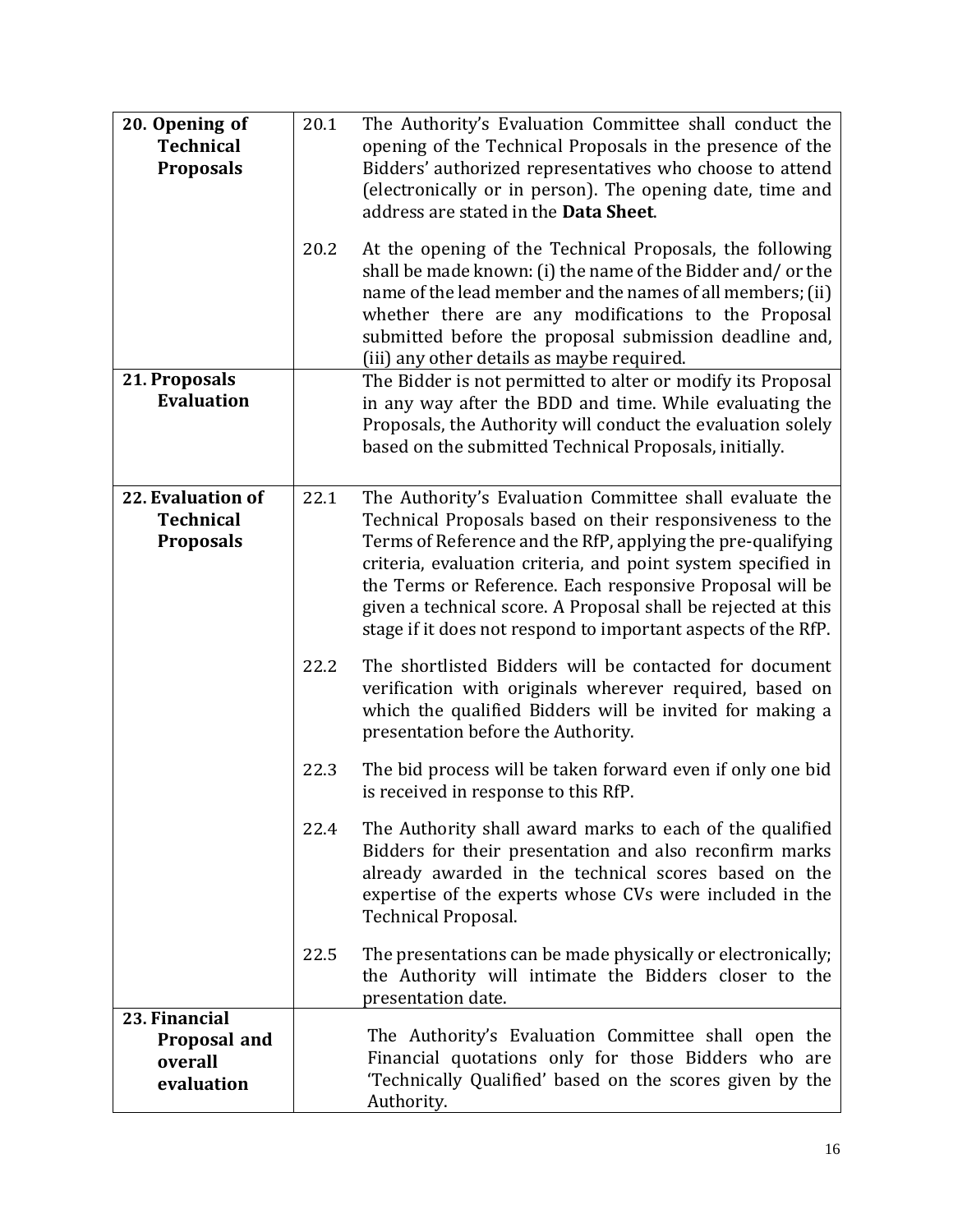| 23.2 The overall score of the Bidders will be a weighted average of $\vert$ |
|-----------------------------------------------------------------------------|
| their technical and financial scores as per the criteria                    |
| specified in the Terms of Reference.                                        |

# **D. NEGOTIATIONS AND AWARD**

| 24. Negotiations                         | 24.1 | The negotiations will be held after the Authority evaluates<br>the proposals of the prospective Bidders, with the<br>successful Bidder's representative(s) who must have a<br>written General Power of Attorney to negotiate and sign a<br>contract on behalf of the Bidder. The physical presence of<br>all concerned during negotiations is preferred.                                                                                                                                                                                             |
|------------------------------------------|------|------------------------------------------------------------------------------------------------------------------------------------------------------------------------------------------------------------------------------------------------------------------------------------------------------------------------------------------------------------------------------------------------------------------------------------------------------------------------------------------------------------------------------------------------------|
|                                          | 24.2 | The Authority shall prepare the contract based on these<br>negotiations. There shall be no separate minutes for<br>negotiations.                                                                                                                                                                                                                                                                                                                                                                                                                     |
| a. Availability of<br><b>Key Experts</b> | 24.3 | The invited Bidder shall confirm the availability of all Key<br>Experts included in the Proposal as a pre-requisite to the<br>negotiations. Failure to confirm the Key Experts'<br>availability may result in the rejection of the Bidder's<br>Proposal and the Authority proceeding to negotiate the<br>Contract with the next-ranked Bidder. In the same way,<br>the Authority can proceed to the next-ranked Bidder, if<br>needed.                                                                                                                |
|                                          | 24.4 | Notwithstanding the above, the substitution of Key<br>Experts at the negotiations may be considered if due<br>solely to circumstances outside the reasonable control of<br>and not foreseeable by the Bidder, including but not<br>limited to death or medical incapacity. In such case, the<br>Bidder shall offer a substitute Key Expert within the<br>period specified in the letter of invitation to negotiate the<br>shall<br>have<br>equivalent or<br>Contract,<br>who<br>better<br>qualifications and experience than the original candidate. |
| <b>b.</b> Technical<br>negotiations      | 24.5 | The negotiations include discussions of the Terms of<br>Reference (ToRs), the proposed methodology, the<br>Authority's inputs, the special conditions of the Contract,<br>and finalizing the "Description of Services" part of the<br>Contract. These discussions shall not substantially alter<br>the original scope of services under the ToR or the terms<br>of the contract.                                                                                                                                                                     |
| 25. Conclusion of<br><b>Negotiations</b> | 25.1 | The negotiations are concluded with a review of the<br>finalized draft Contract, which then shall be initiated by<br>the Authority and the Bidder's authorized representative.                                                                                                                                                                                                                                                                                                                                                                       |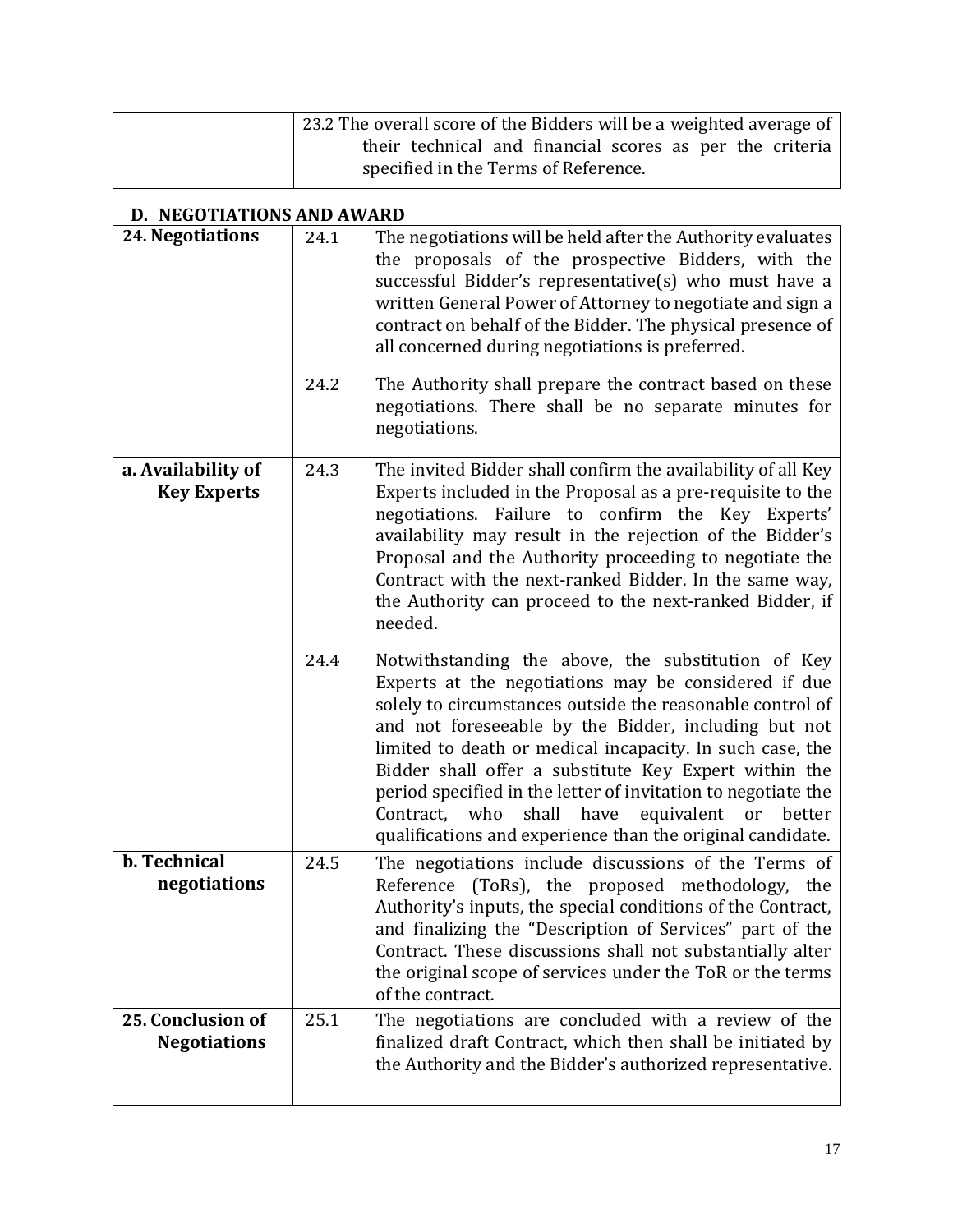|                                      | 25.2 | If the negotiations fail, the Authority shall inform the<br>Bidder in writing of all pending issues and disagreements<br>and provide a final opportunity to the Bidder to respond.<br>If disagreement persists, the Authority shall terminate the<br>negotiations informing the Bidder of the reasons for doing<br>so. The Authority will invite the next-ranked Bidder to<br>negotiate the Contract. Once the Authority commences<br>negotiations with the next-ranked Bidder, the Authority<br>shall not reopen the earlier negotiations. |
|--------------------------------------|------|---------------------------------------------------------------------------------------------------------------------------------------------------------------------------------------------------------------------------------------------------------------------------------------------------------------------------------------------------------------------------------------------------------------------------------------------------------------------------------------------------------------------------------------------|
|                                      | 25.3 | Once a basic agreement is reached by the Authority and<br>the successful Bidder, the communication will be issued<br>by the Authority to the Bidder that the Bidder has<br>emerged successful or has been selected.                                                                                                                                                                                                                                                                                                                         |
|                                      | 25.4 | Then the work order will be issued, after which work can<br>commence.                                                                                                                                                                                                                                                                                                                                                                                                                                                                       |
| 26. Award of<br>Contract             | 26.1 | After signing the contract with the Authority, the selected<br>Bidder shall submit Performance Bank Guarantee within<br>15 days of intimation from the Authority.                                                                                                                                                                                                                                                                                                                                                                           |
|                                      | 26.2 | The Authority shall then issue the letter of award to the<br>selected Bidder and publish the award information as per<br>the instructions in the Data Sheet; and promptly notify the<br>other shortlisted Consultants and take steps to return the<br>EMD.                                                                                                                                                                                                                                                                                  |
|                                      | 26.3 | The Firm is expected to commence the assignment on the<br>date of communication of the successful Bidder and the<br>issue of the work order and not wait for the signing of the<br>contract.                                                                                                                                                                                                                                                                                                                                                |
|                                      | 26.4 | In case negotiations fail after the commencement of work,<br>the payment for the work done will be made pro-rata as<br>per the payment schedule specified.                                                                                                                                                                                                                                                                                                                                                                                  |
| 27. Performance<br>Guarantee<br>[PG] | 27.1 | Within 15 days from the date of signing of the contract, the<br>successful Consultant company/ firm/ lead Bidder shall<br>furnish the Performance Guarantee of an amount equal to<br>5% of its finalised Financial Proposal, by way of Bank<br>Guarantee issued by one of the Scheduled Commercial<br>Banks in India as per Appendix-I.                                                                                                                                                                                                     |
|                                      | 27.2 | The selected Consultant shall submit the Bank Guarantee<br>for Performance Guarantee for 12 months and be kept<br>renewed and live during the entire duration of the work<br>order.                                                                                                                                                                                                                                                                                                                                                         |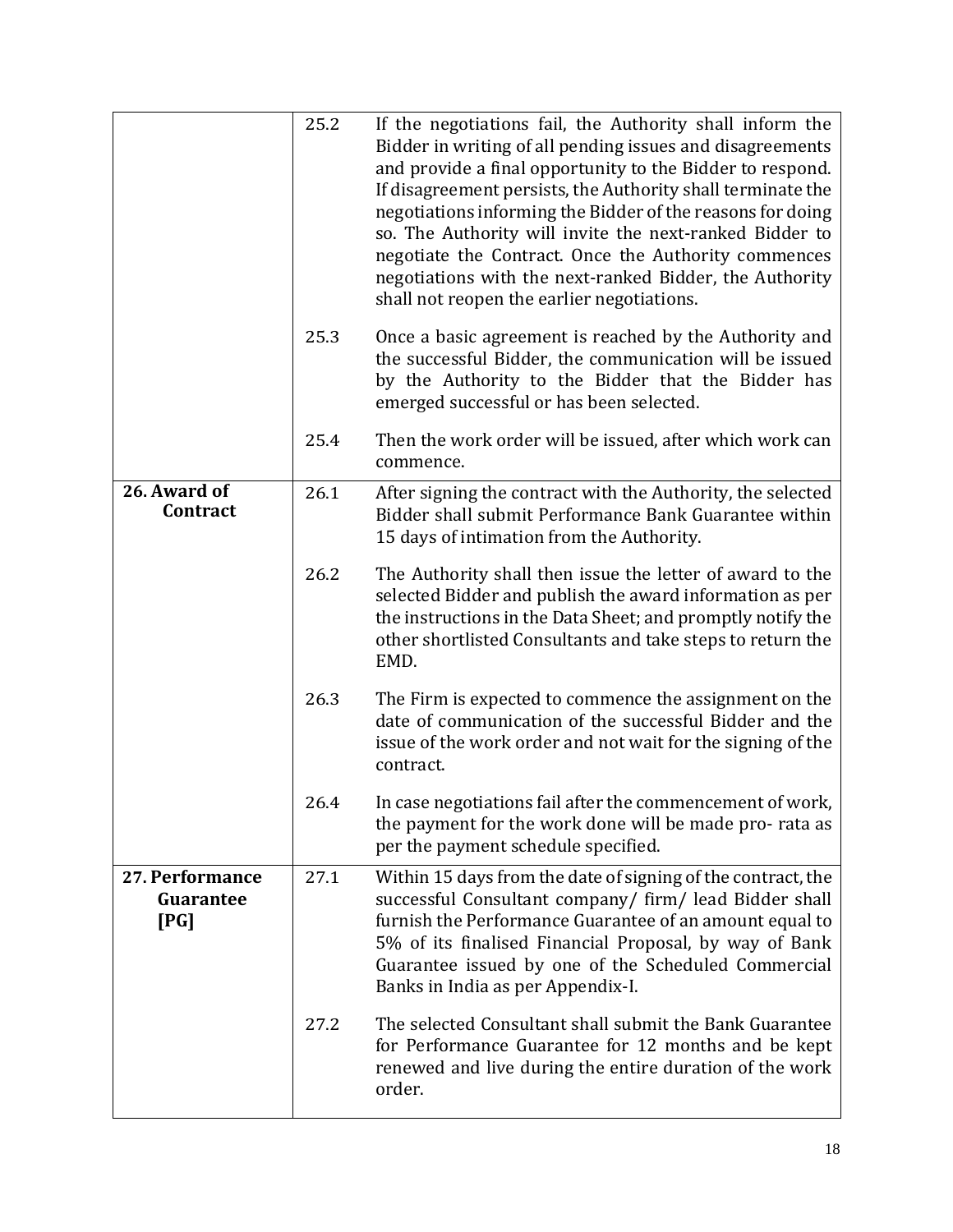|                                  | 27.3 | Refund of PG: The PG shall be refunded within 3 months<br>from the date of successful completion of the assignment<br>as evidenced from the date of last payment effected.                                                                                                                                                                                                                                                                                                                                                                                                                                                              |
|----------------------------------|------|-----------------------------------------------------------------------------------------------------------------------------------------------------------------------------------------------------------------------------------------------------------------------------------------------------------------------------------------------------------------------------------------------------------------------------------------------------------------------------------------------------------------------------------------------------------------------------------------------------------------------------------------|
|                                  | 27.4 | Forfeiture of PG: PG shall be forfeited in the following<br>cases:                                                                                                                                                                                                                                                                                                                                                                                                                                                                                                                                                                      |
|                                  |      | When any terms and condition of the contract is<br>breached.                                                                                                                                                                                                                                                                                                                                                                                                                                                                                                                                                                            |
|                                  |      | When the selected Bidder fails to commence the<br>services or fails to provide deliverables after partially<br>executing the work order.                                                                                                                                                                                                                                                                                                                                                                                                                                                                                                |
| 28. Liquidated<br><b>Damages</b> | 28.1 | The time specified for delivery in the RfP shall be deemed<br>to be the essence of the contract and the selected Bidder<br>shall arrange services within the specified period.                                                                                                                                                                                                                                                                                                                                                                                                                                                          |
|                                  | 28.2 | The selected Bidder shall request in writing to the<br>Authority giving reasons for extending the delivery period<br>of service if he finds himself unable to complete the supply<br>of service within the stipulated delivery period. This<br>request shall be submitted as soon as a hindrance in<br>delivery of service occurs or within 15 days from such<br>occurrence but before the expiry of the stipulated period<br>of delivery of service after which such request shall not be<br>entertained.                                                                                                                              |
|                                  | 28.3 | The Authority shall examine the justification of causes of<br>hindrance in the delivery of service and the period of<br>delay that occurred due to that and grant extension with<br>or without liquidated damages. If the Authority agrees to<br>extend the delivery period/schedule, an amendment to<br>the contract with suitable penal clauses and with or<br>without liquidated damages, as the case may be, shall be<br>issued. The amendment letter shall mention that no extra<br>price or additional cost for any reason, whatsoever<br>beyond the contracted cost shall be paid for the delayed<br>supply of the same service. |
|                                  | 28.4 | It shall be at the discretion of the Authority to accept or<br>not to accept the supply of services rendered by the<br>Consultant after the expiry of the stipulated delivery<br>period if no formal extension in the delivery period has<br>been applied and granted. The Authority shall have the<br>right to cancel the contract for undelivered service. In this<br>context, if the supply of services is not accepted, the<br>payments may also be affected.                                                                                                                                                                       |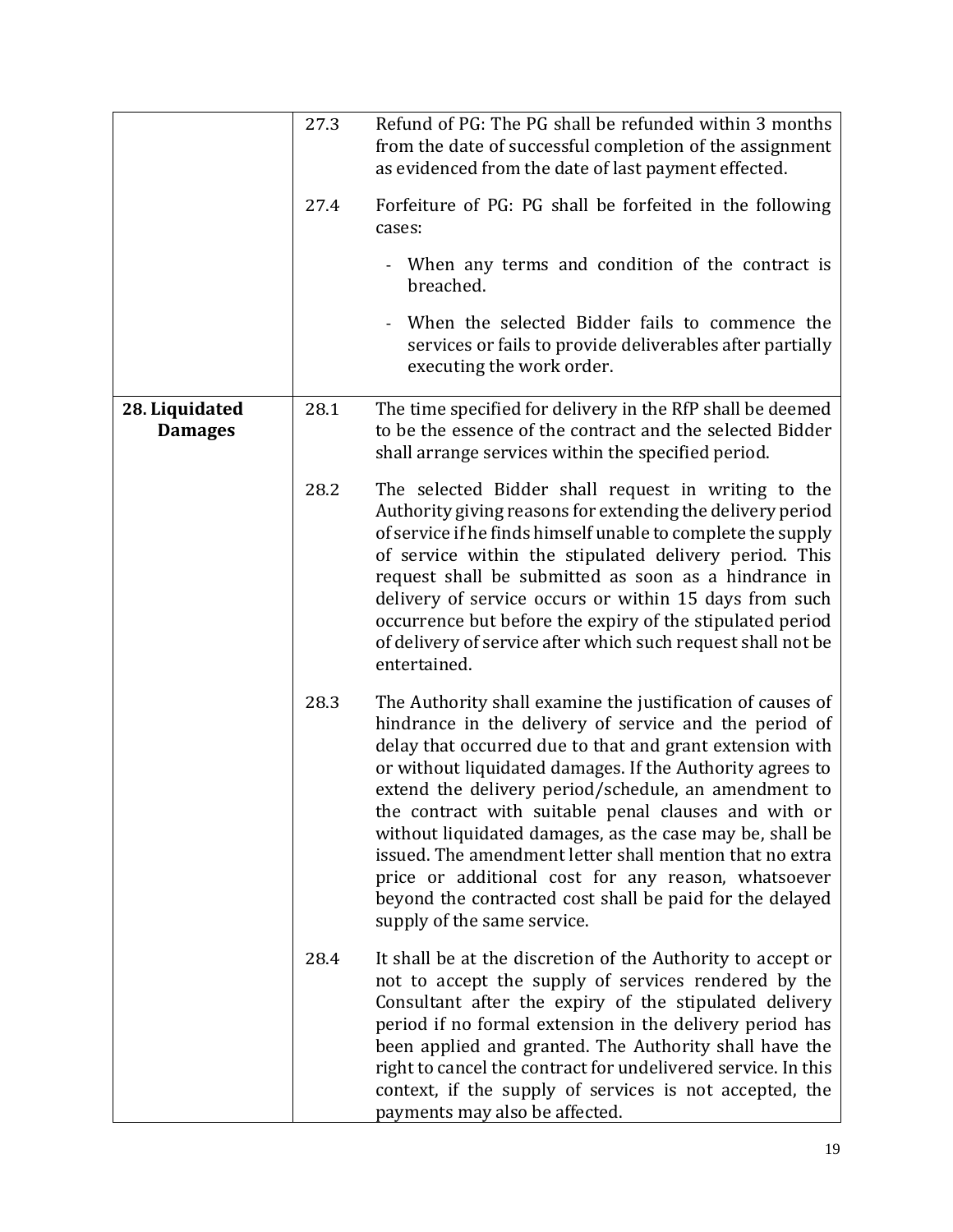|                               | 28.5 | The delivery period may be extended if the delay is on<br>account of hindrances beyond the control of the Bidder.                                                                                                                                                                                                                                                                                                                                                       |
|-------------------------------|------|-------------------------------------------------------------------------------------------------------------------------------------------------------------------------------------------------------------------------------------------------------------------------------------------------------------------------------------------------------------------------------------------------------------------------------------------------------------------------|
|                               | 28.6 | Limitation of Liability- In no event shall either party be<br>liable for consequential, incidental, indirect, or punitive<br>loss, damage, or expenses (including lost profits). The<br>selected Bidder shall not be liable to the other hereunder<br>or in relation hereto (whether in contract, tort, strict<br>liability, or otherwise) for more than the value of the fees<br>to be paid (including any amounts invoiced but not yet<br>paid) under this Agreement. |
|                               | 28.7 | Extension of time about which the Authority has not<br>responded in the negative may be taken for granted if the<br>Consultant can prove that the Authority was made aware<br>of such extension request.                                                                                                                                                                                                                                                                |
| <b>29. Penalty Clause</b>     |      | The successful Bidder shall render services strictly<br>adhering to the milestones in the Letter of Award. Any<br>unapproved delay in achieving the milestones except as<br>approved, in advance, by the Authority in writing shall<br>attract a penalty as per section E2.                                                                                                                                                                                             |
| E. OTHER TERMS AND CONDITIONS |      |                                                                                                                                                                                                                                                                                                                                                                                                                                                                         |
| 30. Interpretation            | 30.1 | Entire Agreement: The Contract constitutes the entire<br>agreement between the Authority and the Selected Bidder<br>and supersedes all communications, negotiations and<br>agreements (whether written or oral) of parties with<br>respect thereto made before the date of Contract.                                                                                                                                                                                    |
|                               | 30.2 | Amendment: No amendment or other variation of the<br>Contract shall be valid unless it is in writing, is dated,<br>expressly refers to the Contract, and is signed by a duly<br>authorized representative of each party thereto. For this<br>purpose, the Tender Inviting Authority is the authorised<br>representative of the Authority.                                                                                                                               |
|                               | 30.3 | Severability: If any provision or condition of the Contract<br>is prohibited or rendered invalid or unenforceable, such<br>prohibition, invalidity or unenforceability shall not affect<br>the validity or enforceability of any other provisions and<br>conditions of the Contract.                                                                                                                                                                                    |
| 31. Governing Law             |      | The Contract shall be governed by and interpreted under<br>the laws of the Tamil Nadu State / the Country (India)<br>and the jurisdiction of Madras High Court.                                                                                                                                                                                                                                                                                                         |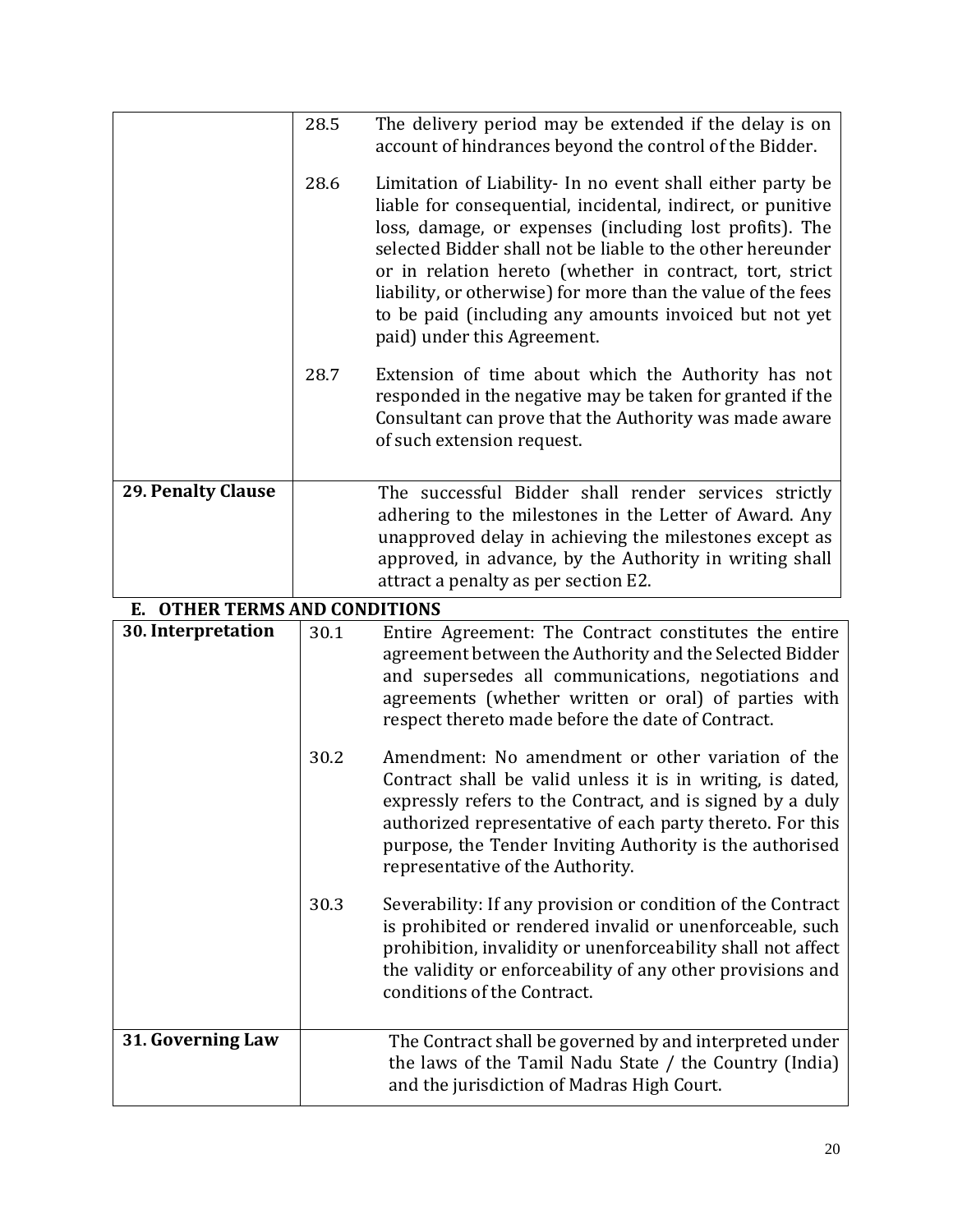| 32. Force Majeure | 32.1 | Definition - For this Agreement, "Force Majeure" means an<br>event which is beyond the reasonable control of a Party,<br>and which makes a Party's performance of its obligations<br>hereunder impossible or so impractical as reasonably to<br>be considered impossible in the circumstances, and<br>includes, but is not limited to, war, riots, civil disorder,<br>earthquake, fire, explosion, storm, flood or other adverse<br>weather conditions, strikes, lockouts or other industrial<br>action (except where such strikes, lockouts or other<br>industrial action are within the power of the Party<br>invoking Force Majeure to prevent), confiscation or any<br>other action by Government agencies. Force Majeure shall<br>not include<br>(i) any event which is caused by the negligence or<br>intentional action of a Party or agent's employees thereof,<br>nor (ii) any event which a diligent Party could reasonably<br>have been expected to both (A) take into account at the<br>time of the conclusion of this Agreement and (B) avoid or<br>overcome in the carrying out of its obligations hereunder<br>Force Majeure shall not include insufficiency of funds or<br>failure to make any payment required hereunder. |
|-------------------|------|--------------------------------------------------------------------------------------------------------------------------------------------------------------------------------------------------------------------------------------------------------------------------------------------------------------------------------------------------------------------------------------------------------------------------------------------------------------------------------------------------------------------------------------------------------------------------------------------------------------------------------------------------------------------------------------------------------------------------------------------------------------------------------------------------------------------------------------------------------------------------------------------------------------------------------------------------------------------------------------------------------------------------------------------------------------------------------------------------------------------------------------------------------------------------------------------------------------------------------------------|
|                   | 32.2 | No breach of Agreement - The failure of a Party to fulfil<br>any of its obligations here under shall not be considered<br>to be a breach of, or default under, this Agreement in so<br>far as such inability arises from an event of Force Majeure,<br>provided that the party affected by such an event has<br>taken all reasonable precautions, due care and reasonable<br>alternative measures, all intending to carry out the terms<br>and conditions of this Agreement. The Consultant shall<br>not be liable for forfeiture of its PG or/ and BG, if and or<br>the extent that its delay in performance or other failures<br>to perform its obligations under the Contract is the result<br>of the Force Majeure.                                                                                                                                                                                                                                                                                                                                                                                                                                                                                                                    |
|                   | 32.3 | <b>Measures to be taken</b>                                                                                                                                                                                                                                                                                                                                                                                                                                                                                                                                                                                                                                                                                                                                                                                                                                                                                                                                                                                                                                                                                                                                                                                                                |
|                   |      | • A Party affected by an event of Force Majeure shall take<br>all reasonable measures to remove such Party's inability<br>to fulfil its obligations hereunder with a minimum of<br>delay.                                                                                                                                                                                                                                                                                                                                                                                                                                                                                                                                                                                                                                                                                                                                                                                                                                                                                                                                                                                                                                                  |
|                   |      | • A Party affected by an event of Force Majeure shall<br>notify the other Party of such event as soon as possible<br>and in any event not later than fourteen (14) days<br>following the occurrence of such event, providing<br>evidence of the nature and cause of such                                                                                                                                                                                                                                                                                                                                                                                                                                                                                                                                                                                                                                                                                                                                                                                                                                                                                                                                                                   |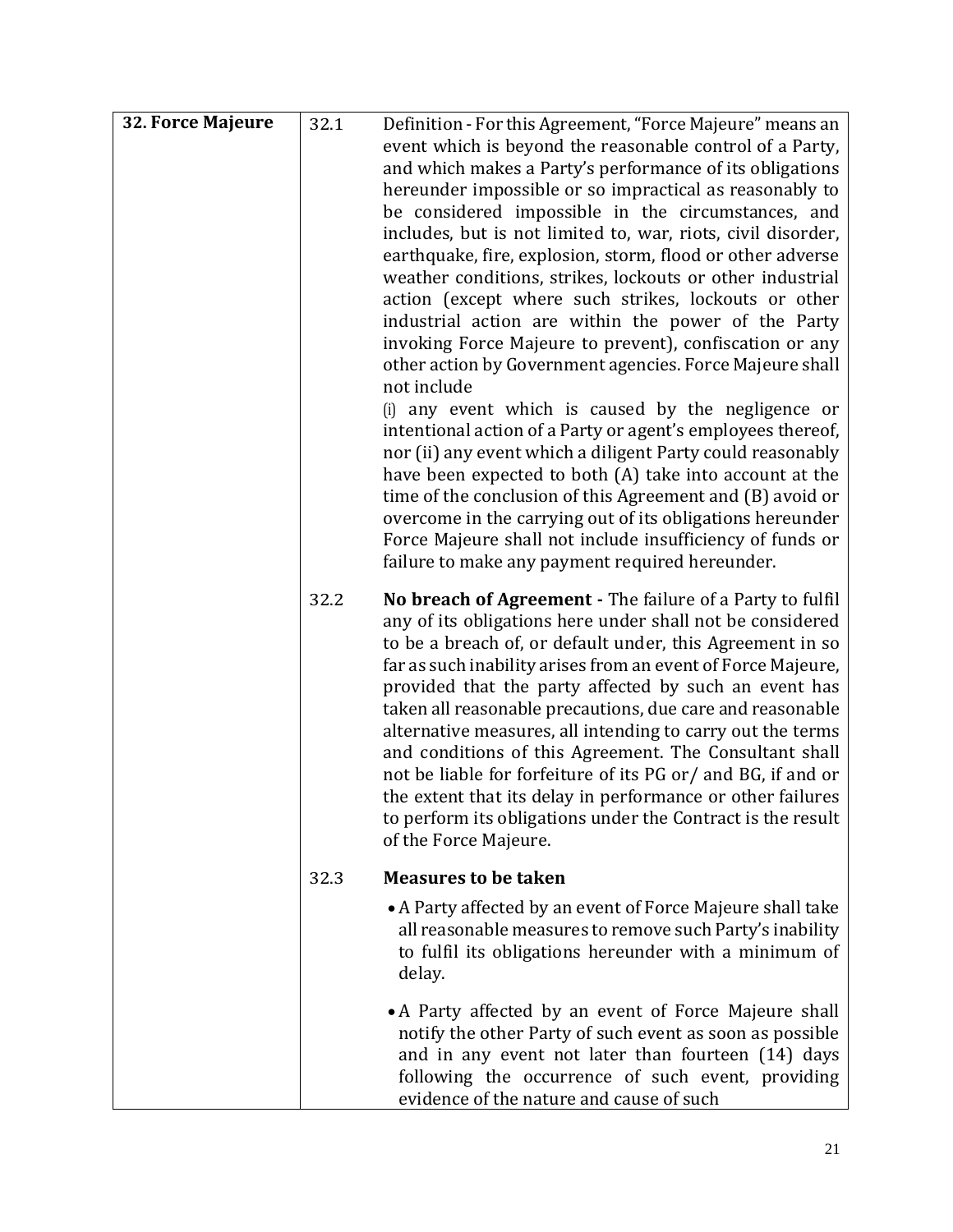|                                                       |      | shall<br>similarly give notice<br>and<br>of the<br>event,<br>restoration of normal conditions as soon as possible.                                                                                                                                                                                                                                                                                                                                                                                                                                                                                                                                                                                                                                                                        |
|-------------------------------------------------------|------|-------------------------------------------------------------------------------------------------------------------------------------------------------------------------------------------------------------------------------------------------------------------------------------------------------------------------------------------------------------------------------------------------------------------------------------------------------------------------------------------------------------------------------------------------------------------------------------------------------------------------------------------------------------------------------------------------------------------------------------------------------------------------------------------|
|                                                       |      | • The Parties shall take all reasonable measures to<br>minimize the consequences of any event of Force<br>Majeure.                                                                                                                                                                                                                                                                                                                                                                                                                                                                                                                                                                                                                                                                        |
|                                                       | 32.4 | <b>Extension of time - Any period within which a Party shall,</b><br>according to this Agreement, complete any action or task,<br>shall be extended for a period equal to the time during<br>which such Party was unable to perform such activities as<br>a result of Force Majeure.                                                                                                                                                                                                                                                                                                                                                                                                                                                                                                      |
|                                                       | 32.5 | <b>Consultation</b> - Not later than thirty (30) days after the<br>Consultant has, as the result of an event of Force Majeure,<br>become unable to perform a material portion of the<br>Services, the Parties shall consult with each other to agree<br>appropriate measures to be taken<br>in the<br>on<br>circumstances.                                                                                                                                                                                                                                                                                                                                                                                                                                                                |
| 33. Change Order<br>and Contract<br><b>Amendments</b> | 33.1 | The Authority may at any time order the selected Bidder<br>through Notice, to make changes within the general scope<br>of the Contract in case of services to be provided by the<br>selected Bidder.                                                                                                                                                                                                                                                                                                                                                                                                                                                                                                                                                                                      |
|                                                       | 33.2 | If any such change causes an increase or decrease in the<br>cost of, or the time required for, the selected Bidder's<br>performance of any provisions under the Contract, an<br>equitable adjustment shall be made in the Contract Price<br>or the Delivery and Completion Schedule, or both, and the<br>Contract shall accordingly be amended. Any claims by the<br>selected Bidder for adjustment under this clause must be<br>asserted within thirty (30) days from the date of the<br>selected Bidder's receipt of the Authority's order. The rate<br>contract enclosed in the Section 3 Form 2 will be used to<br>calculate the cost of the additional work/ change request.<br>This is subject to the same overall price applying to the<br>same output overall as far as possible. |
| 34. Termination                                       | 34.1 | Termination for default - The Authority may, without                                                                                                                                                                                                                                                                                                                                                                                                                                                                                                                                                                                                                                                                                                                                      |
| <b>Clauses</b>                                        |      | prejudice to any other remedy for breach of contract, by a                                                                                                                                                                                                                                                                                                                                                                                                                                                                                                                                                                                                                                                                                                                                |
|                                                       |      | written notice of default of at least 30 days sent to the<br>selected Bidder, terminate the contract in whole or in part                                                                                                                                                                                                                                                                                                                                                                                                                                                                                                                                                                                                                                                                  |
|                                                       |      | for the following reasons (provided a cure period of not                                                                                                                                                                                                                                                                                                                                                                                                                                                                                                                                                                                                                                                                                                                                  |
|                                                       |      | more than 20 days is given to the selected Bidder to rectify<br>the breach):                                                                                                                                                                                                                                                                                                                                                                                                                                                                                                                                                                                                                                                                                                              |
|                                                       |      | If the selected Bidder fails to deliver any or all quantities<br>of the service within the period specified in the contract                                                                                                                                                                                                                                                                                                                                                                                                                                                                                                                                                                                                                                                               |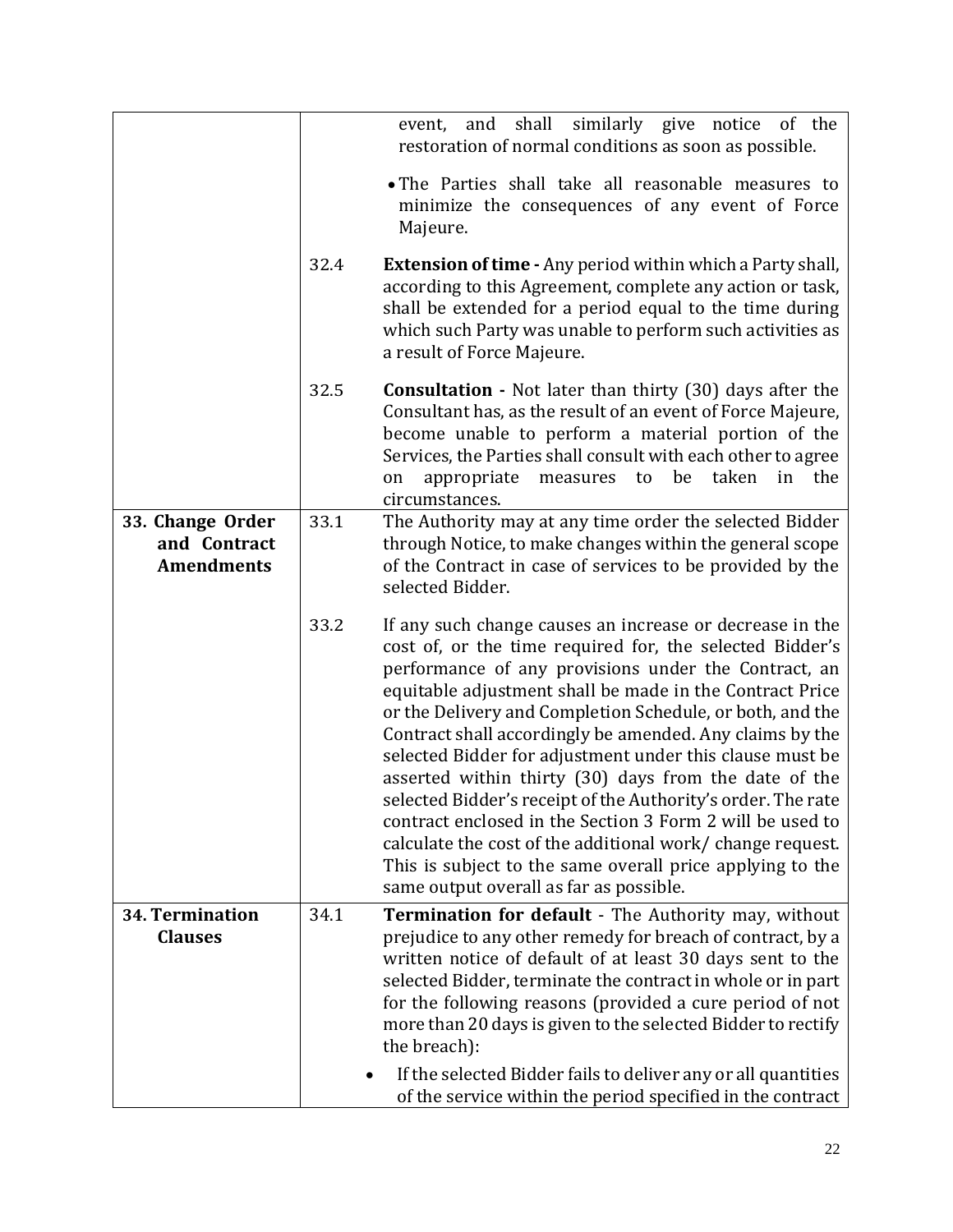| ٠         | or any extension thereof granted by the Authority; or<br>If the selected Bidder fails to perform any other<br>obligation under the contract within the specified<br>period of delivery of service or any extension granted<br>thereof; or<br>If the selected Bidder, in the judgment of the Authority,<br>is found to be engaged in corrupt, fraudulent, collusive,<br>or coercive practices in competing for or executing the                                                                                                                                                                         |
|-----------|--------------------------------------------------------------------------------------------------------------------------------------------------------------------------------------------------------------------------------------------------------------------------------------------------------------------------------------------------------------------------------------------------------------------------------------------------------------------------------------------------------------------------------------------------------------------------------------------------------|
| $\bullet$ | contract or in breach of the Integrity and Avoidance of<br>Conflict-of-Interest Pact.<br>If the selected Bidder commits a breach of any condition<br>of the contract.<br>If the Authority terminates the contract in whole or in<br>part, the amount of the Performance Guarantee shall be                                                                                                                                                                                                                                                                                                             |
| 34.2      | forfeited.<br><b>Termination for Insolvency - The Authority may at any</b><br>time terminate the Contract by giving written notice of at<br>least 30 days to the selected Bidder if the selected Bidder<br>becomes bankrupt or otherwise insolvent. In such event,<br>the termination will be without compensation to the<br>selected Bidder, provided that such termination will not<br>prejudice or affect any right of action or remedy that has<br>accrued or will accrue thereafter to the Authority.                                                                                             |
| 34.3      | <b>Termination for Convenience - The Authority, by a</b><br>written notice of at least 30 days sent to the selected<br>Bidder, may terminate the Contract, in whole or in part,<br>at any time for its convenience. The Notice of termination<br>shall specify that termination is for convenience, the<br>extent to which performance of the selected Bidder<br>under the Contract is terminated, and the date upon<br>which such termination becomes effective. In such a case,<br>the Authority will pay for all the pending invoices as well<br>as the work done till that date by the Consultant. |
| 34.4      | <b>Termination by the Authority - The Authority may, by</b><br>not less than thirty (30) days written notice of<br>termination to the Consultant, such notice to be given<br>after the occurrence of any of the events, terminate this<br>Agreement if:                                                                                                                                                                                                                                                                                                                                                |
|           | The Consultant fails to comply with any final decision<br>reached as a result of arbitration proceedings or<br>The Consultant submits to the Authority a statement<br>which has a material effect on the rights, obligations, or                                                                                                                                                                                                                                                                                                                                                                       |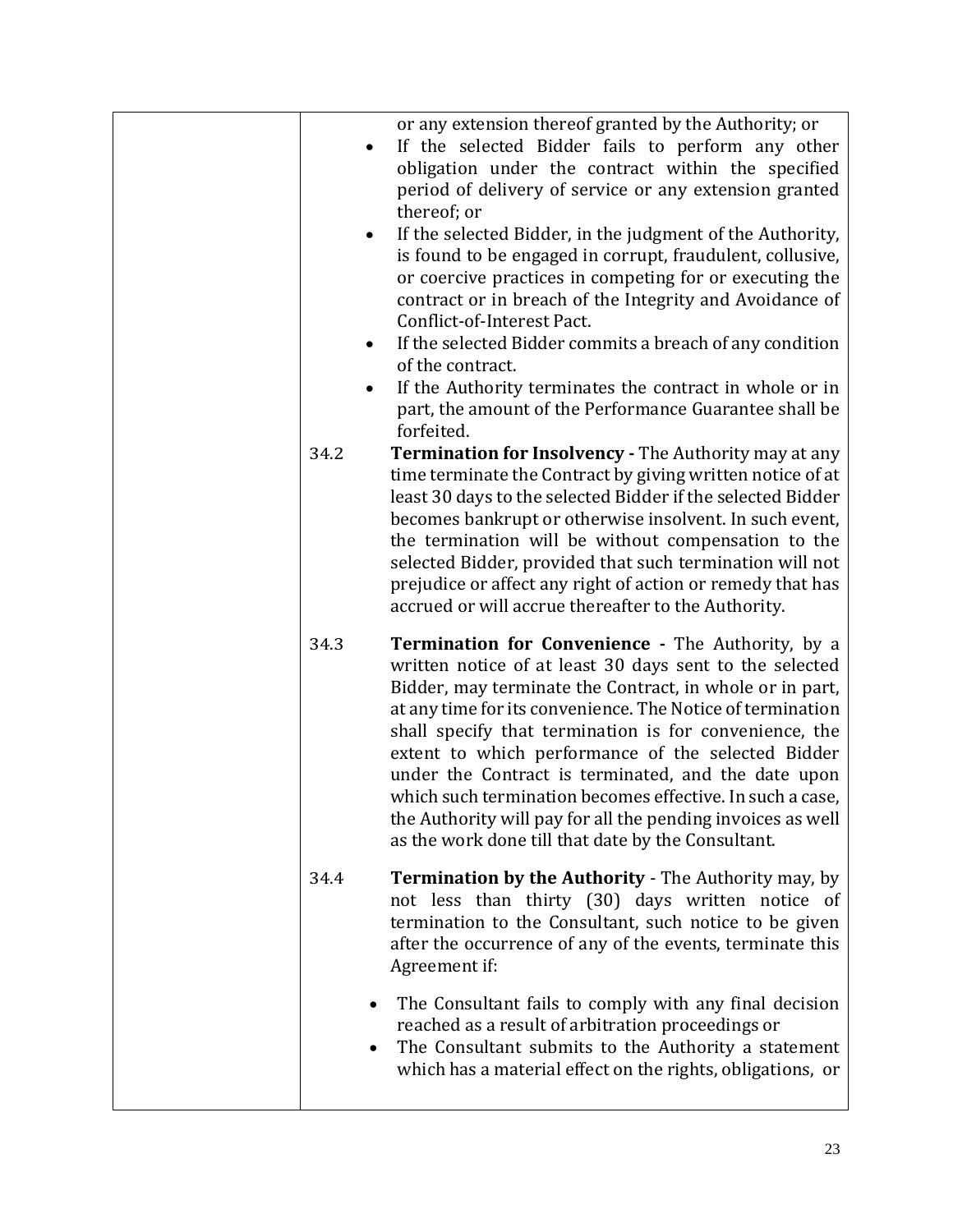|      | interests of the Authority and which the Consultant<br>knows to be false<br>Any document, information, data, or<br>statement<br>submitted by the Consultant in its Proposals, based on<br>which the Consultant was considered eligible or<br>successful, is found to be false, incorrect, or misleading;<br><sub>or</sub><br>As the result of Force Majeure, the Consultant is unable<br>to perform a material portion of the Services for not less<br>than 30 days.                                                                                                                                                                                                                                                                                                                                                                   |
|------|----------------------------------------------------------------------------------------------------------------------------------------------------------------------------------------------------------------------------------------------------------------------------------------------------------------------------------------------------------------------------------------------------------------------------------------------------------------------------------------------------------------------------------------------------------------------------------------------------------------------------------------------------------------------------------------------------------------------------------------------------------------------------------------------------------------------------------------|
| 34.5 | <b>Termination by Consultant - The Consultant may, by</b><br>not less than three (03) months written notice to the<br>Authority, such notice to be given after the occurrence of<br>any of the events, terminate this Agreement if:                                                                                                                                                                                                                                                                                                                                                                                                                                                                                                                                                                                                    |
| 34.6 | The Authority is in material breach of its obligations<br>under this Agreement and has not remedied the same<br>within forty-five (45) days (or such longer period as the<br>Consultant may have subsequently agreed in writing)<br>following the receipt by the Authority of the<br>Consultant's notice specifying such breach.<br>As the result of Force Majeure, the Consultant is unable<br>to perform a material portion of the Services for not less<br>than sixty (60) days.<br>The Authority fails to comply with any final decision<br>reached as a result of arbitration.<br>Payment upon Termination - Upon termination of this<br>Agreement all pending payments due till the date of the<br>termination of the contract will be made by the Authority<br>to the Consultant within 60 days of the contract<br>termination. |
| 34.7 | <b>Suspension</b> - The Authority may, by written notice of<br>suspension to the Consultant, without any obligation<br>(financial or otherwise) suspend all the payments to the<br>Consultant hereunder if the Consultant shall be in breach<br>of this Agreement or shall fail to perform any of its<br>obligations under this Agreement, including the carrying<br>out of the Services; provided that such notice of suspension<br>shall specify the nature of the breach or failure, and shall<br>provide an opportunity to the Consultant to remedy such<br>breach or failure within a period not exceeding thirty (30)<br>days after receipt by the Consultant of such notice of<br>suspension.                                                                                                                                   |
| 34.8 | <b>Cessation of rights and obligations - Upon termination</b><br>of this Agreement or expiration of this agreement, all rights                                                                                                                                                                                                                                                                                                                                                                                                                                                                                                                                                                                                                                                                                                         |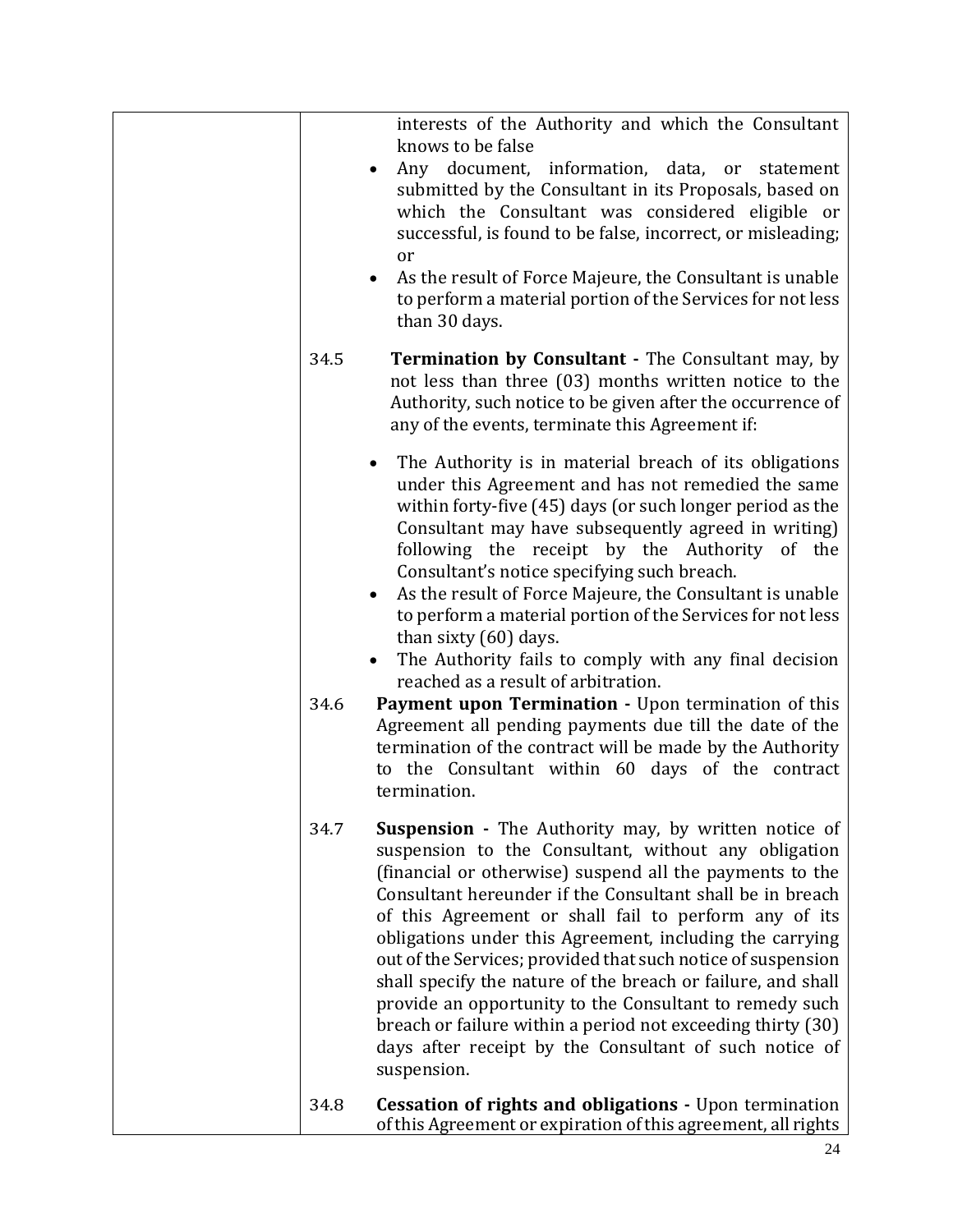| 35. Cessation of<br><b>Services</b> | 35.1<br>35.2 | and obligations of the Parties hereunder shall cease,<br>except.<br>• such rights and obligations as may have accrued on the<br>date of termination or expiration.<br>• the obligation of confidentiality outlined in RfP.<br>Upon termination of this Agreement by notice of either<br>Party to the other the Consultant shall, immediately upon<br>dispatch or receipt of such notice, take all necessary steps<br>to bring the Services to a close in a prompt and orderly<br>manner and shall make every reasonable effort to keep<br>expenditures for this purpose to a minimum.<br>In case of termination of the agreement by the Authority, it<br>may appoint another consultant from amongst the<br>remaining shortlisted Bidders during the proposal validity<br>for the completion of the work.                                                                                                                                   |
|-------------------------------------|--------------|---------------------------------------------------------------------------------------------------------------------------------------------------------------------------------------------------------------------------------------------------------------------------------------------------------------------------------------------------------------------------------------------------------------------------------------------------------------------------------------------------------------------------------------------------------------------------------------------------------------------------------------------------------------------------------------------------------------------------------------------------------------------------------------------------------------------------------------------------------------------------------------------------------------------------------------------|
| 36. Disputes                        | 36.1         | Amicable Settlement - The parties shall use their best                                                                                                                                                                                                                                                                                                                                                                                                                                                                                                                                                                                                                                                                                                                                                                                                                                                                                      |
| <b>Resolution</b>                   |              | efforts to settle amicably all disputes arising out of or in<br>connection with this Agreement or the interpretation<br>thereof. In the event a dispute, difference or claim arises in<br>connection with the interpretation or implementation of<br>this agreement, the aggrieved party shall issue a written<br>notice setting out the Dispute/differences or claim to the<br>other party, and parties shall first attempt to resolve such<br>dispute through mutual consultation. If the dispute is not<br>resolved as aforesaid within 15 days from the date of<br>receipt of written notice, the matter will be referred to the<br>Authority, who will decide within 30 days after such<br>reference. If the dispute is still not resolved the matter will<br>be referred for Arbitration.                                                                                                                                             |
|                                     | 36.2         | Arbitration - In case the dispute is not resolved, any party<br>may issue a notice of the reference, invoking the resolution<br>of disputes through arbitration under the provisions of the<br>Arbitration Conciliation Act, 1996. The arbitral proceedings<br>shall be conducted by a sole arbitrator that may be<br>appointed with the consent of Parties to such dispute. If<br>there is no agreement among the parties to the identity or<br>appointment of such sole arbitrator within 30 days of the<br>issue of notice of the reference, then the arbitral<br>proceedings will be conducted by a panel of three<br>arbitrators, one arbitrator to be appointed by the Authority<br>and other appointed by Consultant and the third arbitrator<br>to be mutually appointed by the other two arbitrators under<br>provisions of Arbitration and Conciliation Act, 1996.<br>Arbitration proceedings shall be conducted in and the award |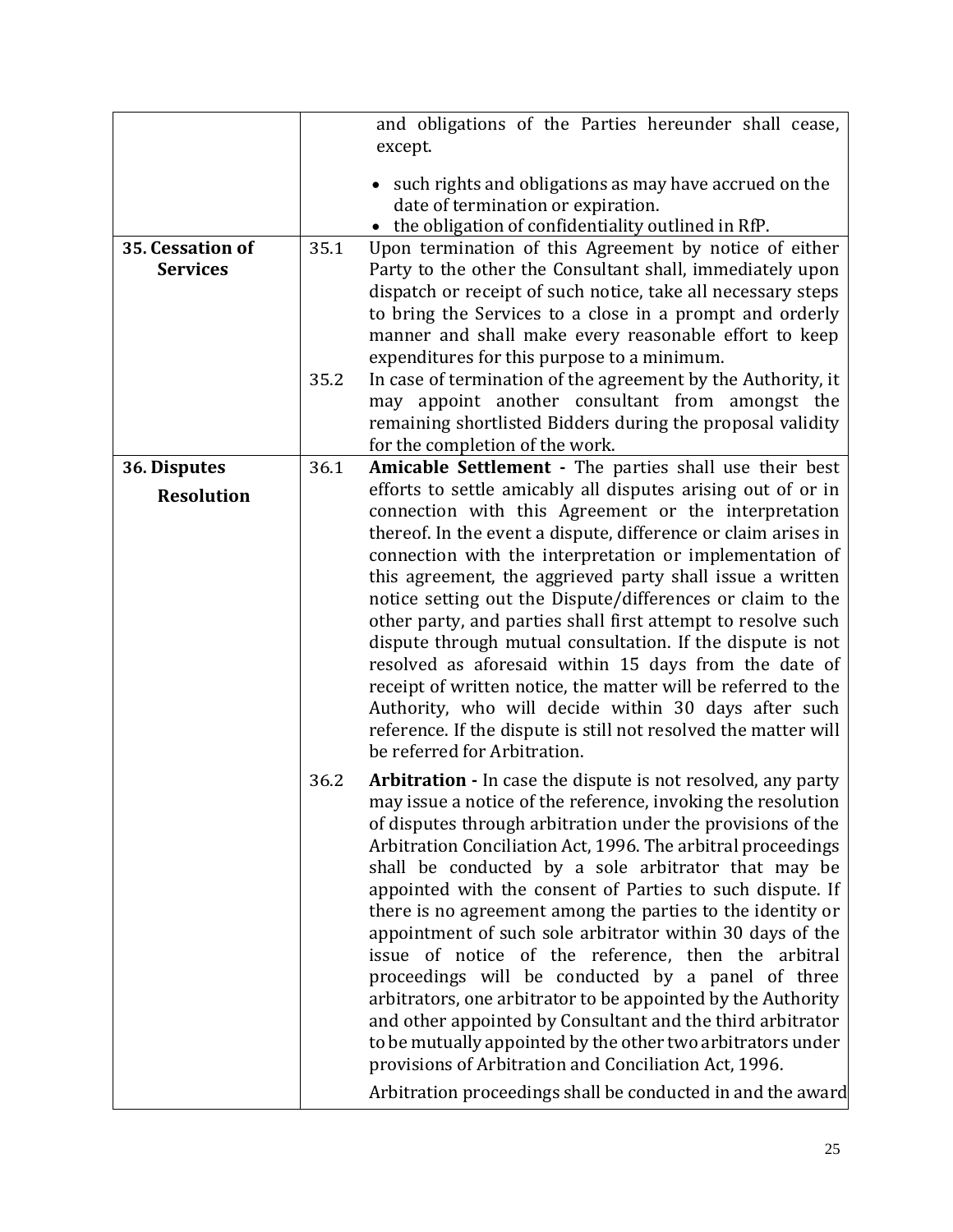|                      | shall be made in the English language. Arbitration<br>proceedings shall be conducted in Tamil Nadu and the<br>following are agreed upon. The arbitration award shall be<br>final and binding on the Parties, and the Parties agree to be<br>bound thereby and to act accordingly. The arbitrator may<br>award to the party that substantially prevails on merit, its<br>costs and reasonable expenses (including reasonable<br>counsel fees). When any dispute is under arbitration, except<br>for matters under dispute, the Parties shall continue to<br>exercise their remaining respective rights and fulfil their<br>remaining respective obligations under this Agreement. |  |  |  |
|----------------------|----------------------------------------------------------------------------------------------------------------------------------------------------------------------------------------------------------------------------------------------------------------------------------------------------------------------------------------------------------------------------------------------------------------------------------------------------------------------------------------------------------------------------------------------------------------------------------------------------------------------------------------------------------------------------------|--|--|--|
| 37. Disqualification | The bid is liable to be disqualified if:                                                                                                                                                                                                                                                                                                                                                                                                                                                                                                                                                                                                                                         |  |  |  |
|                      | • Not submitted under this document.                                                                                                                                                                                                                                                                                                                                                                                                                                                                                                                                                                                                                                             |  |  |  |
|                      | • During the validity of the bid or its extended period, if<br>any, the Bidder increases his quoted prices.                                                                                                                                                                                                                                                                                                                                                                                                                                                                                                                                                                      |  |  |  |
|                      | • During the bid process, if a Bidder indulges in any such<br>deliberate act as would jeopardize or unnecessarily<br>delay the process of bid evaluation and finalization.                                                                                                                                                                                                                                                                                                                                                                                                                                                                                                       |  |  |  |
|                      | • Bid received in incomplete form or not accompanied by<br>bid security amount/all requisite documents.                                                                                                                                                                                                                                                                                                                                                                                                                                                                                                                                                                          |  |  |  |
|                      | • Bid received after due date and time.                                                                                                                                                                                                                                                                                                                                                                                                                                                                                                                                                                                                                                          |  |  |  |
|                      | • Bidder submits conditional bids.                                                                                                                                                                                                                                                                                                                                                                                                                                                                                                                                                                                                                                               |  |  |  |
|                      | • Bidder indulges in canvassing in any form to win the<br>contract.                                                                                                                                                                                                                                                                                                                                                                                                                                                                                                                                                                                                              |  |  |  |
|                      | • Bidder sub-contracts any part of the project to or<br>employs the goods or services of any of the parties<br>having an interest in the project.                                                                                                                                                                                                                                                                                                                                                                                                                                                                                                                                |  |  |  |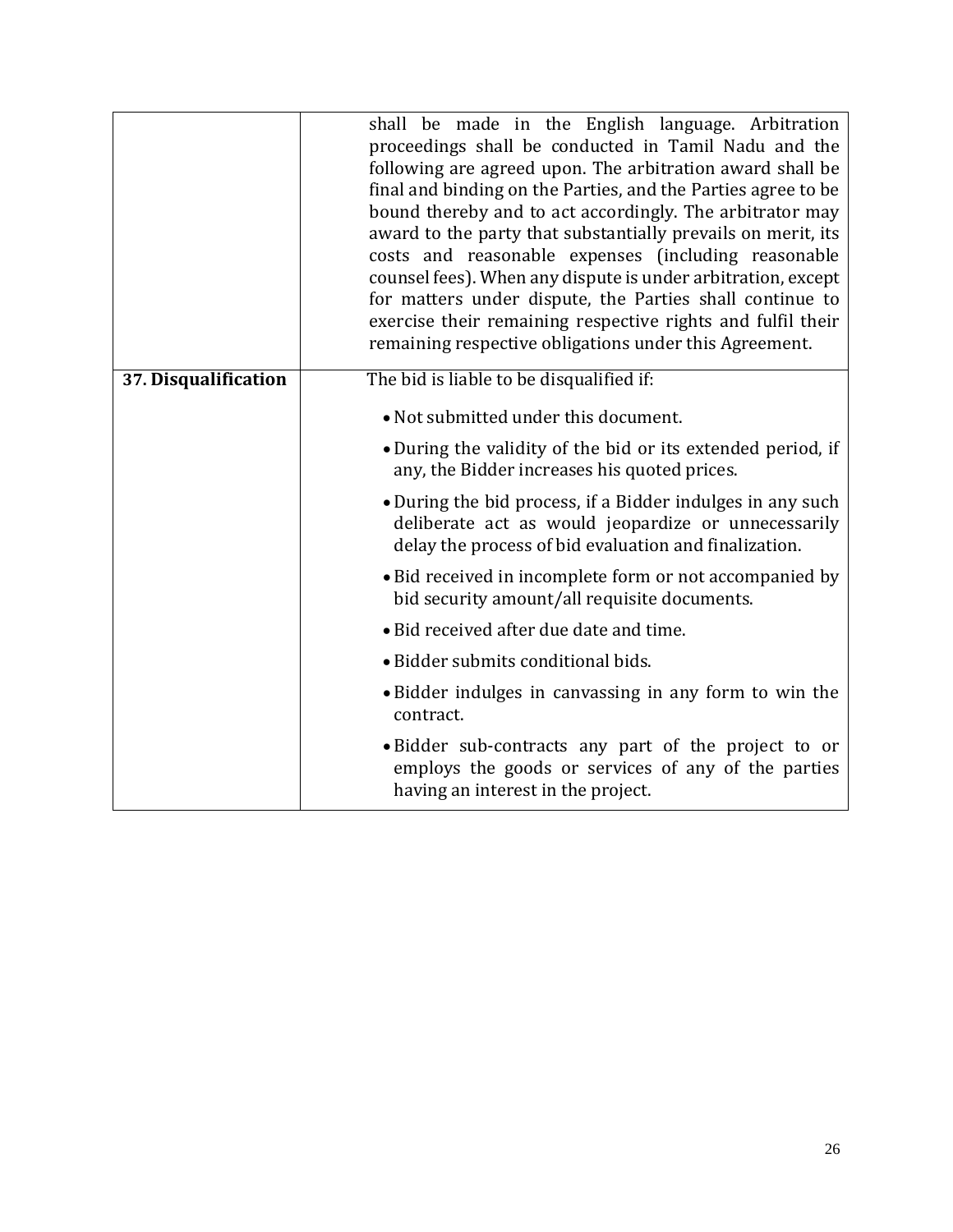# **F. DATA SHEET**

|            | A. General                                                                                                                                                                                                                                                                                                              |                                                                                                                                                                                                                                                                                                |                                                                                                                                      |  |  |  |  |
|------------|-------------------------------------------------------------------------------------------------------------------------------------------------------------------------------------------------------------------------------------------------------------------------------------------------------------------------|------------------------------------------------------------------------------------------------------------------------------------------------------------------------------------------------------------------------------------------------------------------------------------------------|--------------------------------------------------------------------------------------------------------------------------------------|--|--|--|--|
| <b>ITB</b> |                                                                                                                                                                                                                                                                                                                         |                                                                                                                                                                                                                                                                                                |                                                                                                                                      |  |  |  |  |
| Clause.    |                                                                                                                                                                                                                                                                                                                         |                                                                                                                                                                                                                                                                                                |                                                                                                                                      |  |  |  |  |
| 38         | Name of the Authority: State Project Director, Samagra Shiksha, School<br><b>Education Department, Government of Tamil Nadu</b><br><b>Address:</b><br>Samagra Shiksha,<br>DPI Campus, College Road, Chennai, Tamil Nadu 600006 Phone: 044-<br>28278068.<br>E-Mail: spd.ssatn@gmail.com Website:<br>www.tnschools.gov.in |                                                                                                                                                                                                                                                                                                |                                                                                                                                      |  |  |  |  |
|            |                                                                                                                                                                                                                                                                                                                         | <b>Method of selection:</b><br>Quality and Cost Based Selection (QCBS) with technical component and financial                                                                                                                                                                                  |                                                                                                                                      |  |  |  |  |
|            |                                                                                                                                                                                                                                                                                                                         | the component in the ratio of 70:30                                                                                                                                                                                                                                                            |                                                                                                                                      |  |  |  |  |
| 39         | The name of the assignment is: RfP for Providing Staffing/ Temping Support<br>to Samagra Shiksha<br><b>Rfp No:</b> As mentioned on Page No. 1.<br><b>Rfp Date: 20-06-2022</b>                                                                                                                                           |                                                                                                                                                                                                                                                                                                |                                                                                                                                      |  |  |  |  |
| 40         |                                                                                                                                                                                                                                                                                                                         | <b>Pre-Qualification</b> criteria for all Bidders are as follows:                                                                                                                                                                                                                              |                                                                                                                                      |  |  |  |  |
|            | Sl.<br>Pre-Qualification (PQ) Criteria<br><b>Supporting Docs</b>                                                                                                                                                                                                                                                        |                                                                                                                                                                                                                                                                                                |                                                                                                                                      |  |  |  |  |
|            | $\mathbf{1}$                                                                                                                                                                                                                                                                                                            | The Bidders should be registered as a<br>company/ LLP in India as per Company<br>Act/ LLP Act and should have been in<br>existence for a minimum of three years as<br>of March 31, 2022.                                                                                                       | The self-attested copy of the<br>Certificate of Incorporation<br>issued by the Registrar of<br>Companies/ MCA is to be<br>submitted. |  |  |  |  |
|            | The Bidder(s) should have a minimum<br>average turnover of at least Rs.10 crore<br>(audited) from staffing/ temping services<br>in the previous three financial years (FY<br>18-19, FY 19-20, FY 20-21).                                                                                                                |                                                                                                                                                                                                                                                                                                | The Audited Balance Sheet and<br>Profit & Loss Statement for the<br>period.                                                          |  |  |  |  |
|            | 3                                                                                                                                                                                                                                                                                                                       | Bidder shall submit proof of having carried<br>out at least three projects in staffing/<br>temping services in India, in any one of the<br>past three years as of March 31, 2022,<br>where:<br>a) The minimum annual billing in each<br>contract is at least Rs.1.5 crore<br>(excluding taxes) | Copy of work order.                                                                                                                  |  |  |  |  |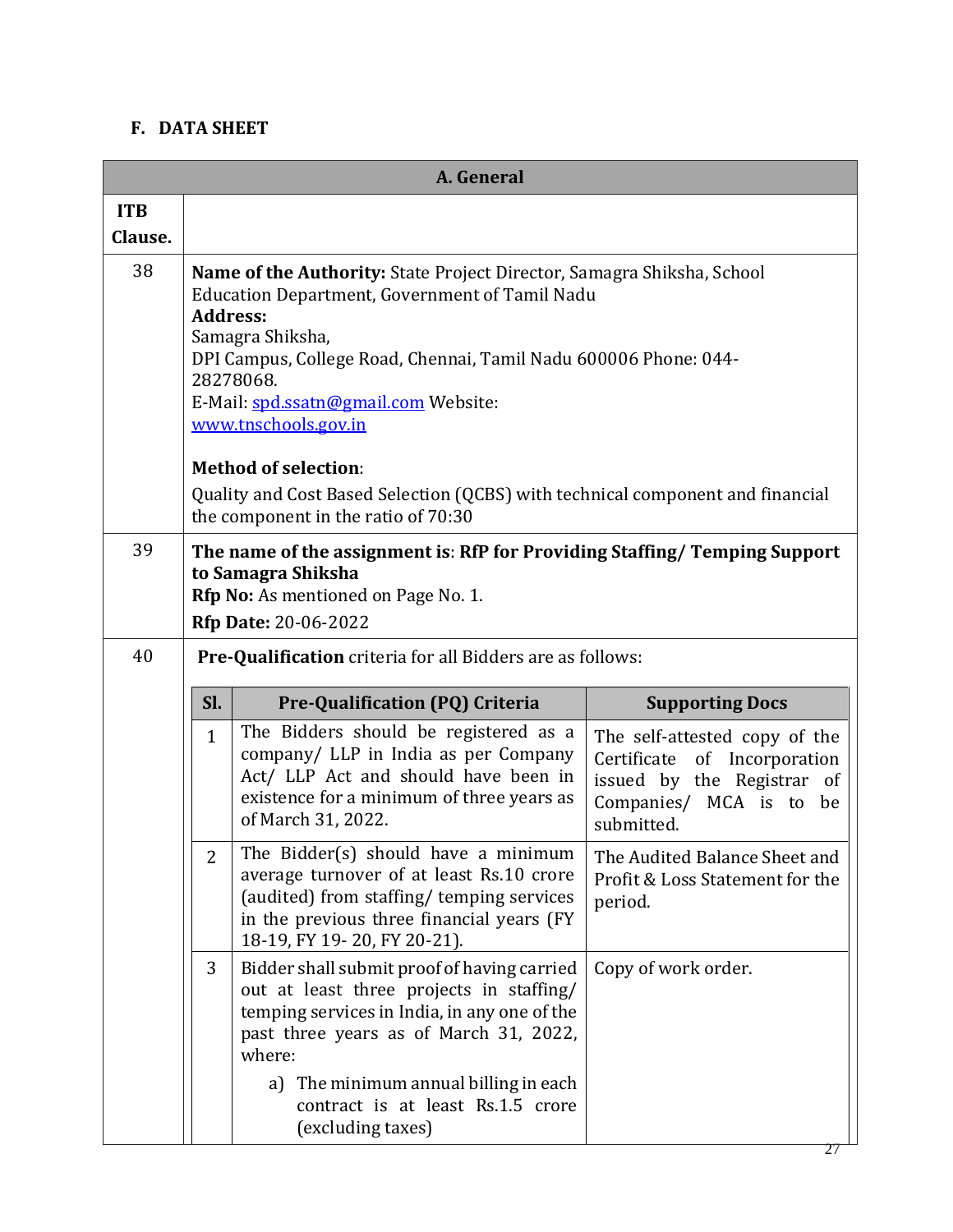|    |                                                                                                                                                                                                                                                                                                                                                                                                     | b) The minimum duration of each<br>contract is at least 3 years.                                                                                                                                                                                                                                                                      |                                                                             |  |  |  |  |
|----|-----------------------------------------------------------------------------------------------------------------------------------------------------------------------------------------------------------------------------------------------------------------------------------------------------------------------------------------------------------------------------------------------------|---------------------------------------------------------------------------------------------------------------------------------------------------------------------------------------------------------------------------------------------------------------------------------------------------------------------------------------|-----------------------------------------------------------------------------|--|--|--|--|
|    | 4                                                                                                                                                                                                                                                                                                                                                                                                   | Bidder should have not been blacklisted at<br>any time by the Government/ Government<br>agency/ Banks/ Financial Institutions in<br>India.                                                                                                                                                                                            | Self-declaration<br>the<br>on<br>respective letter heads to be<br>provided. |  |  |  |  |
|    | 5                                                                                                                                                                                                                                                                                                                                                                                                   | Whether Earnest Money Deposit (EMD)<br>for Rs. 1,00,000 /- (Rupees one lakh only)<br>in the form of DD/ Bank Guarantee/ NEFT<br>transfer in favour of - Tamilnadu Mission<br>for Education for All - Samagra Shiksha.                                                                                                                 |                                                                             |  |  |  |  |
|    | Note: The Bidders must comply with all the above-mentioned criteria.<br>Non-<br>compliance with any of the criteria will be liable for the rejection of the bid.<br>Photocopies of relevant documents/certificates should be submitted as detailed in<br>the "supporting documents required" column as proof in support of their eligibility<br>in terms of the above minimum eligibility criteria. |                                                                                                                                                                                                                                                                                                                                       |                                                                             |  |  |  |  |
|    |                                                                                                                                                                                                                                                                                                                                                                                                     | <b>B. Preparation of Proposals</b>                                                                                                                                                                                                                                                                                                    |                                                                             |  |  |  |  |
| 41 |                                                                                                                                                                                                                                                                                                                                                                                                     | English language.                                                                                                                                                                                                                                                                                                                     |                                                                             |  |  |  |  |
| 42 | (1)<br>(2)<br>(3)<br>(4)<br>(5)<br>(6)<br>(7)<br>(8)<br>(9)<br>(10)                                                                                                                                                                                                                                                                                                                                 | The Proposal shall comprise the following:<br>Compliance sheet to prequalification criteria (Form Pre-Qual-1)<br>Supporting documents for pre-qualification criteria, if any<br>General Power of Attorney to sign the Proposal.<br>TECH-1<br>TECH-2<br>TECH-3<br>TECH-4<br>Earnest Money Deposit/ Bid Security.<br>$FIN-1$<br>$FIN-2$ |                                                                             |  |  |  |  |
| 43 |                                                                                                                                                                                                                                                                                                                                                                                                     | <b>Earnest Money Deposit:</b> Rs. 1,00,000 /- (Rupees one lakh only)                                                                                                                                                                                                                                                                  |                                                                             |  |  |  |  |
|    | In the form of DD in favour of - "Tamil Nadu State Mission of Education for All<br>- Samagra Shiksha"                                                                                                                                                                                                                                                                                               |                                                                                                                                                                                                                                                                                                                                       |                                                                             |  |  |  |  |
|    | (0r)                                                                                                                                                                                                                                                                                                                                                                                                |                                                                                                                                                                                                                                                                                                                                       |                                                                             |  |  |  |  |
|    | In the form of NEFT -                                                                                                                                                                                                                                                                                                                                                                               |                                                                                                                                                                                                                                                                                                                                       |                                                                             |  |  |  |  |
|    | Bank Name: Indian Overseas                                                                                                                                                                                                                                                                                                                                                                          |                                                                                                                                                                                                                                                                                                                                       |                                                                             |  |  |  |  |
|    |                                                                                                                                                                                                                                                                                                                                                                                                     | Bank Account Name: Sarva Shiksha Abhiyan                                                                                                                                                                                                                                                                                              |                                                                             |  |  |  |  |
|    |                                                                                                                                                                                                                                                                                                                                                                                                     | Bank A/c No: 142301000011212                                                                                                                                                                                                                                                                                                          |                                                                             |  |  |  |  |
|    |                                                                                                                                                                                                                                                                                                                                                                                                     | Bank Branch: College Road, Chennai - 600006. IFSC code: IOBA0001423                                                                                                                                                                                                                                                                   |                                                                             |  |  |  |  |
| 44 |                                                                                                                                                                                                                                                                                                                                                                                                     | <b>Proposals must remain valid for</b> 120 days after the Bid Due Date (BDD).                                                                                                                                                                                                                                                         |                                                                             |  |  |  |  |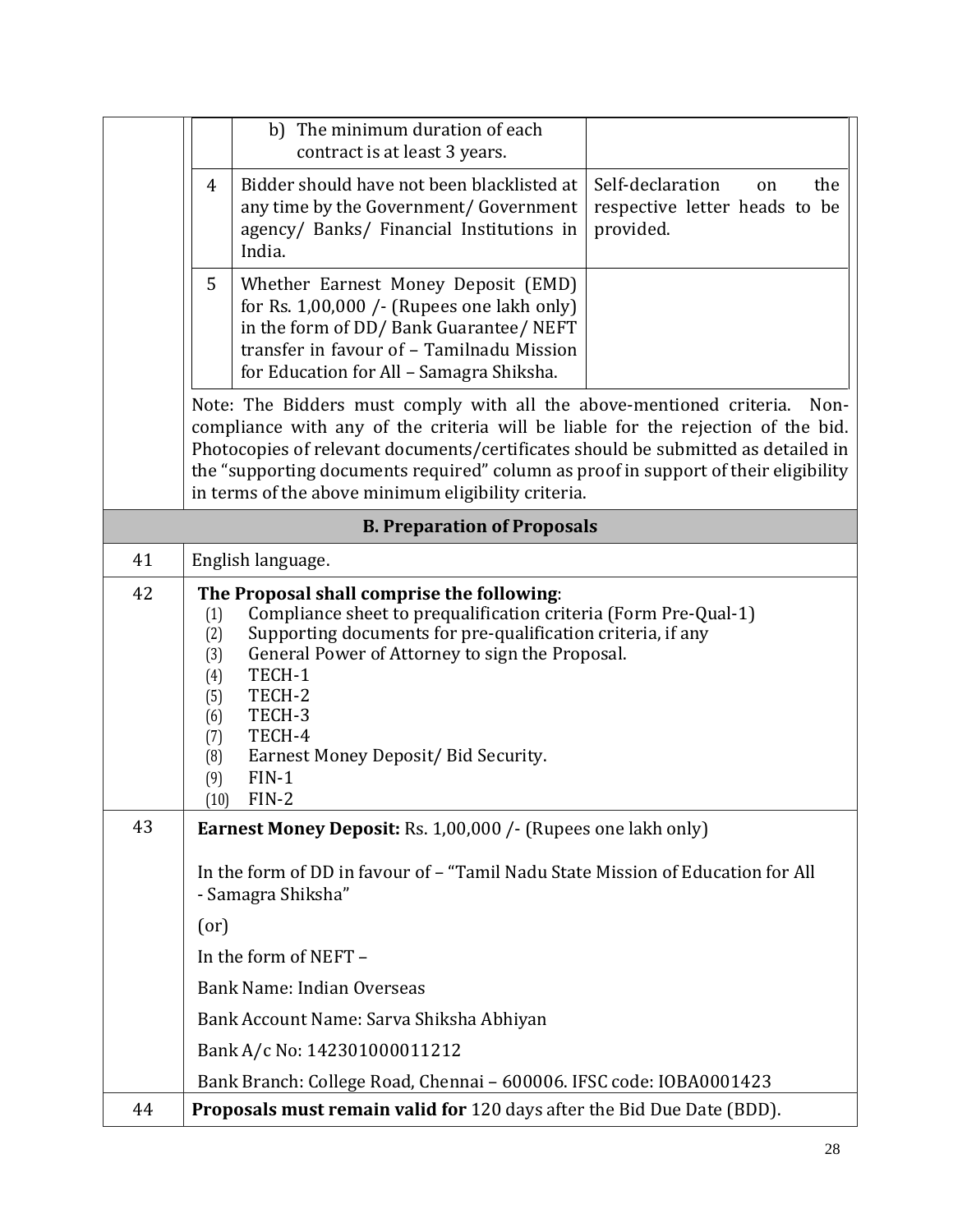| 45                                    | Pre-bid Meeting: 13-07-2022 11:00 am<br>The online Pre-bid Meeting link can be obtained from the official website by<br>12.07.2022.<br>a) http://www.tnschools.gov.in.<br>b) http://www.tenders.tn.gov.in |  |  |
|---------------------------------------|-----------------------------------------------------------------------------------------------------------------------------------------------------------------------------------------------------------|--|--|
| C. Submission, Opening and Evaluation |                                                                                                                                                                                                           |  |  |
| 46                                    | The Bidder must submit: (a) Technical Proposal (b) Financial Proposal                                                                                                                                     |  |  |
| 47                                    | Bid Due Date: 03.08.2022 at 2.00 pm                                                                                                                                                                       |  |  |
| 48                                    | Bid Opening Date: 03-08-2022 at 03.00 pm                                                                                                                                                                  |  |  |
| 49                                    | The Point system for the evaluation of the Full Technical Proposals is as shown in<br>the ToR.                                                                                                            |  |  |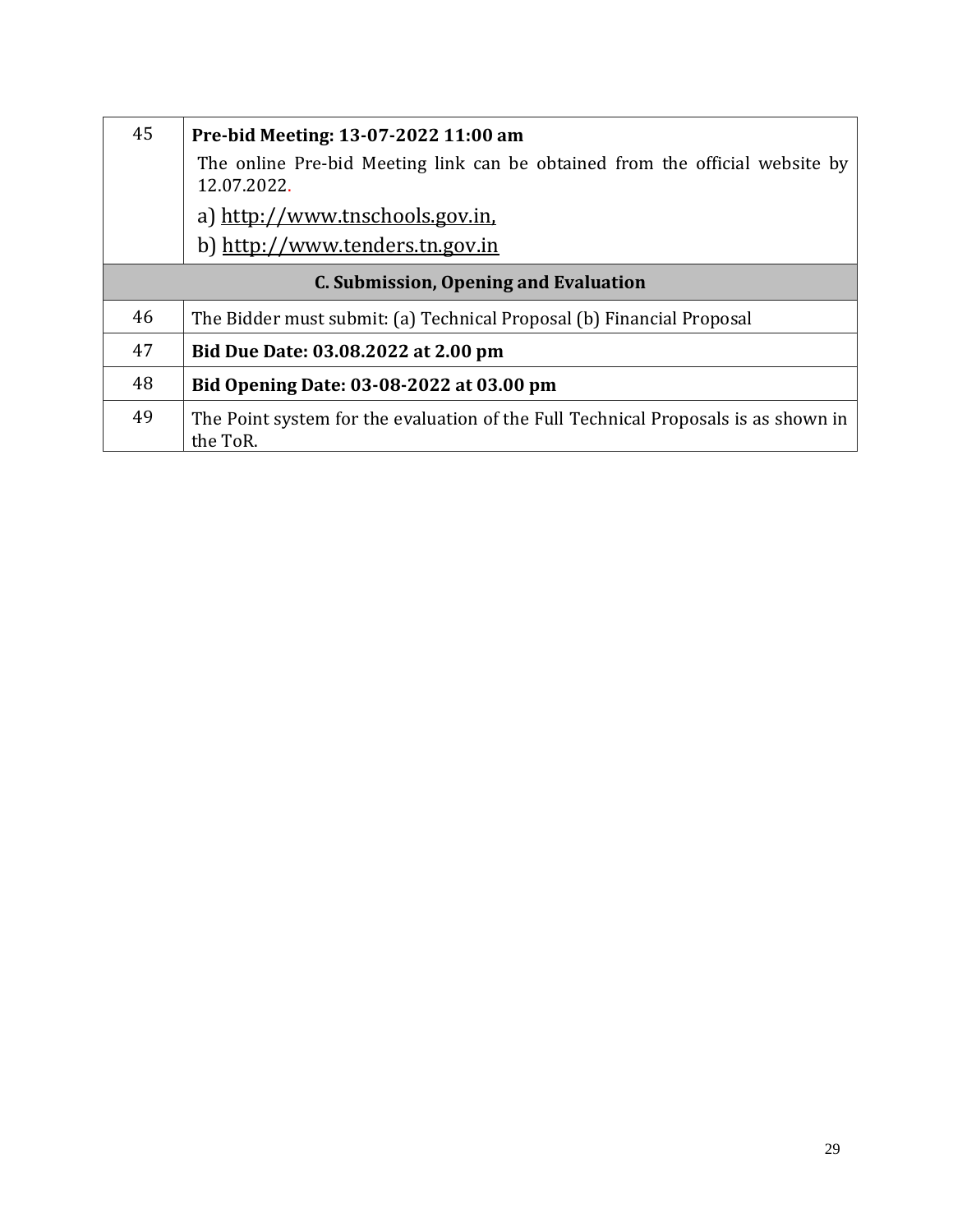<span id="page-29-0"></span>

| <b>FORM</b>  | <b>DESCRIPTION</b>                                                   |  |  |
|--------------|----------------------------------------------------------------------|--|--|
| PRE-QUAL-1   | Compliance sheet to Prequalification Criteria                        |  |  |
| TECH-1       | Technical Proposal Submission Form.                                  |  |  |
| Power of     | A General Power of Attorney for the authorized representative of the |  |  |
| Attorney     | <b>Bidder</b>                                                        |  |  |
| TECH-2       | Bidder's Organization                                                |  |  |
| TECH-3       | Bidder's Experience                                                  |  |  |
| TECH-4       | Description of Approach and Work Plan for performing the             |  |  |
|              | assignment                                                           |  |  |
| Appendix-I   | <b>EMD and Bank Guarantee</b>                                        |  |  |
| Appendix-IA  | Details of EMD                                                       |  |  |
| Appendix-II  | General Power of Attorney Format for Authorised Signatory            |  |  |
| Appendix-III | <b>Standard Form of Contract for Consultants</b>                     |  |  |
| Appendix-IV  | Integrity and Avoidance of Conflict-of-Interest Pact                 |  |  |
| Appendix-V   | Curriculum Vitae (CV) format                                         |  |  |

## **Section 2. Technical Proposal – Standard Forms**

- The Bidders may note that their submissions should be arranged appropriately and pages numbered continuously by hand or electronically before it is submitted as one document.
- The accuracy and non-repetitive page numbering are crucial in helping the Authority to navigate through the documents easily.
- If the pages are not numbered and noted correctly in the forms in the submissions, the Authority is not responsible if some detail of relevance is missed while evaluating the submission.
- Bids submitted as loose pages that are not bound will be rejected.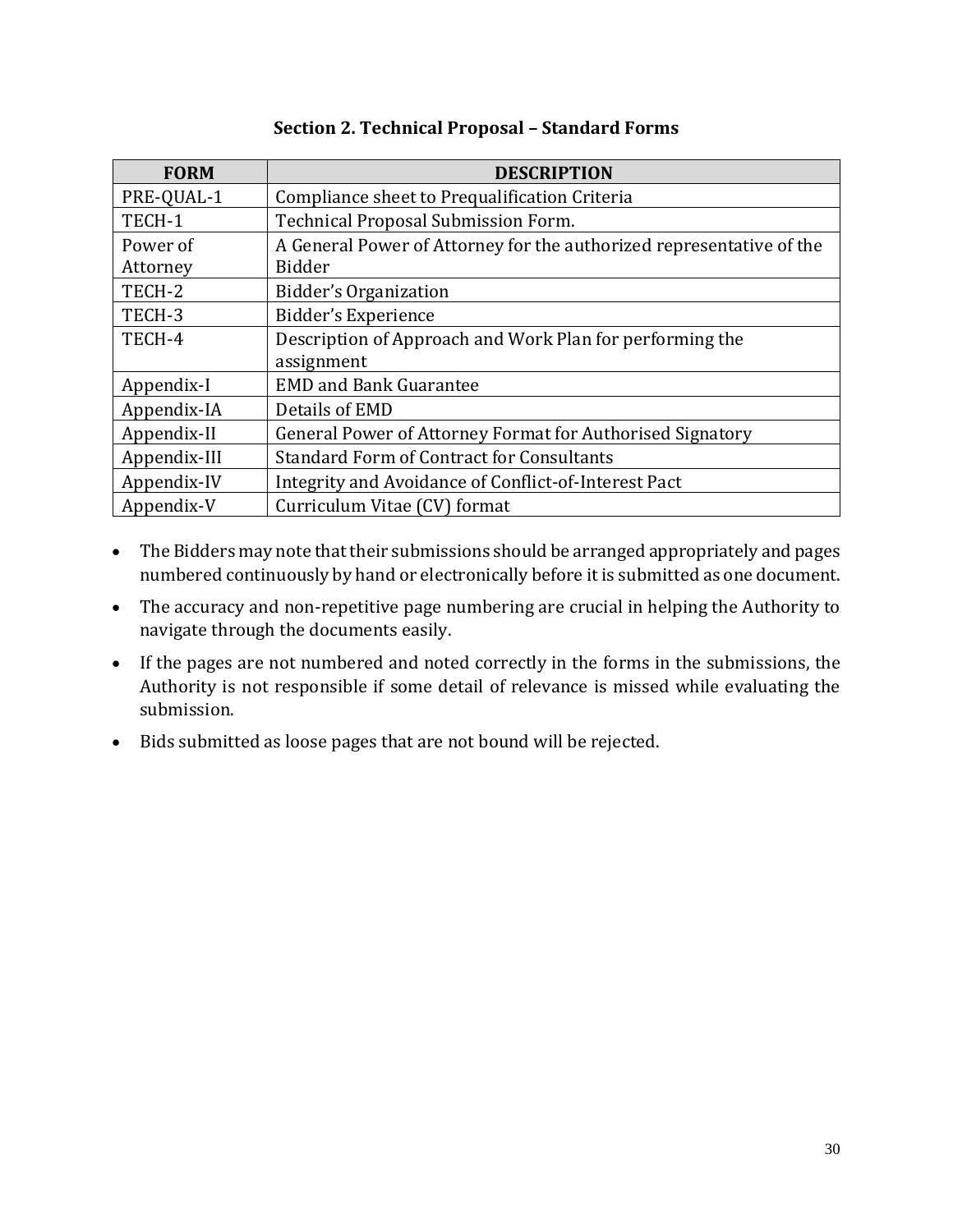# **FORM PRE-QUAL-1 COMPLIANCE SHEET FORMAT**

| Sl.<br>No.     | <b>Pre-Qualification</b><br>(PQ) Criteria                                                                                                                                                                                          | <b>Supporting Docs</b>                                                                                                                                 | <b>Proof</b><br><b>Submitted</b> | Page<br>No. | <b>Complied</b><br>(Yes/No) |
|----------------|------------------------------------------------------------------------------------------------------------------------------------------------------------------------------------------------------------------------------------|--------------------------------------------------------------------------------------------------------------------------------------------------------|----------------------------------|-------------|-----------------------------|
| $\mathbf{1}$   | The Bidder should be<br>registered<br>as<br>a<br>company/<br><b>LLP</b><br>in<br>India as per Company<br>Act/ LLP Act and<br>should have been in<br>existence<br>for<br>a<br>of three<br>minimum<br>years as of March 31,<br>2022. | The self-attested copy of<br>Certificate<br>of<br>the<br>Incorporation issued<br>by<br>the<br>Registrar<br>of<br>Companies/ MCA is to be<br>submitted. |                                  |             |                             |
| $\overline{2}$ | The Bidder(s) should<br>have<br>minimum<br>a<br>average turnover of at                                                                                                                                                             | The Audited Balance Sheet<br>and<br>Profit<br>Loss<br>&<br>Statement for the period.                                                                   | FY 18-19                         |             |                             |
|                | least Rs.<br>10<br>crore                                                                                                                                                                                                           |                                                                                                                                                        | FY 19-20                         |             |                             |
|                | (audited) from staffing/<br>temping services in the<br>previous three financial<br>years (FY 18-19, FY 19-<br>20, FY 20-21).                                                                                                       |                                                                                                                                                        | FY 20-21                         |             |                             |
| 3              | Bidder shall<br>submit<br>proof of having carried                                                                                                                                                                                  | A copy of a work order<br>issued to the Bidder dated                                                                                                   | 1                                |             |                             |
|                | out at least three<br>projects in staffing/<br>temping<br>services                                                                                                                                                                 | on or before 31-March-<br>2022 is to be submitted.                                                                                                     | 2                                |             |                             |
|                | worth Rs.<br>25 lakh<br>(excluding taxes) in<br>India, in any one of the<br>past three years as of<br>March 31, 2022.                                                                                                              |                                                                                                                                                        | 3                                |             |                             |
| 4              | <b>Bidder</b><br>should<br>been<br>have<br>not<br>blacklisted at any time<br>by the Government/<br>Government agency/<br>Banks/<br>Financial<br>Institutions in India.                                                             | Undertaking<br>be<br>to<br>provided.                                                                                                                   |                                  |             |                             |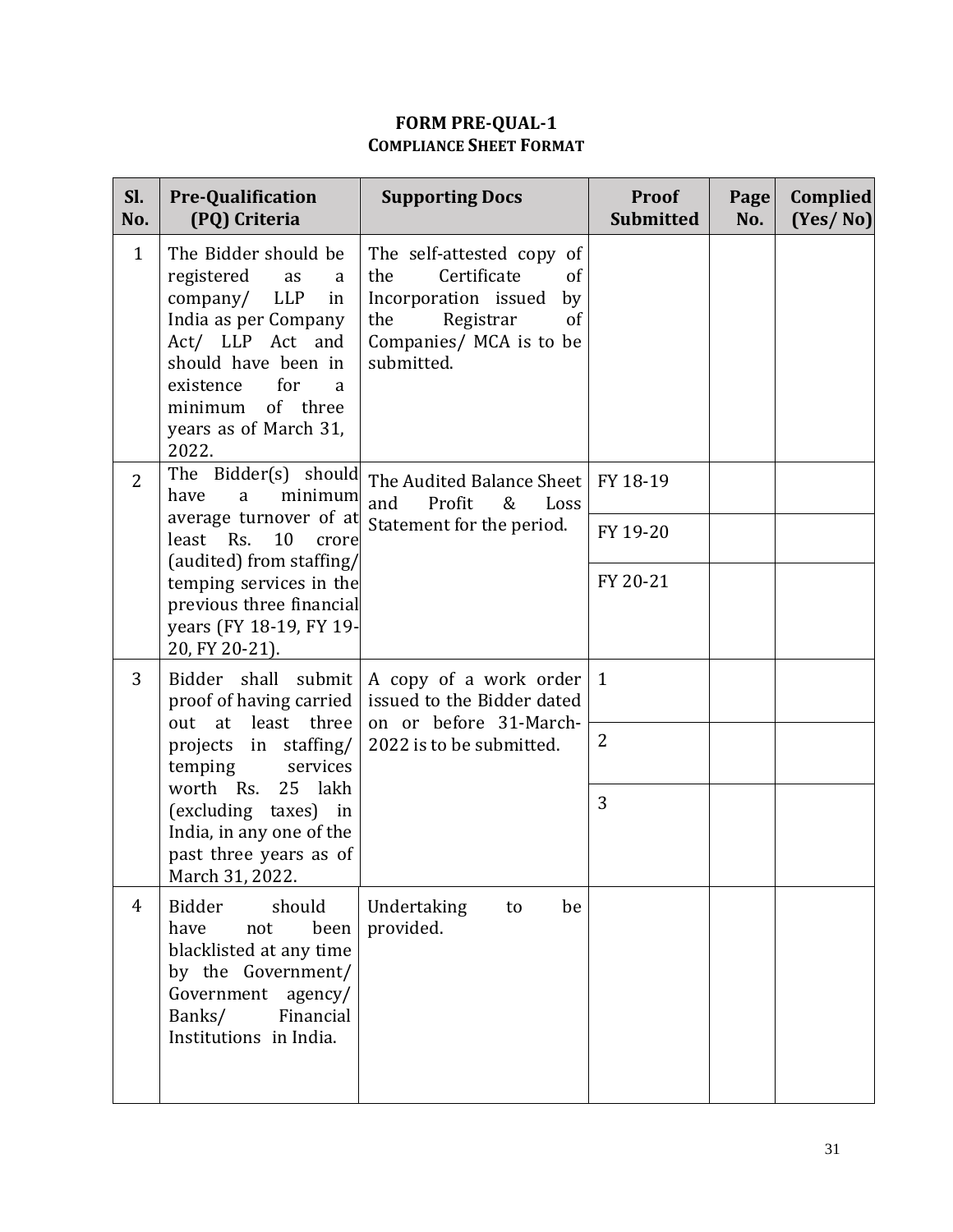| Sl.<br>No. | <b>Pre-Qualification</b><br>(PQ) Criteria                                                     |  | <b>Supporting Docs</b> |  | <b>Proof</b><br>Submitted |  | Page   Complied<br>No. $Yes/No$ |
|------------|-----------------------------------------------------------------------------------------------|--|------------------------|--|---------------------------|--|---------------------------------|
|            | Note: The Bidders must comply with all the above-mentioned criteria. Non-compliance with any  |  |                        |  |                           |  |                                 |
|            | of the criteria will be liable for the rejection of the bid. Photocopies of relevant          |  |                        |  |                           |  |                                 |
|            | documents/certificates should be submitted as detailed in the "supporting documents required" |  |                        |  |                           |  |                                 |

column as proof in support of their eligibility in terms of the above minimum eligibility criteria.

**Note:** Any bid received with loose sheets, not neatly bound will be immediately rejected. Bids received with incorrect reference to page numbers will also be immediately rejected even if the necessary proof is included on other non-referenced pages in the bid. No representations will be entertained in this regard.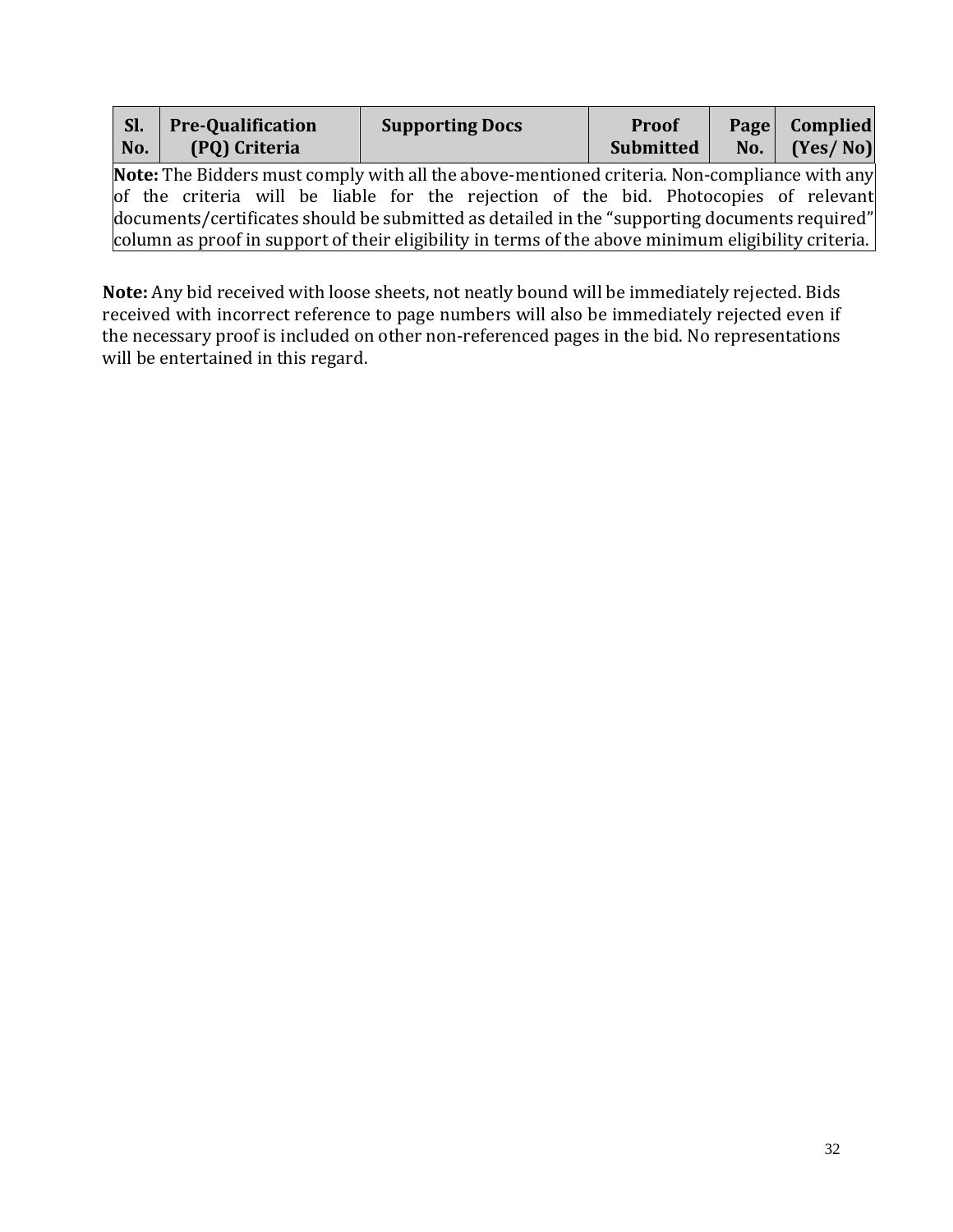### **FORM TECH-1 TECHNICAL PROPOSAL SUBMISSION FORM**

# **(LETTER HEAD)**

[Location, Date]

To State Project Director, Samagra Shiksha, DPI Campus, College Road, Chennai, Tamil Nadu 600006

Dear Madam/Sir,

Sub: Submission of proposal in response to RfP for <RfP title> and <RfP No.>

We, the undersigned, offer to provide the services of providing staffing/ temping services by your Request for Proposals (RfP)

<RfP No.> dated [Insert Date] and our Proposal. [Select appropriate wording depending on the selection method stated in the RfP]: "We are hereby submitting our Proposal, which includes the Technical Proposal and a Financial Proposal (separately), as specified in the RfP document". We hereby declare that:

- a) All the information and statements made in this Proposal are true and correct and we hereby accept that any misinterpretation or misrepresentation contained in this Proposal may lead to our disqualification
- b) Our Proposal shall be valid and remain binding upon us until [insert day, month and year under Bid Validity Period].
- c) We have no conflict of interest under the RfP <No.> terms.
- d) We meet the eligibility requirements as stated in RfP <No.>
- e) Our Proposal is binding upon us and subject to any modifications resulting from the Contract negotiations.

We undertake, if our proposal is accepted and the contract is signed, to initiate the Services related to the assignment no later than the date finalized by the State of Tamil Nadu upon award of the contract.

Yours sincerely,

Signature (of Firm's authorized representative) {In full and initials}: Full name: {insert full name of authorized representative} Title: {insert title/position of authorized representative} Name of Firm (company's name): Address: {insert the authorized representative's address}

Phone/fax: {insert the authorized representative's phone and fax number, if applicable} Email: {insert the authorized representative's email address}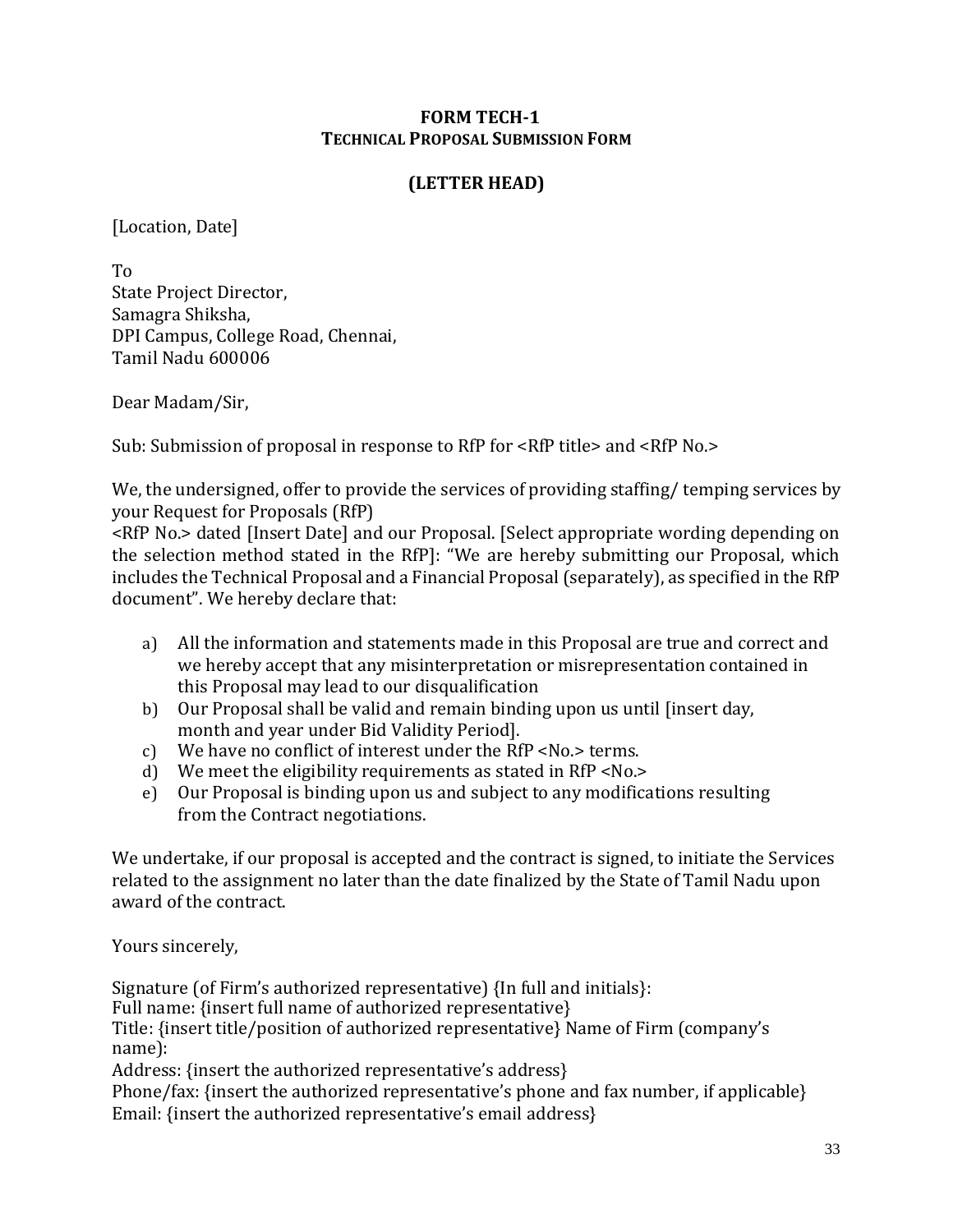# **FORM TECH-2 BIDDER'S GENERAL INFORMATION**

Form TECH-2: a brief description of the Bidder's organization:

| SI.          | <b>Particulars</b>                               | <b>Documents to be Provided</b>                                                                                                                                 | Page<br>No. |
|--------------|--------------------------------------------------|-----------------------------------------------------------------------------------------------------------------------------------------------------------------|-------------|
| 1.           | <b>Details of the</b><br>Firm                    |                                                                                                                                                                 |             |
|              | <b>Name</b>                                      |                                                                                                                                                                 |             |
|              | <b>Address</b>                                   | Please provide local office registration details (if<br>any)                                                                                                    |             |
|              | <b>Telephone</b>                                 |                                                                                                                                                                 |             |
|              | Email                                            |                                                                                                                                                                 |             |
|              | Website                                          |                                                                                                                                                                 |             |
| 2.           | <b>Details of</b><br><b>Authorized</b><br>person | Please provide the General Power of Attorney or<br>Board resolution.                                                                                            |             |
| a            | <b>Name</b>                                      |                                                                                                                                                                 |             |
| $\mathbf b$  | <b>Address</b>                                   |                                                                                                                                                                 |             |
| $\mathsf{C}$ | Telephone /<br><b>Email</b>                      |                                                                                                                                                                 |             |
| 3.           | <b>Registration</b><br><b>Details</b>            |                                                                                                                                                                 |             |
| a            | Date of<br><b>Incorporation of</b><br>Firm       | Copy of Incorporation Certificate of the firm to be<br>provided                                                                                                 |             |
| $\mathbf b$  | <b>GST</b> number                                | Copy of GST                                                                                                                                                     |             |
| 4.           | <b>Company Profile</b><br>and Strength           | Company background and history<br>$\blacksquare$<br>No. of full-time employees (documents showing<br>the number of employees on the payroll as of<br>01.05.2022 |             |
| 5.           | <b>Annual Turnover</b><br>of last<br>three years | Audited Balance Sheets of the last three financial years<br>indicating Annual Turnover certified by Statutory<br>Auditor to be attached.                        |             |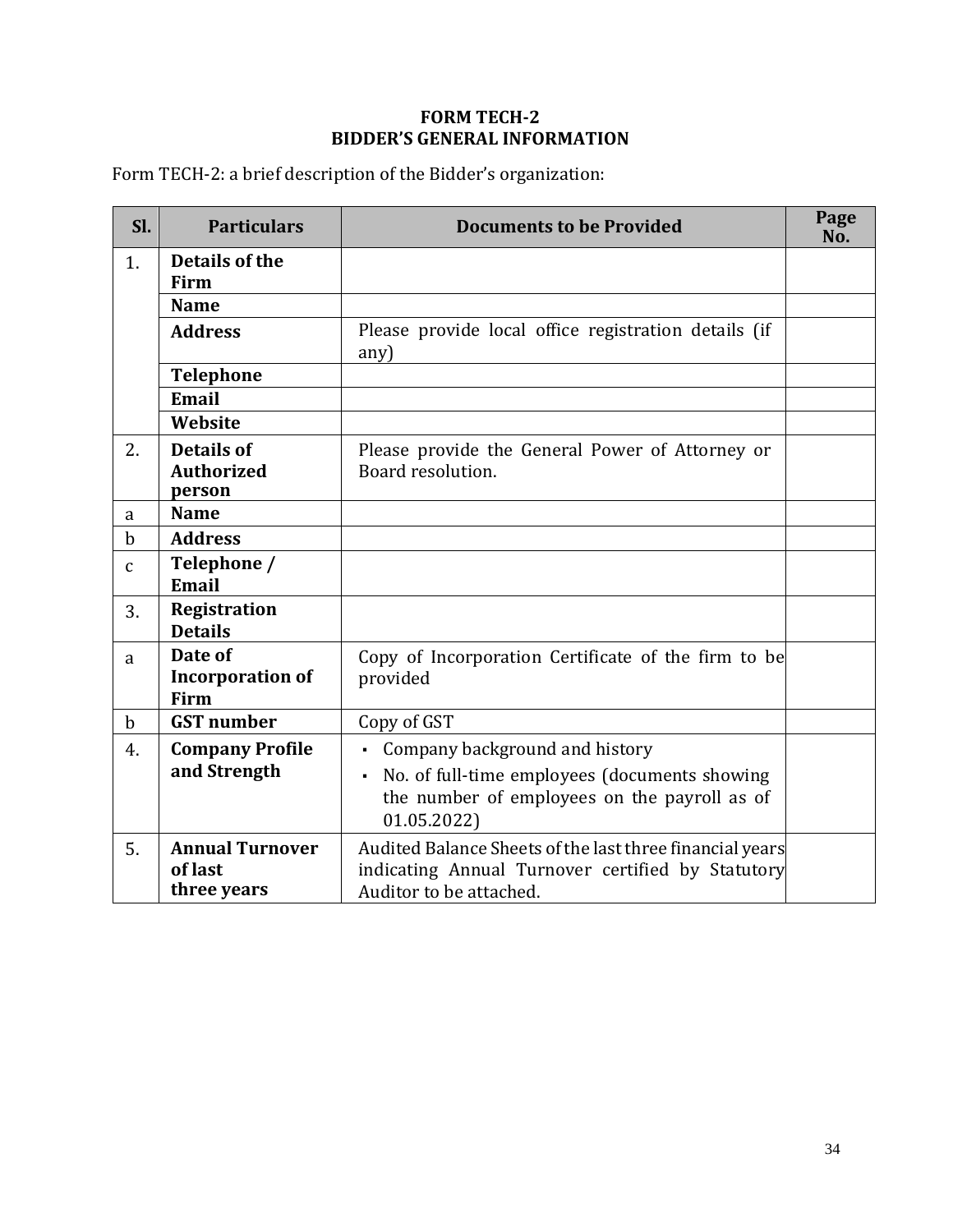### **FORM TECH-3 BIDDER'S EXPERIENCE**

Form TECH-3: a brief description of the Bidder's recent experience that is most relevant to the assignment

[Using the format below, provide information on each assignment for which your firm was legally contracted either individually as a corporate entity for carrying out consulting services similar to the ones requested under this assignment.]

The proof of relevant work experience may include – A work Order/ Engagement Letter/ Contract Agreement / Master Service Agreement and a Client Satisfactory Work certificate / Completion Certificate from the client. The supporting documents furnished by the firm as proof of experience should clearly cover the key aspects (contract value, start/end date/ scope, etc.,) as per the prescribed evaluation criteria.

1. **Tenure:** How many years has the Bidder been providing staffing/ temping services in any one of the three options provided.

| No. of years     | Tick any<br>one option | <b>Name of Client</b> | Enter the year of work commencement | <b>Proof of</b><br><b>Work</b><br><b>Orders</b><br>(Page No.) |
|------------------|------------------------|-----------------------|-------------------------------------|---------------------------------------------------------------|
| $\vert$ < 1 year |                        |                       | Should be before May 16, 2022       |                                                               |
| 1 to 3 years     |                        |                       | Should be before May 16, 2020       |                                                               |
| $\geq$ 3 years   |                        |                       | Should be before May 16, 2019       |                                                               |

2. **Relevant Experience:** Over the last 3 years, the firm should have provided staffing/ temping services to other government departments/ government companies/ government entities with a minimum value of Rs. 1 crore per annum.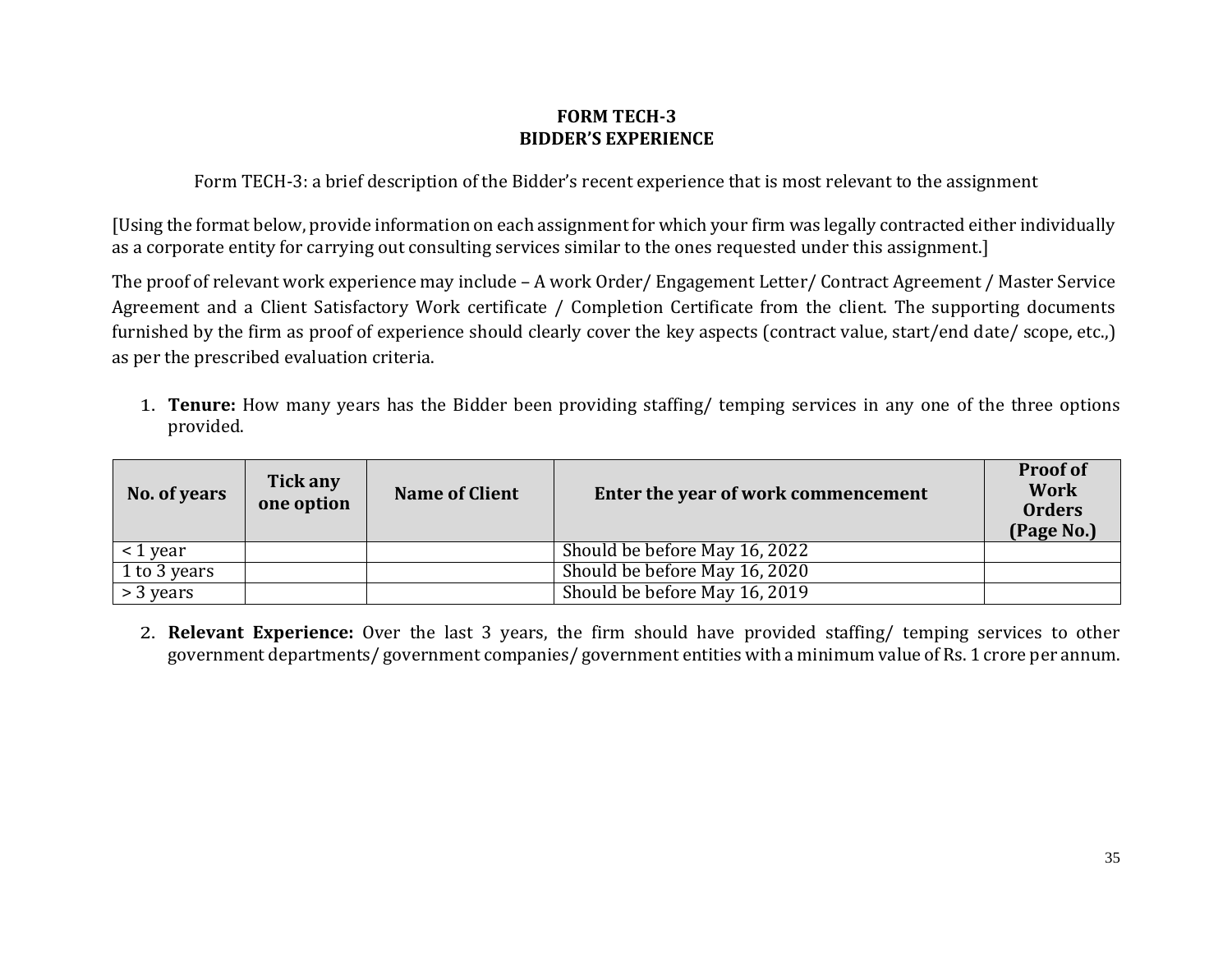| Sl.<br>No. | <b>Name of Client</b> | <b>Year of</b><br>commencement | <b>Client Reference</b><br><b>Name and Mobile</b><br><b>Number</b> | <b>Proof of Work</b><br>Orders (Pg.<br>No. |
|------------|-----------------------|--------------------------------|--------------------------------------------------------------------|--------------------------------------------|
|            |                       |                                |                                                                    |                                            |
|            |                       |                                |                                                                    |                                            |
|            |                       |                                |                                                                    |                                            |
|            |                       |                                |                                                                    |                                            |
| 1 ຕ<br>┸᠘  |                       |                                |                                                                    |                                            |

3. **Point of contact** in the Bidder's firm for troubleshooting and grievance redressal (CVs to be attached)

| No. | <b>Sl.</b> Name of Project Manager/<br><b>Account Manager</b> | <b>Mobile No.</b> | <b>Email Id</b> | No. of clients<br>handled in past 5<br>vears | CV Pg. No. - with details of<br>all clients handled,<br>Size of clients, project<br>duration, etc. |
|-----|---------------------------------------------------------------|-------------------|-----------------|----------------------------------------------|----------------------------------------------------------------------------------------------------|
|     |                                                               |                   |                 |                                              |                                                                                                    |
|     |                                                               |                   |                 |                                              |                                                                                                    |

# 4. **Bidder's projects in staffing/ temping**

Using the format (table) below, provide information on each assignment for which your firm was legally contracted either individually as a corporate entity for carrying out services similar to the ones requested under this assignment.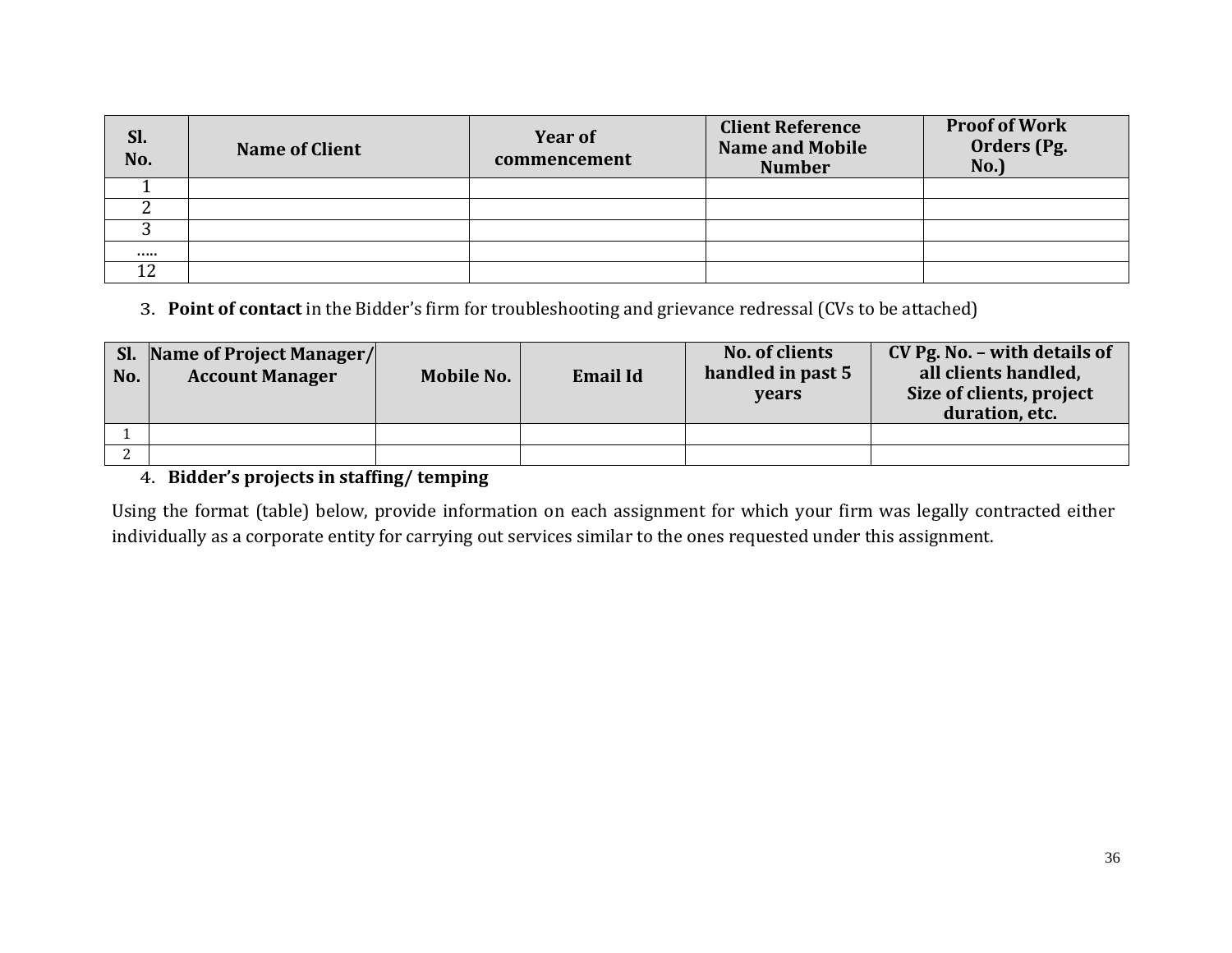# **Table for Bidder's experience in staffing/ temping (Bidder to use A3 sheet for this table)**

|                |             |               |                                         |                                                              |              |                | Which of the following components did the project entail? |                      |              |                      |        |                                         |                   |               |              |                  |              |                |              |
|----------------|-------------|---------------|-----------------------------------------|--------------------------------------------------------------|--------------|----------------|-----------------------------------------------------------|----------------------|--------------|----------------------|--------|-----------------------------------------|-------------------|---------------|--------------|------------------|--------------|----------------|--------------|
|                |             |               |                                         |                                                              |              |                |                                                           |                      |              |                      |        | Recruitment of Benefits and Performance |                   | Handling of   | Statutory    |                  | ISO          |                | <b>Self</b>  |
|                |             |               |                                         |                                                              |              |                | individuals into perks                                    |                      |              |                      |        | management provisions                   |                   |               |              | registrations    | 9001:2015    |                | Evaluated    |
|                |             |               |                                         |                                                              |              |                | regular and/or administration                             |                      |              |                      | system |                                         | and               | issues        |              | and compliance   | or           | higher         | <b>Score</b> |
|                |             |               |                                         |                                                              |              |                | contractual                                               |                      | $\circ$ f    | these                |        | administration about these              |                   |               | $\sim$       | PF,<br>ESI, I    |              | certifications |              |
|                |             |               |                                         |                                                              |              |                | positions on the individuals $-$                          |                      |              |                      | of     |                                         | these individuals |               | Labour       | laws,            |              |                |              |
|                |             |               |                                         |                                                              |              |                |                                                           |                      |              |                      |        | individuals - related                   |                   | to            | Shops        | and              |              |                |              |
| Sl. No.        |             |               | Private/                                | Whether Year Project bidder in all variable pay<br><b>TN</b> |              | (Excl.<br>GST) |                                                           |                      |              |                      | design |                                         | of Factory        | Act,          |              | Establishments,  |              |                |              |
|                | Project     | <b>Client</b> | <b>Public</b><br><b>Sector</b><br>(Yes) |                                                              | <b>Start</b> |                | three types of etc. and their                             |                      |              |                      |        | KRAs/ KPIs/Shops                        |                   | and           | Bonus        | Act,             |              |                |              |
|                | <b>Name</b> | <b>Name</b>   |                                         |                                                              | and          |                | assignments as tax                                        |                      |              |                      |        | target fixation. Establishment          |                   |               | Maternity    |                  |              |                |              |
|                |             |               |                                         |                                                              | End          |                | shown in Scope implications                               |                      |              |                      |        |                                         | Act,              | <b>Bonus</b>  | Benefits     | Act,             |              |                |              |
|                |             |               |                                         | No)                                                          |              |                | of Work                                                   |                      |              |                      |        |                                         |                   |               |              |                  |              |                |              |
|                |             |               |                                         |                                                              |              |                |                                                           |                      |              |                      |        |                                         | Act, Maternity    | Contract      |              |                  |              |                |              |
|                |             |               |                                         |                                                              |              |                |                                                           |                      |              |                      |        |                                         |                   | Benefits Act, |              | Labour Act, etc. |              |                |              |
|                |             |               |                                         |                                                              |              |                |                                                           |                      |              |                      |        |                                         | <b>Contract</b>   |               |              |                  |              |                |              |
|                |             |               |                                         |                                                              |              |                |                                                           |                      |              |                      |        |                                         | Labour            | Act           |              |                  |              |                |              |
|                |             |               |                                         |                                                              |              |                |                                                           |                      |              |                      |        |                                         | etc.              |               |              |                  |              |                |              |
|                |             |               |                                         |                                                              |              |                |                                                           |                      |              |                      |        |                                         |                   |               |              |                  |              |                |              |
|                |             |               |                                         |                                                              |              |                | <b>Score</b>                                              | Ref.<br><b>Proof</b> | <b>Score</b> | Ref.<br><b>Proof</b> | Score  | Ref.                                    | Score             | Ref.          | <b>Score</b> | Ref.             | <b>Score</b> | Ref.           | <b>Total</b> |
|                |             |               |                                         |                                                              |              |                |                                                           |                      |              |                      |        | Proof                                   |                   | <b>Proof</b>  |              | <b>Proof</b>     |              | Proof          |              |
| $\overline{c}$ |             |               |                                         |                                                              |              |                |                                                           |                      |              |                      |        |                                         |                   |               |              |                  |              |                |              |
| $\overline{3}$ |             |               |                                         |                                                              |              |                |                                                           |                      |              |                      |        |                                         |                   |               |              |                  |              |                |              |
|                |             |               |                                         |                                                              |              |                |                                                           |                      |              |                      |        |                                         |                   |               |              |                  |              |                |              |
| $\frac{4}{5}$  |             |               |                                         |                                                              |              |                |                                                           |                      |              |                      |        |                                         |                   |               |              |                  |              |                |              |
|                |             |               |                                         |                                                              |              |                |                                                           |                      |              |                      |        |                                         |                   |               |              |                  |              |                |              |
| $\overline{7}$ | <b>TOTL</b> |               |                                         |                                                              |              |                |                                                           |                      |              |                      |        |                                         |                   |               |              |                  |              |                |              |

# Firm's Name:

Authorized Signature: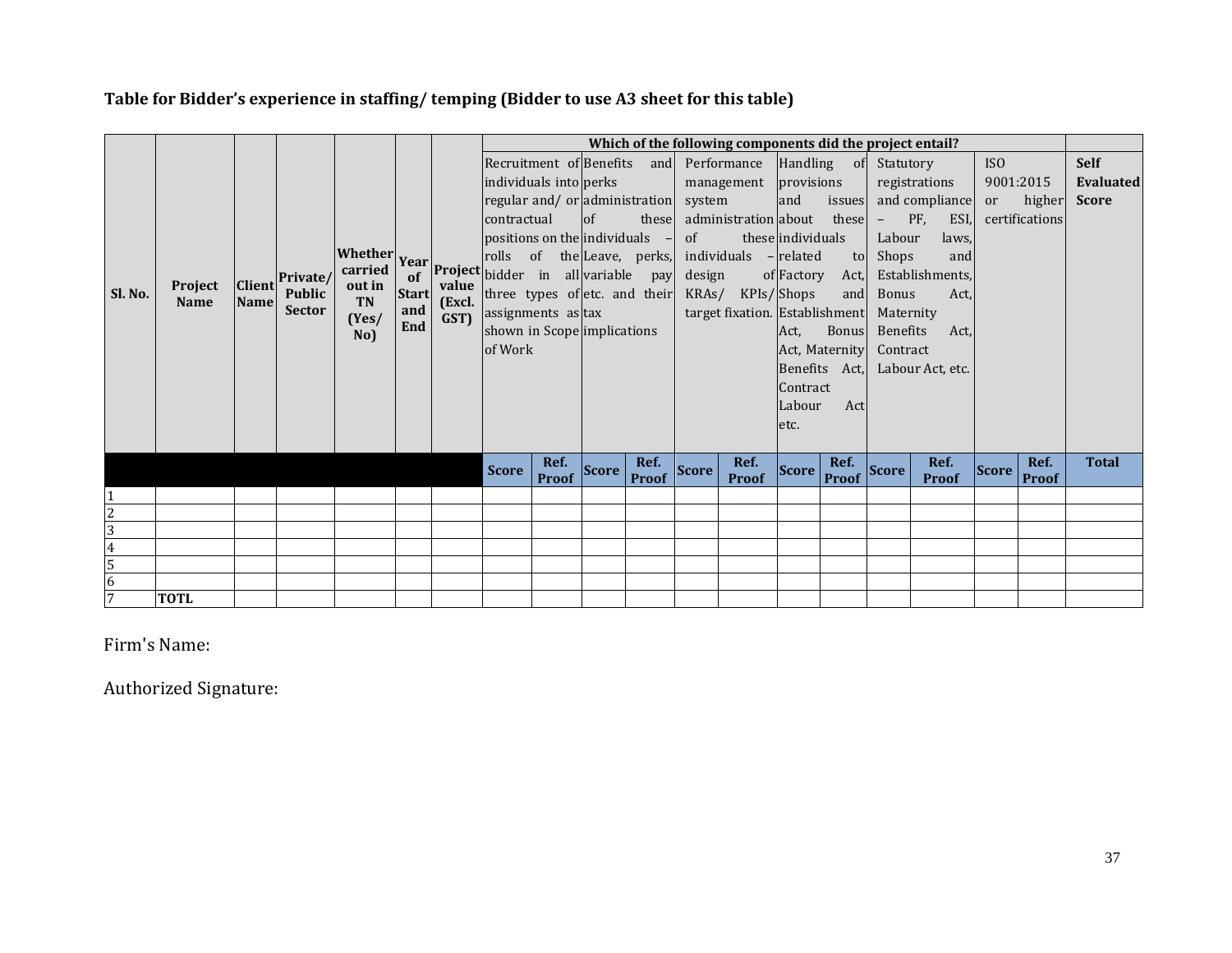### **FORM TECH-4**

#### **DESCRIPTION OF APPROACH AND WORK PLAN FOR PERFORMING THE ASSIGNMENT**

Form TECH-4: a brief description of the Bidder's approach and work plan for performing the assignment (maximum of 2 pages).

The technical approach and work plan are key components of the Technical Proposal. The Bidders will present their Technical Proposal (items A, B and C below) in not more than 5 single-sided printed sheets (A-4 size, minimum 10 font size). The page count does not include the Forms.

- A. Technical Approach and Methodology,
- B. Work Plan, and
- C. Organization and Staffing,

**A. Technical Approach and Methodology:** In this section, the firm should explain the understanding of the assignment, approach to the services and methodology for carrying out the activities. The firm should highlight any challenges anticipated in delivering services of this nature and discuss proposed approaches to overcome the challenges and meet the requirements of the assignment.

**B. Work Plan**: In this section, the firm should describe the overall work plan for the activities of the assignment and a detailed work plan for various phases of the assignment. The work plan must demonstrate an understanding of the scope of work and the ability to translate the scope into a feasible working plan.

**C. Organization and Staffing**: In this section, the Firm should briefly discuss the structure, composition, roles and responsibilities of the team members and how the team will ensure timely delivery of the agreed-upon services.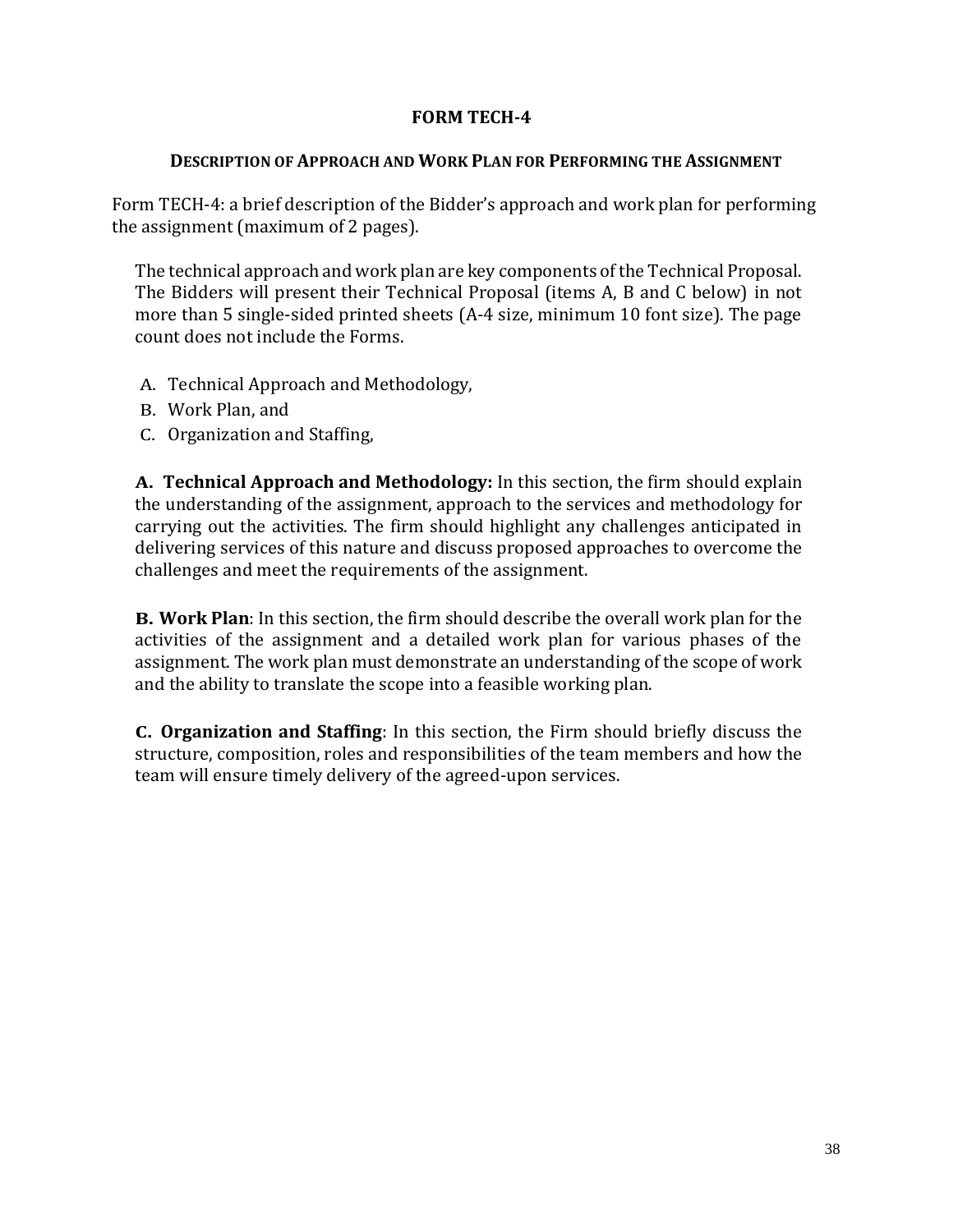# **Section 3. Financial Proposal - Standard Forms**

<span id="page-38-0"></span>Financial Proposal Standard Forms shall be used for the preparation of the Financial Proposal according to the instructions provided in Section 1.

- FIN-1 Financial Proposal Submission Form
- FIN-2 Summary of Costs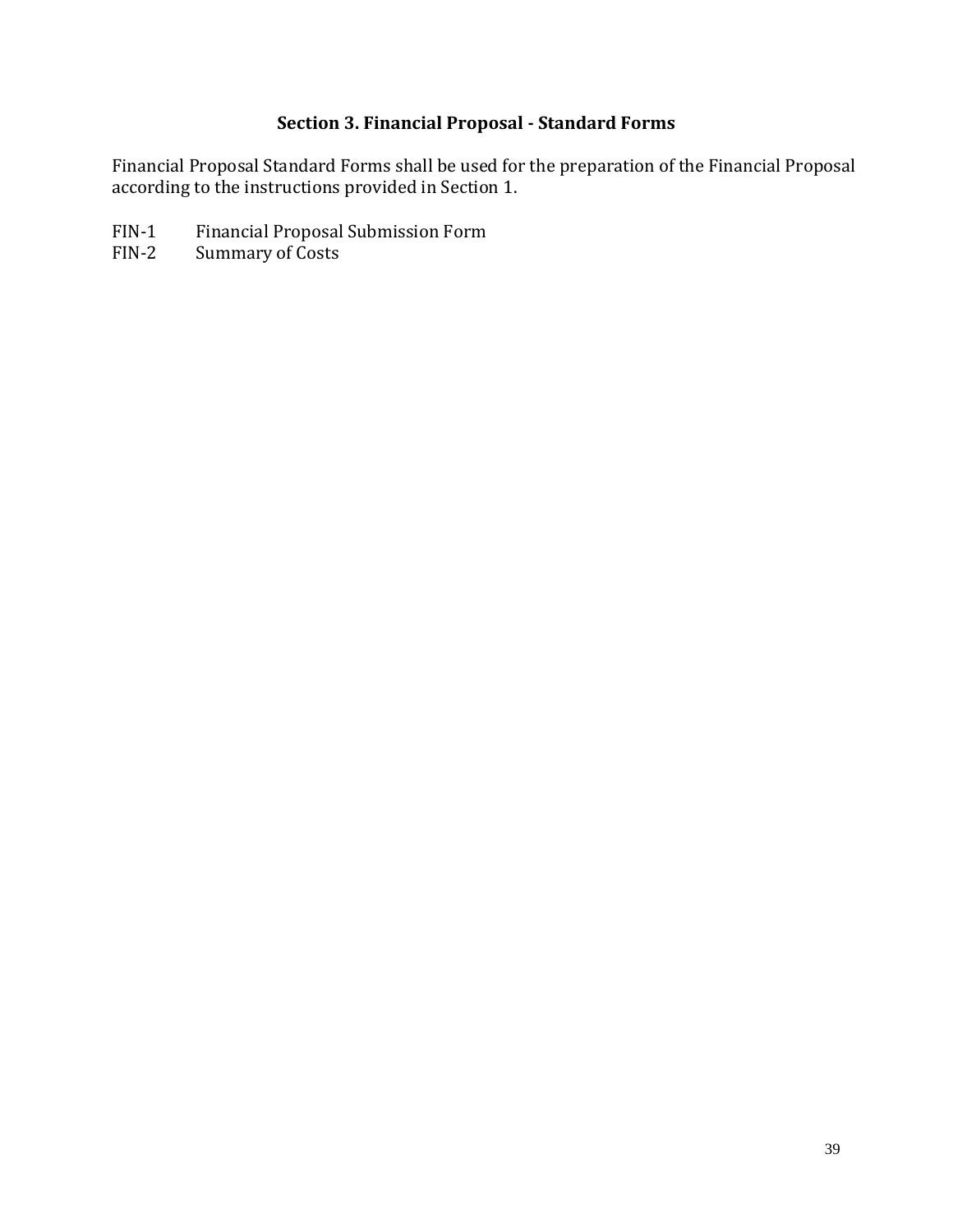#### **FORM FIN-1 FINANCIAL PROPOSAL SUBMISSION FORM**

### [Location, Date]

To

 State Project Director, Samagra Shiksha, DPI Campus, College Road, Chennai, Tamil Nadu 600006

Dear Sir/ Madam,

**Subject:** Submission of the financial proposal in response to RfP for <RfP title> and <RfP No.>

We, the undersigned, offer to provide the services for [name of assignment] by your Request for Proposal dated [date]. Our attached Financial Proposal is for service charge/ commission which is as follows:

| Sl. No. | Role         | Commission $(\%)$ per month |
|---------|--------------|-----------------------------|
|         | Senior level |                             |
|         | Middle level |                             |
|         | Junior level |                             |

We undertake that, in competing for (and, if the award is made to us, in executing) the above contract, we will strictly observe the laws against fraud and corruption in force in India namely ― the Prevention of Corruption Act, 1988.

We understand you are not bound to accept any Proposal you receive.

Yours sincerely,

Authorized Signature [In full and initials]: Name and Title of Signatory: Name of Firm and Address: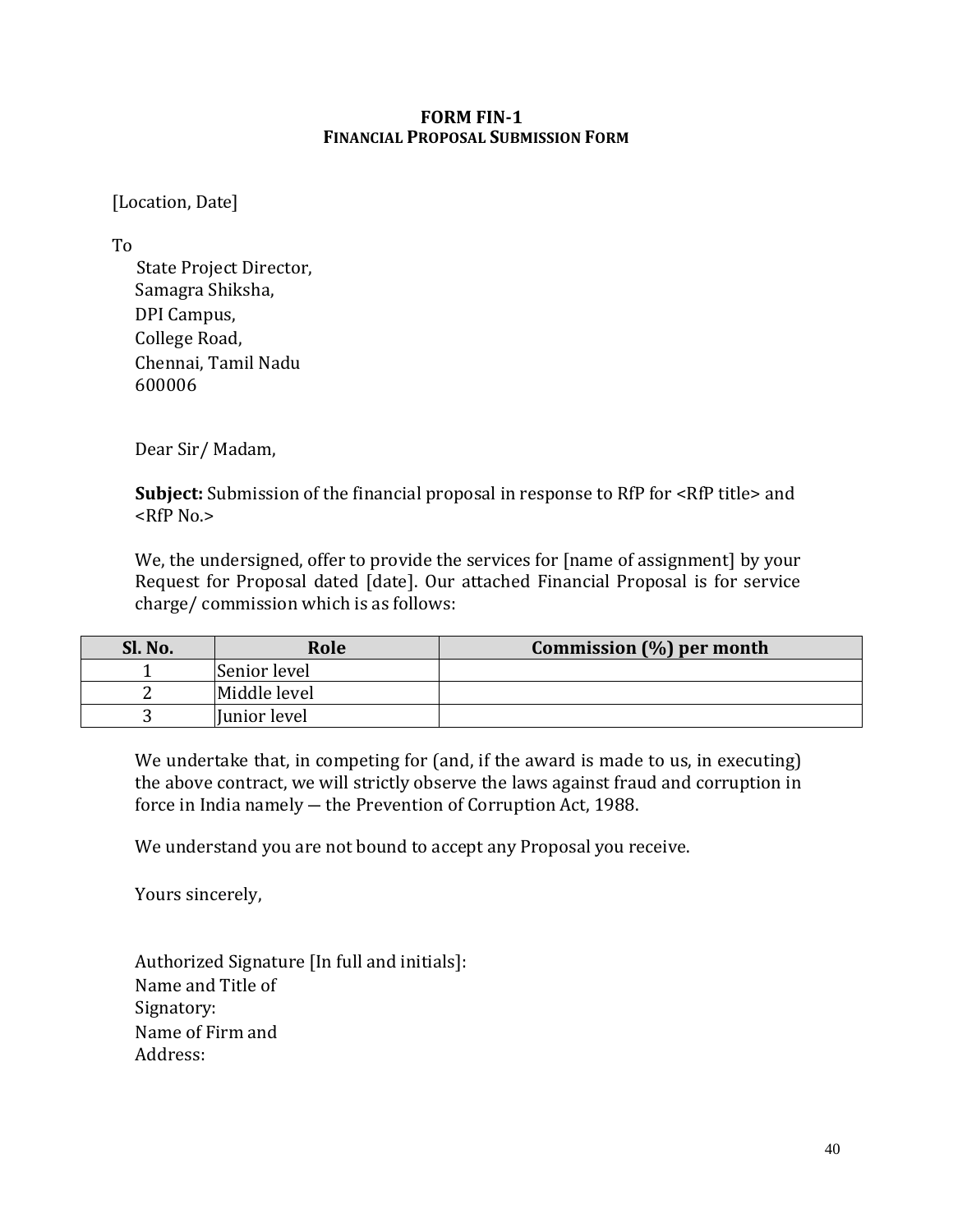### **FORM FIN-2**

#### **SUMMARY OF COSTS**

| Sl. No. | Role         | Commission to be charged by the bidder $(\%)$ |  |  |  |  |  |
|---------|--------------|-----------------------------------------------|--|--|--|--|--|
|         |              |                                               |  |  |  |  |  |
|         | Senior level |                                               |  |  |  |  |  |
| ∍       | Middle level |                                               |  |  |  |  |  |
| २       | Junior level |                                               |  |  |  |  |  |

Note:

- This commission is payable on the total salary paid by the bidder to the candidates selected to work for Samagra Shiksha. This commission will be payable upon submission of relevant documents such as salary slips, and evidence of bank account transfer to the employees including proof of payment of EPF, ESI and other statutory payments.
- The rate quoted in "1" above will be the basis for comparison across bidders. This rate should be entered in Form FIN-1.
- The Authority reserves the right to seek clarifications in case variations in the above rate, are beyond explicable limits.

Authorized Signature:

Name & Designation of Signatory: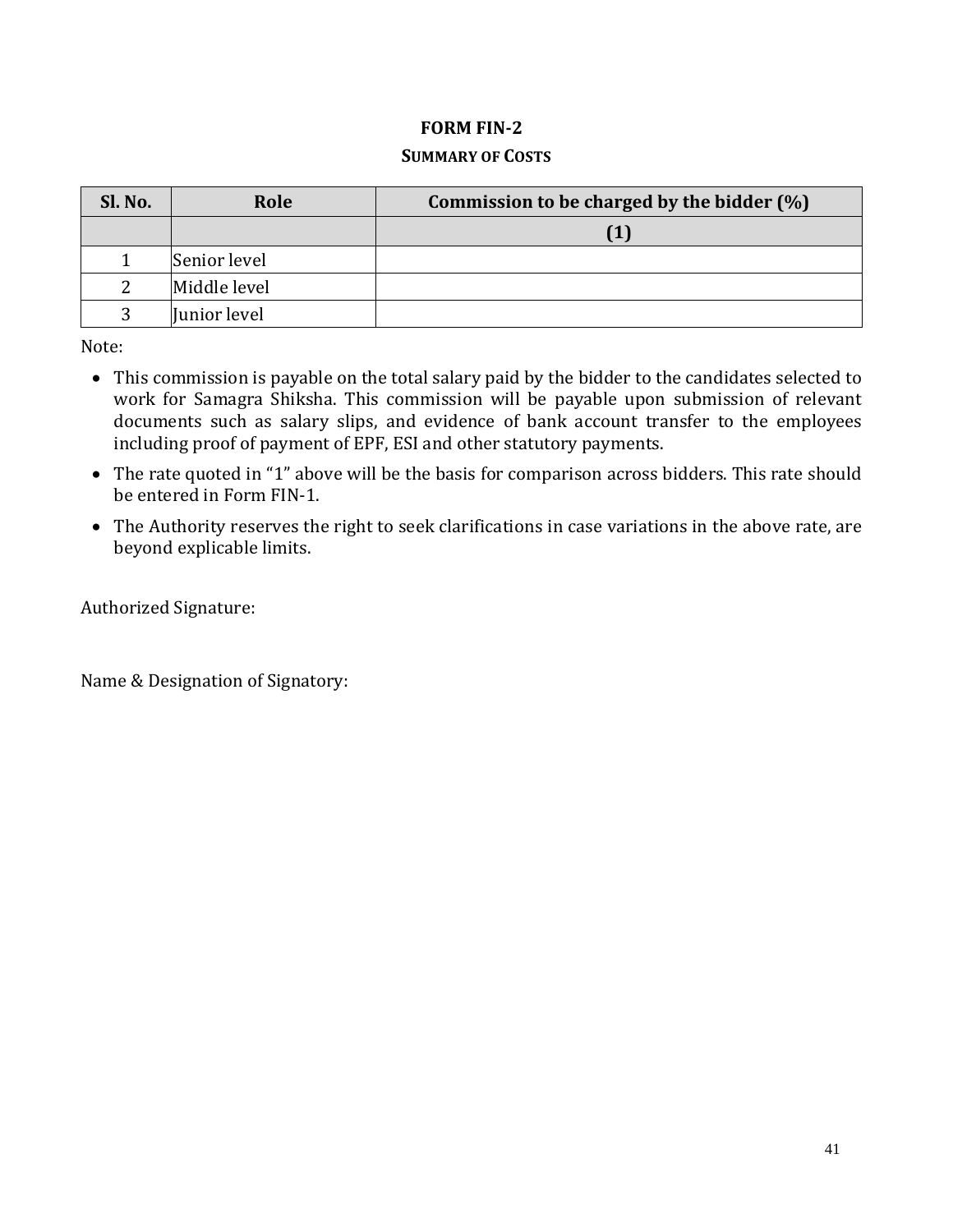### **Section 4. Terms of Reference**

# <span id="page-41-0"></span>**A. Background**

Samagra Shiksha (SS) is an Integrated Scheme for School Education aimed at ensuring inclusive and equitable quality education from Classes 1 to 12. Samagra Shiksha subsumes three existing schemes - Sarva Shiksha Abhiyan (SSA), Rashtriya Madhyamik Shiksha Abhiyan (RMSA) and Teacher Education (TE). The main outcomes of the Scheme are envisaged as Universal Access, Equity, Quality and strengthening of Teacher Education Institutions (TEIs), etc.

# **B. Overview of the Requirement**

The broader goal is to improve schools' effectiveness in terms of providing quality education and equitable learning outcomes. Samagra Shiksha aims to adopt a holistic approach to education to bring about administrative reform and focus on the quality of education with an impetus on Teachers and Technology. It aims to introduce growing efforts to promote digital learning, enhance inclusion, reduce gender gaps, skill development, regional balance, and sports & physical education.

While SS has taken significant steps in improving the functional aspects of education, SS is now taking steps to support the administrative setup within SS. For this, this RfP for appointment of firms to support with staffing/ temping services is being floated. The empanelled bidders would be expected to provide personnel for the ongoing/new projects. Such support would be for a definite period and will not amount to any kind of employment obligation on the part of Samagra Shiksha/ GoTN. The empanelled bidders will provide staffing/ temping services anywhere in the state of Tamil Nadu.

# **C. Detailed Scope of Work**

1. The bidder will work as an extended arm of the Samagra Shiksha teams.

2. The bidder will be required to source suitable candidates based on the job description, experience requirements, qualification requirements, and demographic requirements if any (e.g. location, age etc.) provided by Samagra Shiksha from time to time.

3. For each post, one or more of the empanelled consultants (as determined by Samagra Shiksha) will provide at least three relevant CVs after vetting.

4. Samagra Shiksha will administer suitable selection processes (e.g. test/ group discussion/ interview).

5. Following this step, Samagra Shiksha will provide the consultant with the list of resources selected who have to be appointed on the rolls of the consultant.

6. Through this tender, SS will separately empanel firms for each of the three Role levels – Senior, Middle and Junior.

7. The work to the empanelled bidders shall be assigned in the following ways i.e.,

a. **Consulting Assignment** (Capacity Augmentation) for requirements where Samagra Shiksha intends to hire technical/ managerial human resources for a defined period to provide support to existing officials through the payment on a man-month basis as per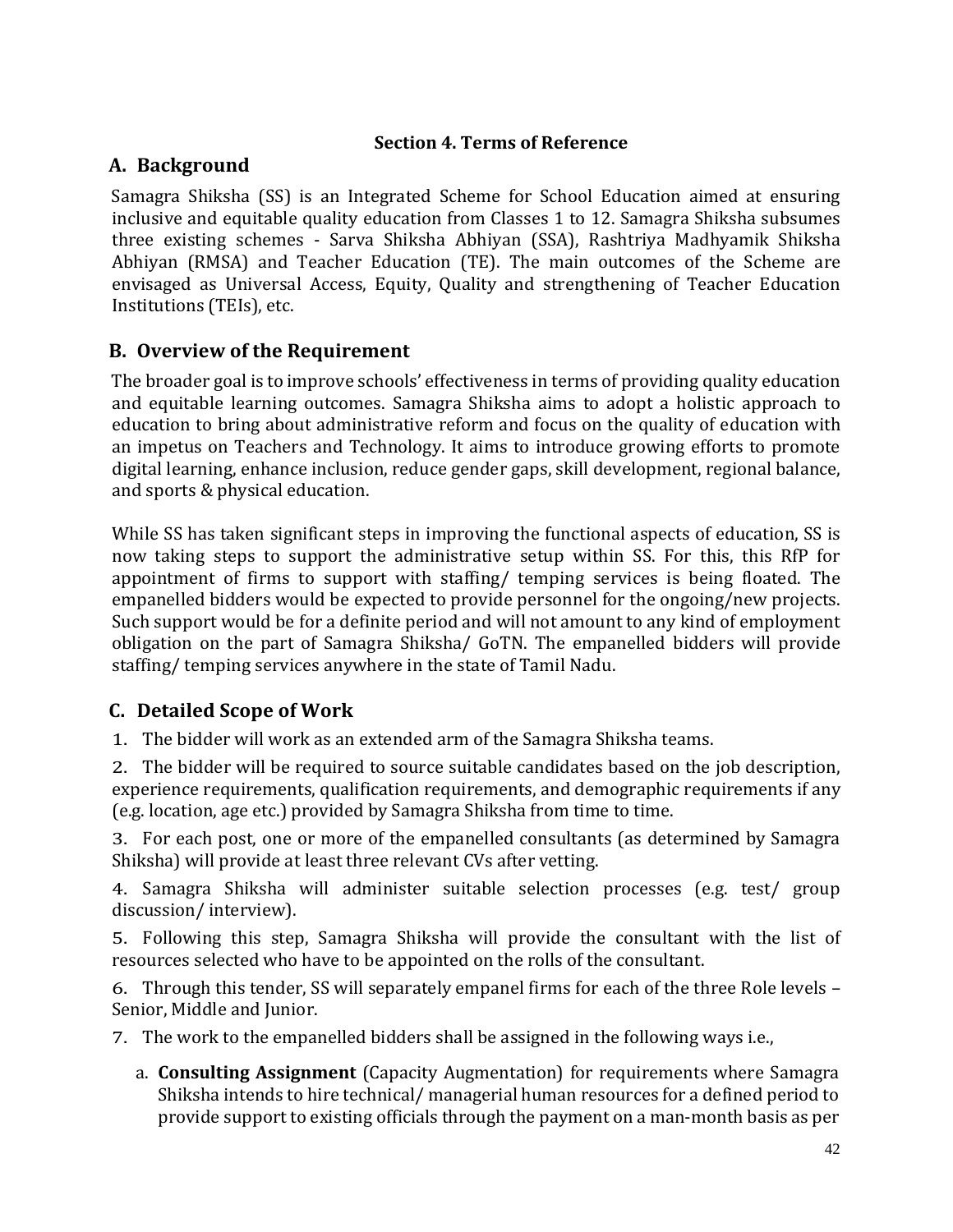finalised rates.

- b. **Deliverable based Assignment** for requirements where the scope of work and deliverables are standard, and/or can be clearly specified and involves time bound delivery.
- c. **Per-day based assignment** for requirements where the work is non-routine such as advisory services, translation services, procurement services etc. as per finalised rates on a per-day basis.
- 8. Indicative Profiles at the three levels proposed to be hired through the agency:
	- a. Minimum Graduate with at least 70% marks in Bachelors degree/ Masters degree/ professional courses such as CA/ ICWA/ CMA from a recognised university in India.

| Sl. | <b>Resources</b> | Full-time completed years of work experience |
|-----|------------------|----------------------------------------------|
|     | Senior<br>level  | $>10$ years                                  |
| 2   | Middle<br>level  | >5 and up to 10 years                        |
| 3   | Junior<br>level  | 0 to 5 years                                 |

# **D. Deployment of Personnel**

- 9. The personnel provided by the consultant shall work as per Samagra Shiksha's work schedule.
- 10. Neither the consultant nor its personnel can be treated as employees of Samagra Shiksha/ GoTN for any purpose. They are not entitled to any claim, right, preference, etc. over any job/regular employment of Samagra Shiksha/ GoTN. The consultant or its personnel shall not at any point of time have any claim whatsoever against Samagra Shiksha / GoTN. The bidder should submit an undertaking received from the respective deployed personnel in Samagra Shiksha regarding the same.
- 11. If Samagra Shiksha so recommends, the deployed personnel must be replaced by the empanelled agency within 30 working days.
- 12. It is expressly understood and agreed to between the parties to this agreement that the personnel deployed by the bidder shall be the employees of the bidder for all intents and purposes and in no case, there shall be a relationship of employer and employee between Samagra Shiksha and the said personnel.
- 13. The consultant should submit the undertaking received from the respective deployed personnel in Samagra Shiksha regarding the same along with the Employment certificate by HR issued to that person.
- 14. In case any employee of the agency so deployed enters in dispute of any nature whatsoever, it will be the sole responsibility of the agency to contest the same at the appropriate forum(s).
- 15. The personnel should be stationed in Samagra Shiksha/ Project Location for the entire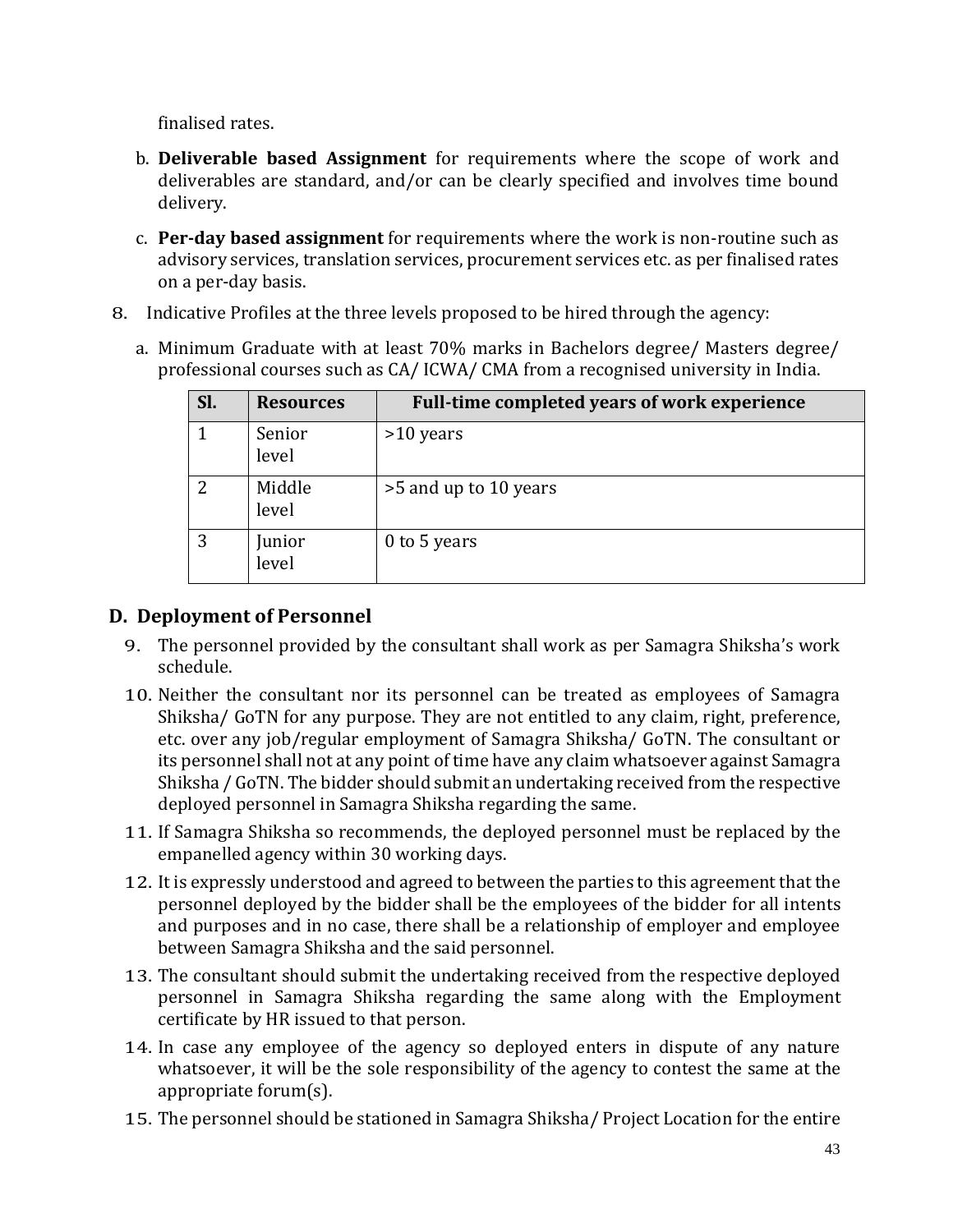project period. They have to follow the working hours, working days and Holidays of Samagra Shiksha.

- 16. They shall get prior approval from Samagra Shiksha before leaving the Samagra Shiksha/project location.
- 17. Leave entitlement and computation will be effective from the date of the start of a project.
- 18. Appointed personnel can avail of a maximum of 12 leaves per year on a pro-rata basis.
- 19. Leave cannot be claimed as a right. Except in case of emergencies, all leave will be granted subject to the organization's requirements. A situation will be considered an emergency on a case‐by‐case basis and will be decided by the Nodal Officer of Samagra Shiksha/ Project.
- 20. The personnel deployed under this tender should be on the payroll and full-time employees of the empanelled consulting agency.
- 21. Bidder's personnel shall make their own arrangements for accommodation, local transport to Samagra Shiksha etc. and they will not be eligible for any additional reimbursement in this regard. However, in case of other local travel/ outstation travel is required, Samagra Shiksha shall bear the expenses as per the TA/ DA policies of Samagra Shiksha.
- 22. Samagra Shiksha will review and sign off on a model appointment letter that shall be shared by the Consultant with the resources. Only this model appointment letter shall be used by the Consultant. This model appointment letter will include terms and conditions including but not limited to the security of intellectual property and data of Samagra Shiksha, damages to assets of Samagra Shiksha and penalties that it may levy, poor conduct and discipline aspects; provisions for regular monitoring and review of candidates by Samagra Shiksha etc.
- 23. The Bidders shall work with SS to make the Job Descriptions of the roles and will make a dedicated effort to understand the role – and the Samagra Shiksha Tamil Nadu context. Repeated instances of shortlisting of poor quality CVs without understanding the TN context will result in penalties including but not limited to blacklisting of the bidders in Tamil Nadu.

# **E. Service Level Expectations**

- 24. The selected bidder/ consultancy firm has to enter into a service level agreement with the SS office before the award of the contract as per the format provided by the SS office.
- 25. The contract will be for a period of five years and shall be extended from year 1 to 2 and so on based on the performance of the Bidder.
- 26. The following Service Levels are expected from the Consultancy firm throughout the contract period and in case of lapses, penalties, as stated below, are applicable. The penalty shall be deducted while making payments to the invoices raised by the consultancy firms for the deployment.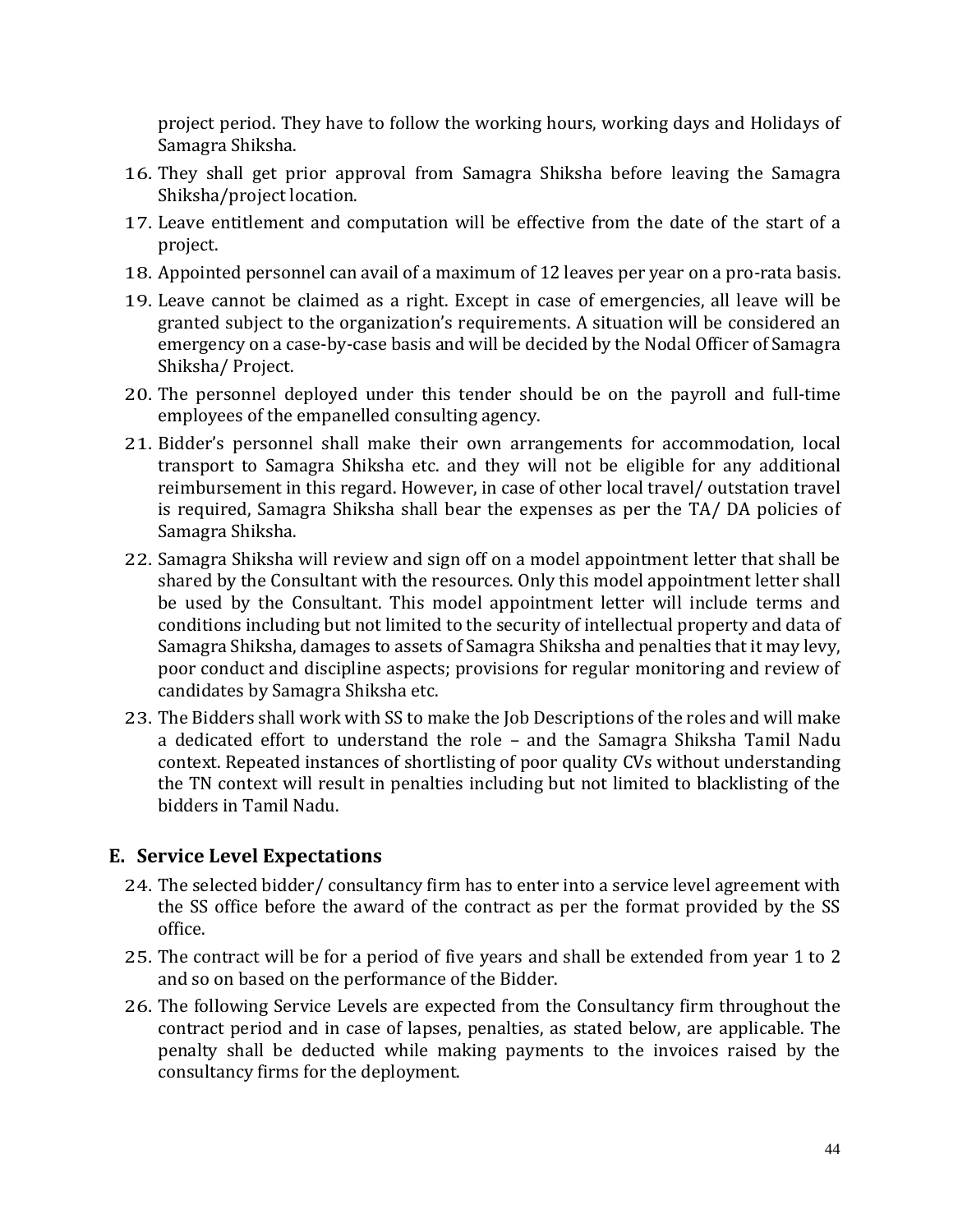| Sl.<br>No.     | <b>Parameter</b>                                                                                                 | <b>Details</b>                                                                                                                                            | <b>Penalty</b>                                                                                                                                                                                                                                                                                                                                      |  |  |  |  |
|----------------|------------------------------------------------------------------------------------------------------------------|-----------------------------------------------------------------------------------------------------------------------------------------------------------|-----------------------------------------------------------------------------------------------------------------------------------------------------------------------------------------------------------------------------------------------------------------------------------------------------------------------------------------------------|--|--|--|--|
| $\mathbf{1}$   | Absence<br>of<br>resources                                                                                       | Informed absence                                                                                                                                          | Payment to be made on a proportionate basis<br>only.                                                                                                                                                                                                                                                                                                |  |  |  |  |
|                |                                                                                                                  | Uninformed<br>absence for more<br>than 5 working<br>days                                                                                                  | No payment is to be made for the said month.                                                                                                                                                                                                                                                                                                        |  |  |  |  |
| 2              | Replacement of Replacement<br>death,<br>0f<br>medical<br>incapacity.                                             | due<br>resources in case to the death, and<br>and   medical incapacity,<br>subject<br>to<br>furnishing of the<br>appropriate<br>relieving<br>certificate. | No penalty. Alternate shortlisted CVs must<br>be submitted within 1 month of the date of<br>intimation of resignation/ death/ medical<br>incapacity of the candidate.<br>The replacement CV should be equivalent to<br>or better than the existing candidate.                                                                                       |  |  |  |  |
| 3              | Replacement<br>of resources<br><sub>of</sub><br>case<br>in<br>leaving<br>within<br>6<br>of<br>months<br>joining. |                                                                                                                                                           | The commission already paid to the firm in<br>the year, for the resources who leave within<br>the 6 months will be deducted and adjusted<br>in subsequent payments.                                                                                                                                                                                 |  |  |  |  |
| $\overline{4}$ | Attrition                                                                                                        | Only resources that<br>leave/<br>are<br>terminated after 6<br>will<br>months<br>be<br>considered for this<br>computation.                                 | $\epsilon$ = 10%: Nil<br>$\bullet$<br>> 10% to 20%: 20% of the total<br>$\bullet$<br>commission paid for the resources that<br>have left will be deducted and adjusted in<br>subsequent bills.<br>> 20%: 40% of the total commission paid<br>$\bullet$<br>for the resources that have left will be<br>deducted and adjusted in subsequent<br>bills. |  |  |  |  |

# **F. Payments**

- 27. Payment will be made in Indian Rupees only.
- 28. The payment to the Consultant will be made on monthly basis depending upon the actual duration of Consultancy services rendered at Samagra Shiksha after availing service.
- 29. The Consultant will submit pre-receipted bills in triplicate (having details of the concerned work-order number, Date) on monthly basis in the name of Samagra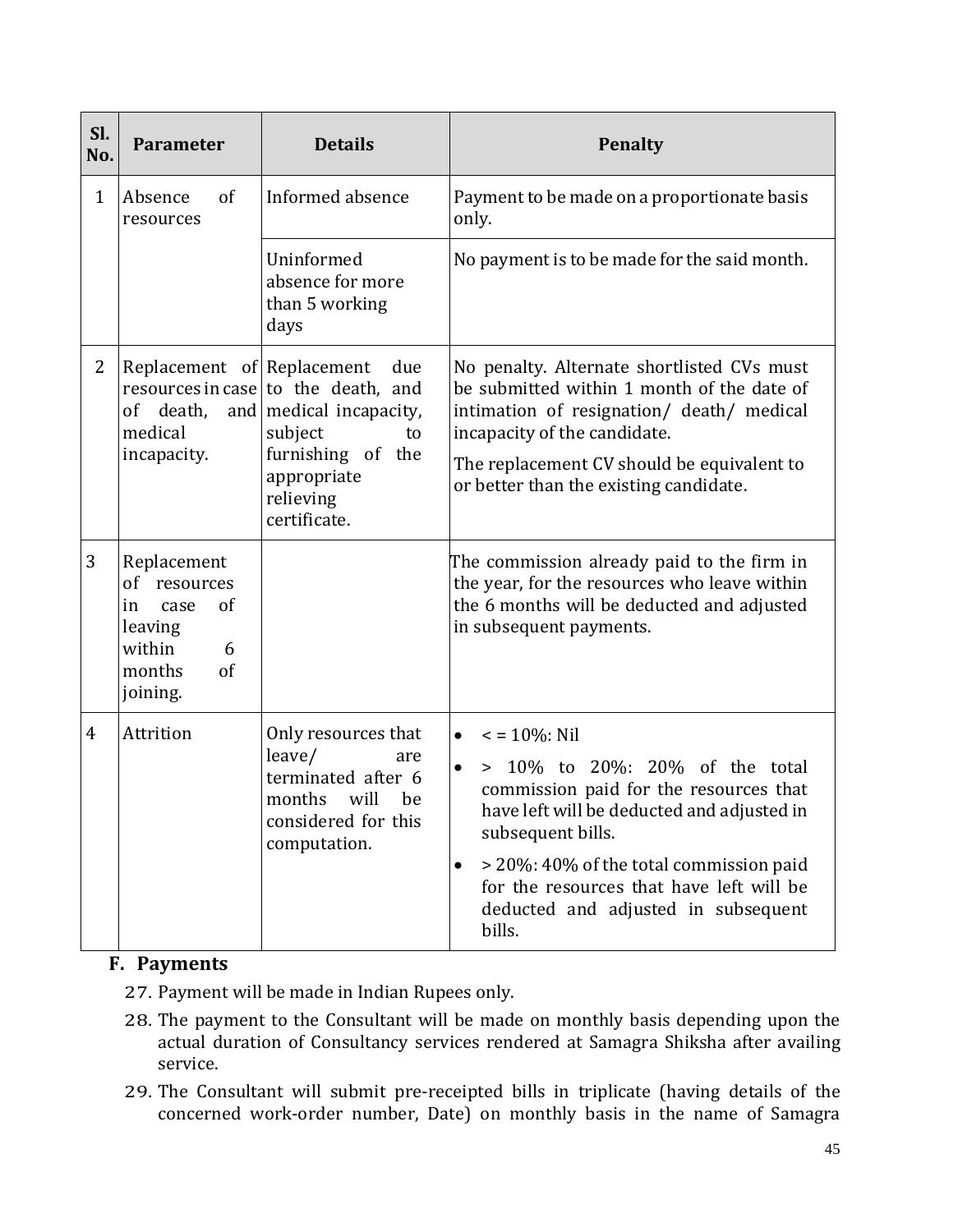Shiksha by the 5th day of the succeeding month along with the individual's Monthly Satisfactory Performance Report(s) duly signed by Samagra Shiksha Project coordinator. Payment will be made within 30 days of submission of the Bill along with all the completed documents and after deducting the applicable penalty if any.

- 30. Payments shall be made subject to deductions of any amount for which the Consultant is liable under the empanelment or tender conditions. Further, all payments to the Consultant will be made subject to deduction of TDS (Tax deduction at Source) applicable to deployment of professionals as per the Income Tax Act, 1961, and also applicable penalty & other taxes, if any, as per Government of India rules.
- 31. GST would be paid extra as may be applicable from time to time.
- 32. The empanelled Consultant has to regularly pay the deployed personnel their entitlements like monthly salaries/ wages/ annual increment/ EPF/ ESI/ Bonus/ Medical Insurance/Accidental Insurance etc. as may be applicable and submit the proof thereof to Samagra Shiksha along with Vendor Invoices for the processing of the bills.

# **G. Exit Clause**

At the time of expiry of the contract period, as per the contract between the parties, the personnel recruited should ensure a complete knowledge transfer to the new personnel replacing them within 4 weeks. The personnel at the time of the exit process will supply the following:

- a. All information relating to the work rendered.
- b. Project data and confidential information
- c. All other information including but not limited to documents, records and agreements relating to the services reasonably necessary to SS or any other agency identified to carry out due diligence to transition the provision of services to Samagra Shiksha or any other agency identified.
- d. All properties are provided by Samagra Shiksha.
- e. Before the date of exit, the successful bidder shall deliver to Samagra Shiksha all new and updated deliverables and shall not retain any copy thereof.

# **H. Proposal Evaluation**

| <b>Sl. No. Evaluation Criteria</b> | <b>Max points</b> |
|------------------------------------|-------------------|
| Firm credentials                   | 60 points         |
| Presentation                       | 40 points         |
| 'otal                              | 100               |

# **1. Firm Credentials [60 points]**

| Sl.<br>No. | <b>Evaluation Criteria</b>                                                                   | <b>Max</b><br><b>Points</b> | <b>Criteria for Awarding Points</b>                                                                                         |
|------------|----------------------------------------------------------------------------------------------|-----------------------------|-----------------------------------------------------------------------------------------------------------------------------|
|            | <b>Tenure:</b> How many years has<br>the Bidder been providing<br>staffing/temping services. | 5                           | No. of years providing this service:<br>a) $<$ 3 year – 2 points<br>b) $3 - 5$ years $- 3$ points<br>$>$ 5 years – 5 points |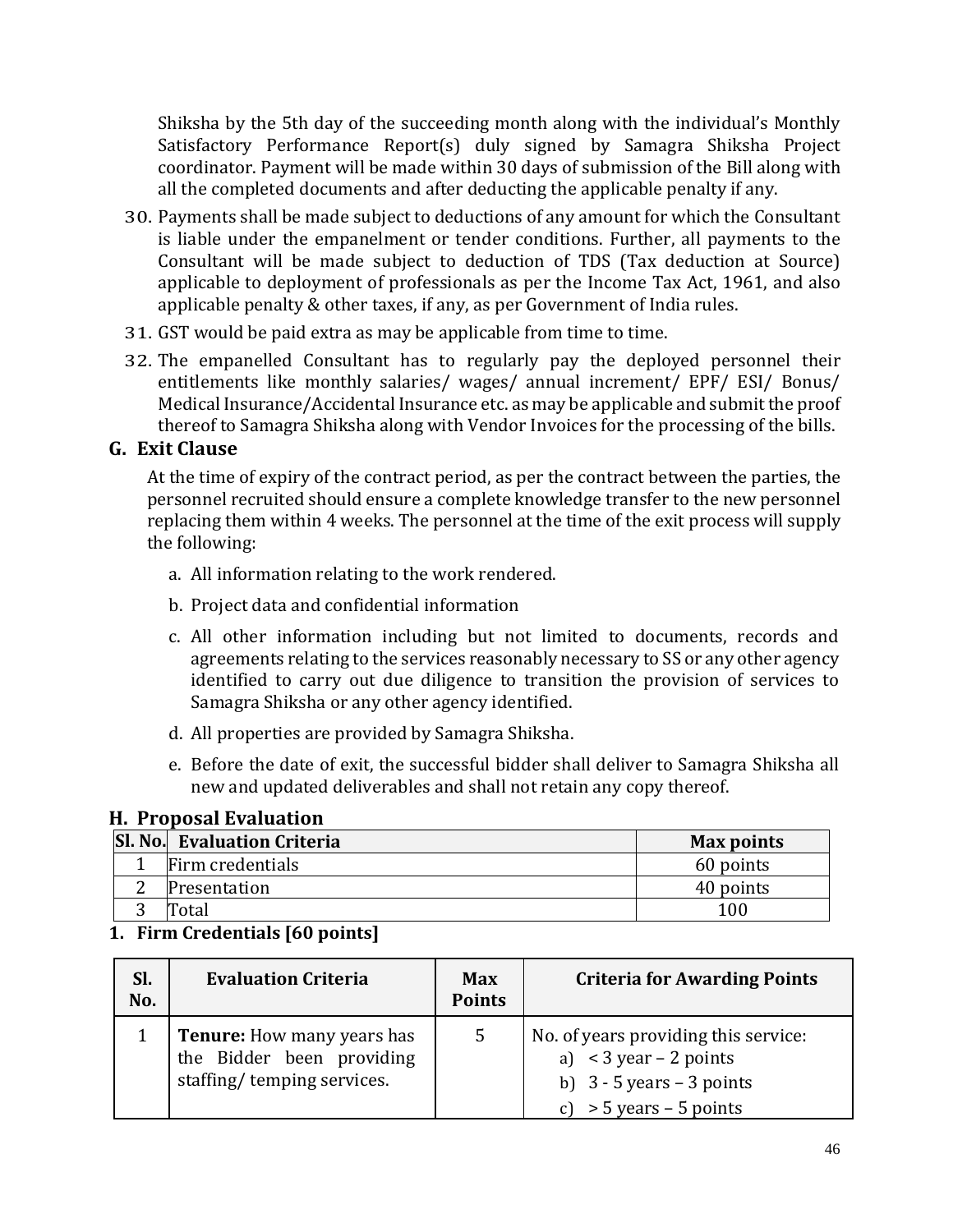| SI.<br>No.     | <b>Evaluation Criteria</b>                                                                                                                                                                                                                                                                                                                                                                                                                                                                                                                                                                                                                                                                                                     | <b>Max</b><br><b>Points</b> | <b>Criteria for Awarding Points</b>                                                                                                                                                                                                                                                                                                                                                                                                                                                                                                                                                                                                                                                                                                                                                                                                                                                                 |
|----------------|--------------------------------------------------------------------------------------------------------------------------------------------------------------------------------------------------------------------------------------------------------------------------------------------------------------------------------------------------------------------------------------------------------------------------------------------------------------------------------------------------------------------------------------------------------------------------------------------------------------------------------------------------------------------------------------------------------------------------------|-----------------------------|-----------------------------------------------------------------------------------------------------------------------------------------------------------------------------------------------------------------------------------------------------------------------------------------------------------------------------------------------------------------------------------------------------------------------------------------------------------------------------------------------------------------------------------------------------------------------------------------------------------------------------------------------------------------------------------------------------------------------------------------------------------------------------------------------------------------------------------------------------------------------------------------------------|
| $\overline{2}$ | Relevant Experience: Over<br>the last 5 years (FY 2017-18<br>onwards), the firm should have<br>provided staffing/ temping<br>services to other government<br>departments/<br>government<br>companies/ government<br>entities with a minimum value<br>of Rs. 1 crore per annum.                                                                                                                                                                                                                                                                                                                                                                                                                                                 | 5                           | The total number of projects:<br>a) $<$ 4 projects – 2 points<br>b) $4-8$ projects $-3$ points<br>c) 9-12 projects $-4$ points<br>d) $> 12$ projects – 5 points                                                                                                                                                                                                                                                                                                                                                                                                                                                                                                                                                                                                                                                                                                                                     |
| 3              | Point of contact in the Bidder's<br>firm for identifying suitable<br>personnel,<br>handling<br>replacements, grievance<br>redressal etc. (CV of two<br>employees of the bidder to be<br>attached - one person with at<br>least 10 years' experience.                                                                                                                                                                                                                                                                                                                                                                                                                                                                           | 10                          | No. of similar projects handled in the<br>past 5 years by the nominated point of<br>contact. [1 point per client; maximum<br>10 points]                                                                                                                                                                                                                                                                                                                                                                                                                                                                                                                                                                                                                                                                                                                                                             |
| 4              | Bidder's projects in staffing/<br>temping - where the scope of<br>work included:<br>1. Recruitment of individuals<br>regular and/<br>into<br>or<br>contractual positions on the<br>rolls of the bidder in all<br>three types of assignments<br>as shown in Clause 8 of<br>Scope of Work.<br>2. Benefits<br>perks<br>and<br>administration<br>these<br>of<br>individuals - Leave, perks,<br>variable pay etc. and their<br>tax implications.<br>3. Handling of provisions and<br>issues pertaining to these<br>individuals<br>related<br>to<br>Factory Act, Shops<br>and<br>Establishment Act, Bonus<br>Act, Maternity Benefits Act,<br>Contract Labour Act, etc.<br>4. Statutory registrations and<br>compliance pertaining to | 30                          | The Bidders may submit up to 3<br>projects with Private Sector and up to 3<br>projects in the Government sector, with<br>the scope of work covering all of the<br>areas mentioned alongside.<br>Each project will be scored as follows:<br>Projects are done with private sector<br>entities (Up to 3 Projects):<br>a. For each project that contains the<br>items mentioned in 1 to 4 on the left<br>side, 1 point will be accorded. Hence,<br>each project can get a maximum of 4<br>points.<br>Projects are done with Govt. entities<br>(Up to 3 Projects):<br>a. For each project that contains the<br>items mentioned in 1 to 4 on the left<br>side, 1 point will be accorded.<br>Hence, each project can get a<br>maximum of 4 points.<br>b. For each of the above projects<br>carried out with Govt. of Tamil<br>Nadu, the Bidder will get additional<br>1.5 points; subject to a maximum of |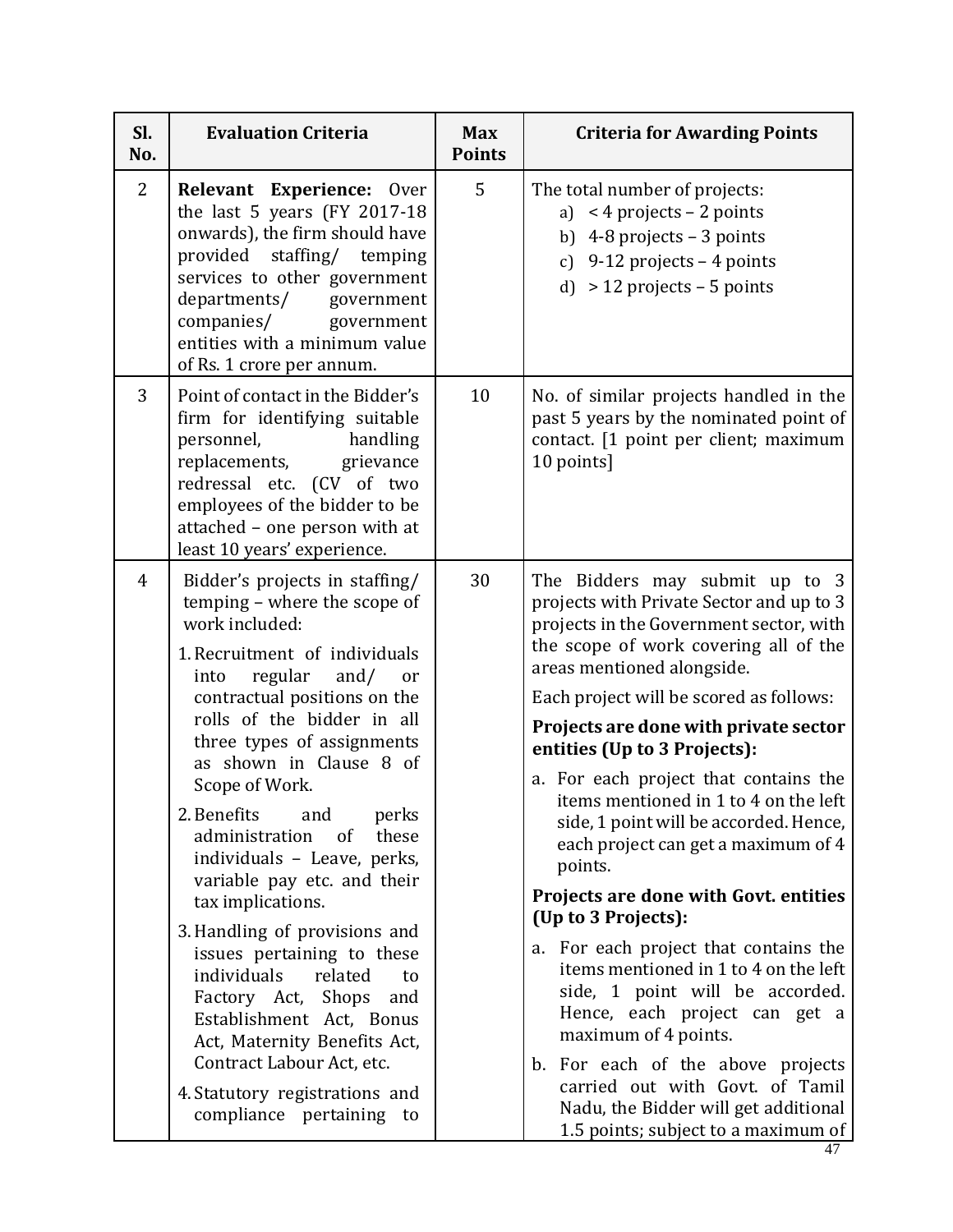| SI.<br>No. | <b>Evaluation Criteria</b>                                                                                                                   | Max<br><b>Points</b> | <b>Criteria for Awarding Points</b>                                                                                                                        |
|------------|----------------------------------------------------------------------------------------------------------------------------------------------|----------------------|------------------------------------------------------------------------------------------------------------------------------------------------------------|
|            | these individuals – PF, ESI,<br>Labour laws, Shops and<br>Establishments, Bonus Act,<br>Maternity Benefits Act,<br>Contract Labour Act, etc. |                      | 6 points.<br>These points may be modified after the<br>presentation if it is seen that the<br>capacity of the bidder in the stated<br>areas is inadequate. |
| 5          | ISO 9001:2015 or<br>higher<br>certifications                                                                                                 | 10                   | 5 points for each certification.                                                                                                                           |

# **2. Presentation [40 marks]**

- 1. Four case studies shall be presented, and each will be given a maximum of 10 points.
- 2. The case studies will be that of the previous assignments carried out by the bidder and will demonstrate the capability of the bidder in the following areas:
	- o Understanding client context.
	- o Problem statement and complexity of the problem resolved (distinctive features of the assignment such as management of unforeseen circumstances like a pandemic, high attrition, speed of deployment/ replacement etc. (4 points)
	- o Approach to solving the problem (3 points)
	- o Video testimonials/ live testimonials/ written letter of appreciation provided by clients (3 points).

# **3. Selection Methodology**

- 1. The selection of firms will be in accordance with the Quality and Cost Based Selection (QCBS) system.
- 2. The proposal for the firm will be evaluated against the evaluation criteria mentioned under H.1. The Authority shall select only those firms that secure over 75 out of 100 on the Technical scores based on the quality of the technical proposal submitted. Only such selected firms will be considered "Qualified firms".
- 3. The Financial Proposal will be opened for only "Qualified Firm".
- 4. The financial Score will be calculated with Lowest Financial Bid (LFB) being given 100 points and all other Bidder prices (P) being given Scores in proportion to the LFB out of 100, i.e.  $FP = (LFB/P*100)$ .
- 5. Proposals for the "Qualified firm" during the process of evaluation will finally be ranked according to their combined score of Technical Proposal (TP) and Financial Proposal (FP) scores.
- 6. The weightage is given to technical (Tw) and financial (Fw) proposals is as follows: Tw  $=70\%$  and Fw = 30%
- 7. Combined Total Score =  $(TP \times Tw) + (FP \times Fw)$
- 8. The selected firm shall have the highest combined total score.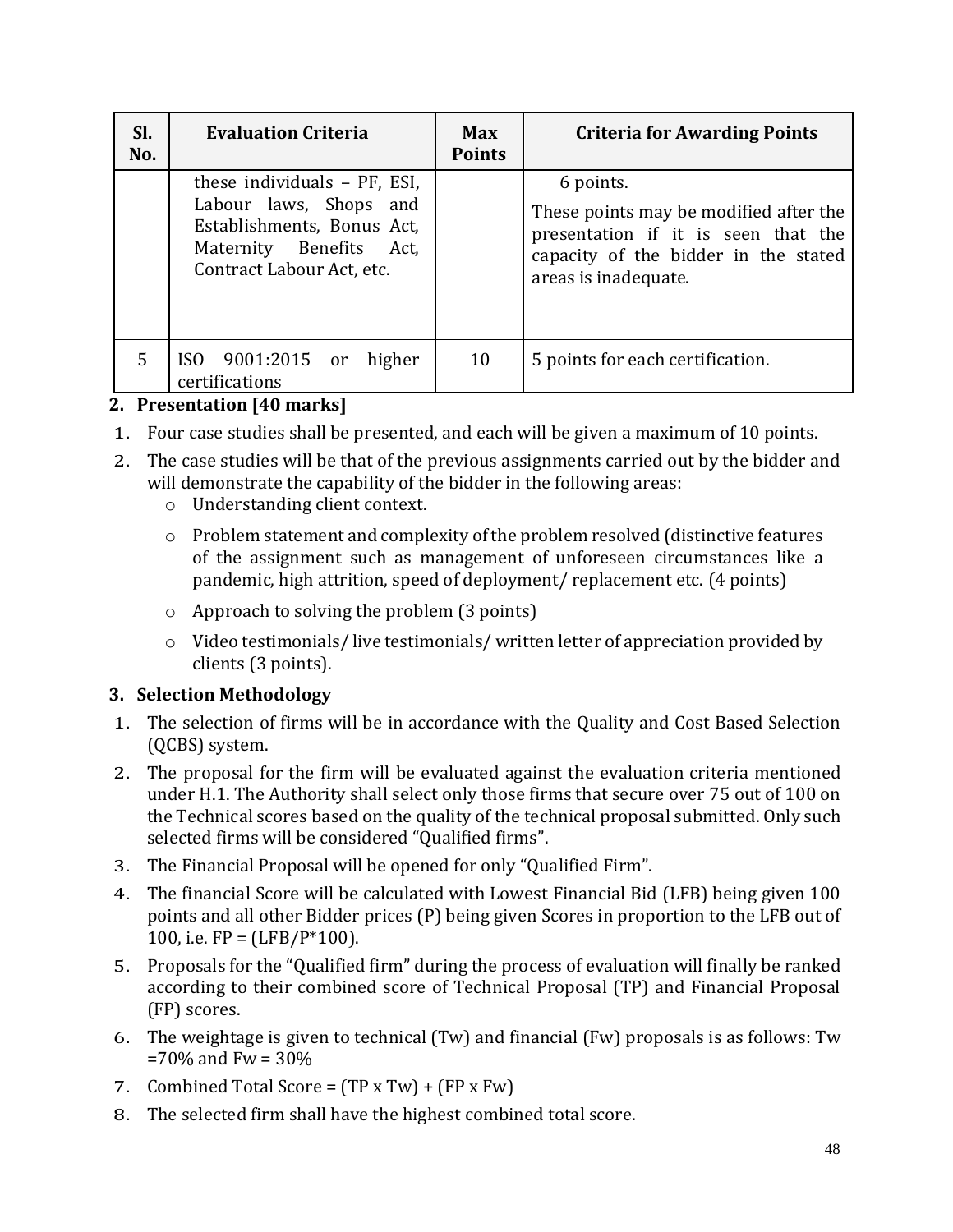- 9. Tenders with incomplete information are liable for rejection.
- 10. Samagra Shiksha reserves the right to negotiate with the Successful Bidders.
- 11. As per the evaluation criteria specified above in this Tender Document, selection of the Successful Bidder will be made and such Bidder will be called for negotiations for improvement of the scope of work, further reduction in the price offered, commercial terms including the contract payment to the resources, statutory payments, payment disbursement methods, etc.
- 12. All the other Qualified Bidders may be empanelled at their quoted cost (if they are L1), or the cost quoted by the bidder who has been awarded the project (if he is L1), whichever is lower, to serve during the contract period as this is an empanelment tender.
- 13. The Bidders, who agree to meet the L1 price, or their own price (if lower) will be empanelled for possible engagement on modules of work, on a need basis, at the sole discretion of the Authority.
- 14. Empanelment will be carried out for each of the three levels of posts independently.
- 15. The performance of the Consultants will be assessed continuously every month. If at any time it is seen that the quality of the work by the Bidder's team is not satisfactory, the Authority reserves the right to terminate the contract and award the contract to the next higher techno-commercially qualified bidder.
- 16. The Authority's decision is final in this regard and the poor performing firms will have no right to claim whatsoever once the decision is taken.
- 17. Samagra Shiksha reserves the right to/ not to accept the lowest price, to reject any or all the tenders without assigning any reason, therefore, to divide, split and award the contract to any one or more of the Bidders to relax or waive any of the conditions stipulated in the terms and conditions of tender as deemed necessary in the best interest of Samagra Shiksha for good and sufficient reasons.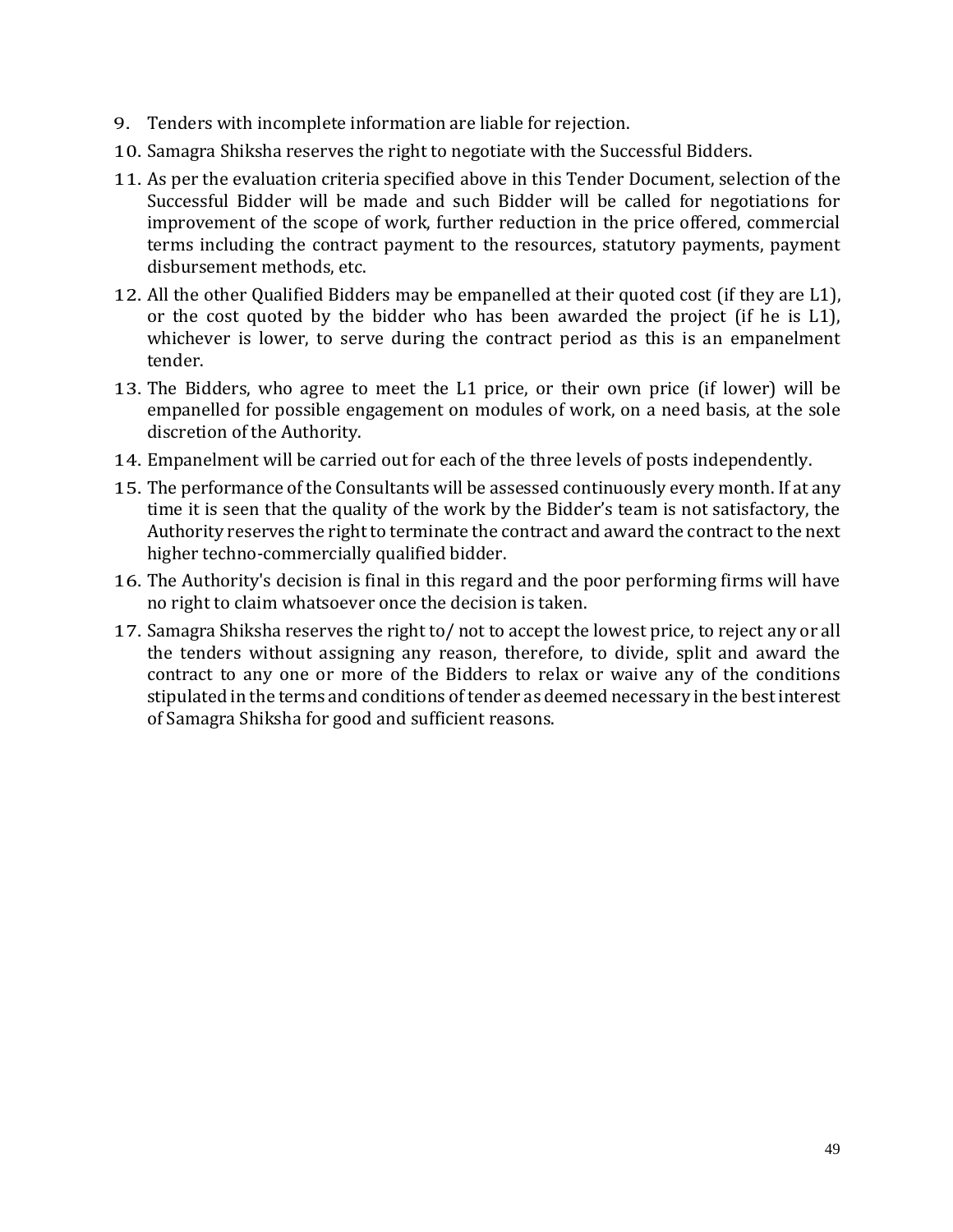### **Appendix-I: EMD and Performance Bank Guarantee Format**

<span id="page-49-0"></span>To, State Project Director, Samagra Shiksha Office, DPI Campus, College Road, Chennai, Tamil Nadu 600006.

WHEREAS [Name and address of Consultant] (hereinafter called "the Consultants") has undertaken, in pursuance of your Letter No. dated to provide consultancy services to the Samagra Shiksha Office, Department of School Education, Government of Tamil Nadu on terms and conditions outlined in the said letter.

AND WHEREAS it has been stipulated by you in the said letter that the Consultants shall furnish you with a Bank Guarantee by a Nationalized Bank for the sum specified therein as security for compliance with his obligations in accordance with the terms and conditions outlined in the said letter.

AND WHEREAS we have agreed to give the Consultants such a Bank Guarantee.

NOW THEREOF whereby affirm that we are the Guarantor and responsible to you on behalf of the Consultants up to a total of Rs. \_\_\_\_\_\_\_\_\_\_\_\_\_\_[amount of Guarantee][in words], such sum being payable in the types and proportions of currencies in which the Contract Price is payable, and we undertake to pay you, upon your first written demand and without cavil or argument, any sum or sums within the limits of [amount of Guarantee] as aforesaid without your needing to prove or to show ground so reasons for your demand for the sum specified therein.

We hereby waive the necessity of your demanding the said debt from the Consultants before presenting us with the demand.

We further agree that no change or addition to or other modification of the terms of the Contractor of the services to be performed there under or of any of the Contract documents which may be made between you and the Consultants shall in any way release us from any liability under this guarantee, and whereby to waive notice of any such change, addition or modification.

The liability of the Bank under this Guarantee shall not be affected by any change in the constitution of the Consultants or the Bank.

Notwithstanding anything contained herein before, our liability under this guarantee is restricted to Rs. (Rupees only) and the guarantee shall remain valid till unless a claim or a demand or a request for extension in writing is made upon us on or before all our liability under this guarantee shall cease.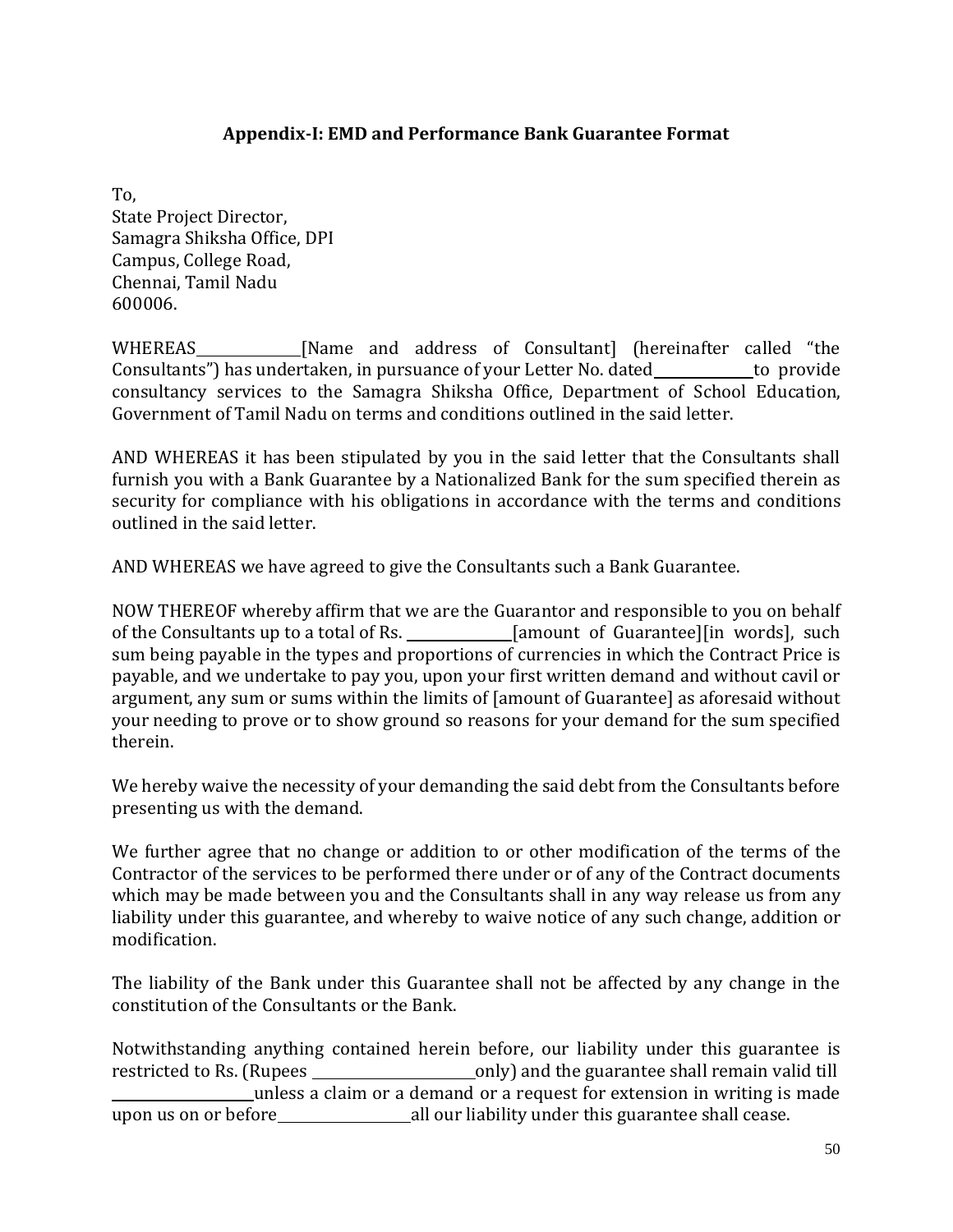This guarantee shall be valid for 12 months from the date of a foresaid letter and may be extendable if required.

| Signature and Seal of the Guarantor | In presence of                   |
|-------------------------------------|----------------------------------|
|                                     | 1.                               |
| Name and Designation:               | (Name, Signature and Occupation) |
| Name of Bank                        |                                  |
| Address:                            | 2.                               |
| Date:                               | (Name, Signature and Occupation) |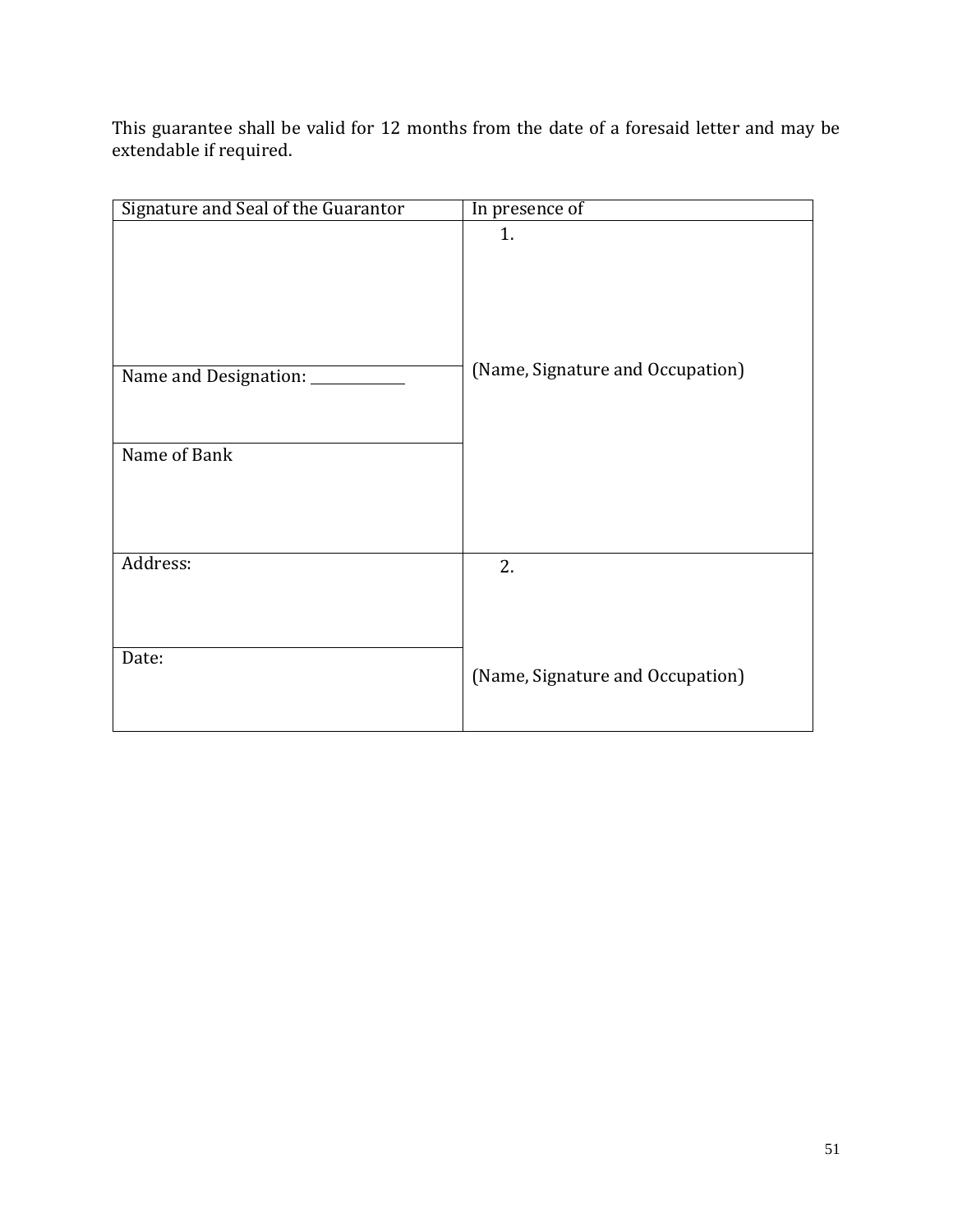# **Appendix–IA: Details of EMD**

<span id="page-51-0"></span>To

State Project Director, Samagra Shiksha Office, DPI Campus, College Road, Chennai, Tamil Nadu 600006.

Dear Sir/ Madam,

We, the undersigned, intend to participate as a Bidder for [Insert title of assignment] in accordance with your Request for Proposal dated [Insert Date].

We have paid the EMD through NEFT mentioning purpose/ subject/ comments as Samagra Shiksha-EMD-Bidder name.

The following are our bank details with reference to this EMD.

- Online/ bank branch (choose the method):
- Bank name:
- IFSC code:
- Bank Account Name:
- Bank Account number:
- Transaction Reference No.:
- Date of transaction:

If scan/ copy of transaction challan from bank/ transaction receipt of online NEFT transfer has been attached: Yes/ No

If the EMD has to be returned after the procurement process, would the Bidder like the EMD to be returned to the bank A/c from which the transfer was made: Yes/ No.

We have read and agree to the terms as mentioned in Clause 11.6, Instructions to Bidders and Data Sheet regarding EMD.

Yours faithfully,

Authorized Signature [In full and initials]: Name and Title of Signatory: Name of Firm: Address: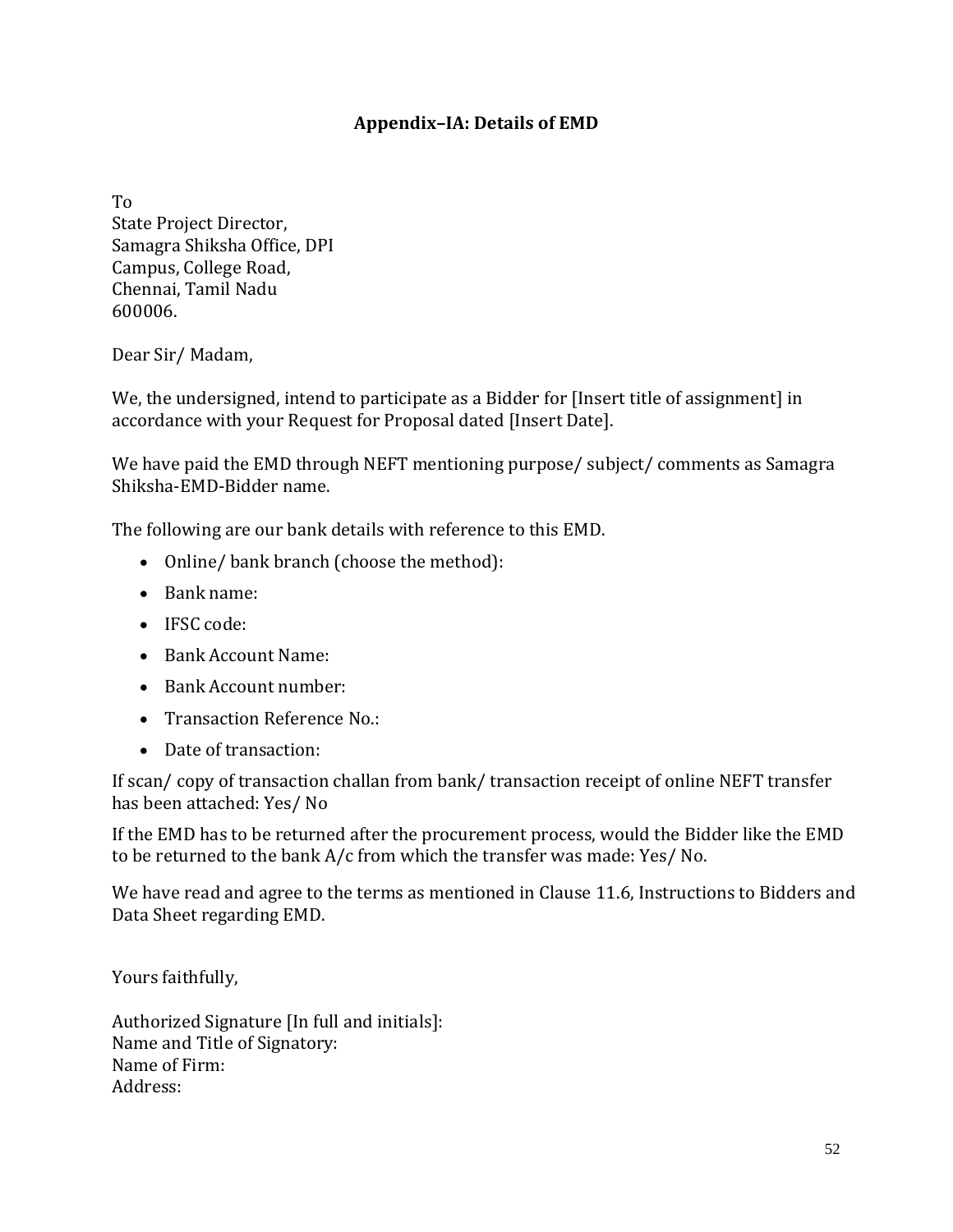## **Appendix-II: General Power of Attorney Format for Authorised Signatory**

<span id="page-52-0"></span>Know all men by these presents, (Name of Company with registration number) do hereby irrevocably constitute, nominate, appoint and authorize (Name of the person) and presently residing at (Complete Address) who is presently employed with us and holding the position of (Title/Designation), as our true and lawful attorney (hereinafter referred to as the "Attorney") to do in our name and on our behalf, all such acts, deeds and things as are necessary or required in connection with or incidental to submission of our Proposals[s]for providing (Title of the project) including but not limited to signing and submission of all applications, Proposals and other documents and writings, participate in Pre-Applications and other conferences and providing information/responses to Samagra Shiksha Office, Department of School Education, GOVT OF TAMIL NADU, representing us in all matters before the Samagra Shiksha Office, Department of School Education, GOVT OF TAMIL NADU, including negotiations, signing and execution of all Agreements and undertakings consequent to acceptance of our Proposal, and generally dealing with to Samagra Shiksha Office, Department of School Education, GOVT OF TAMIL NADU, in all matters in connection with or relating to or arising out of our Proposal for the said tender and/ or upon award thereof to us and/or till the entering into Agreements with to Samagra Shiksha Office, Department of School Education, Govt of Tamil Nadu.

AND we hereby agree to ratify and confirm and do ratify and confirm all acts, deeds and things lawfully done or caused to be done by our said Attorney/under and in the exercise of the powers conferred by this General Power of Attorney and that all acts, deeds and things done by our said Attorney in the exercise of the powers hereby conferred shall and shall always be deemed to have been done by us.

IN WITNESS WHERE OF WE, (NAME OF THE COMPANY) THE ABOVE NAMED PRINCIPAL HAVE EXECUTED THIS GENERAL POWER OF ATTORNEY ON THIS DD/MM/YYYY

This Power of Attorney shall be effective, binding, and operative till DD/MM/YYYY (for 1 year) if not revoked earlier or as long as the said Attorney is in the service of the Company, whichever is earlier

We accept,

Name:

Title:

Date:

Place:

Witness: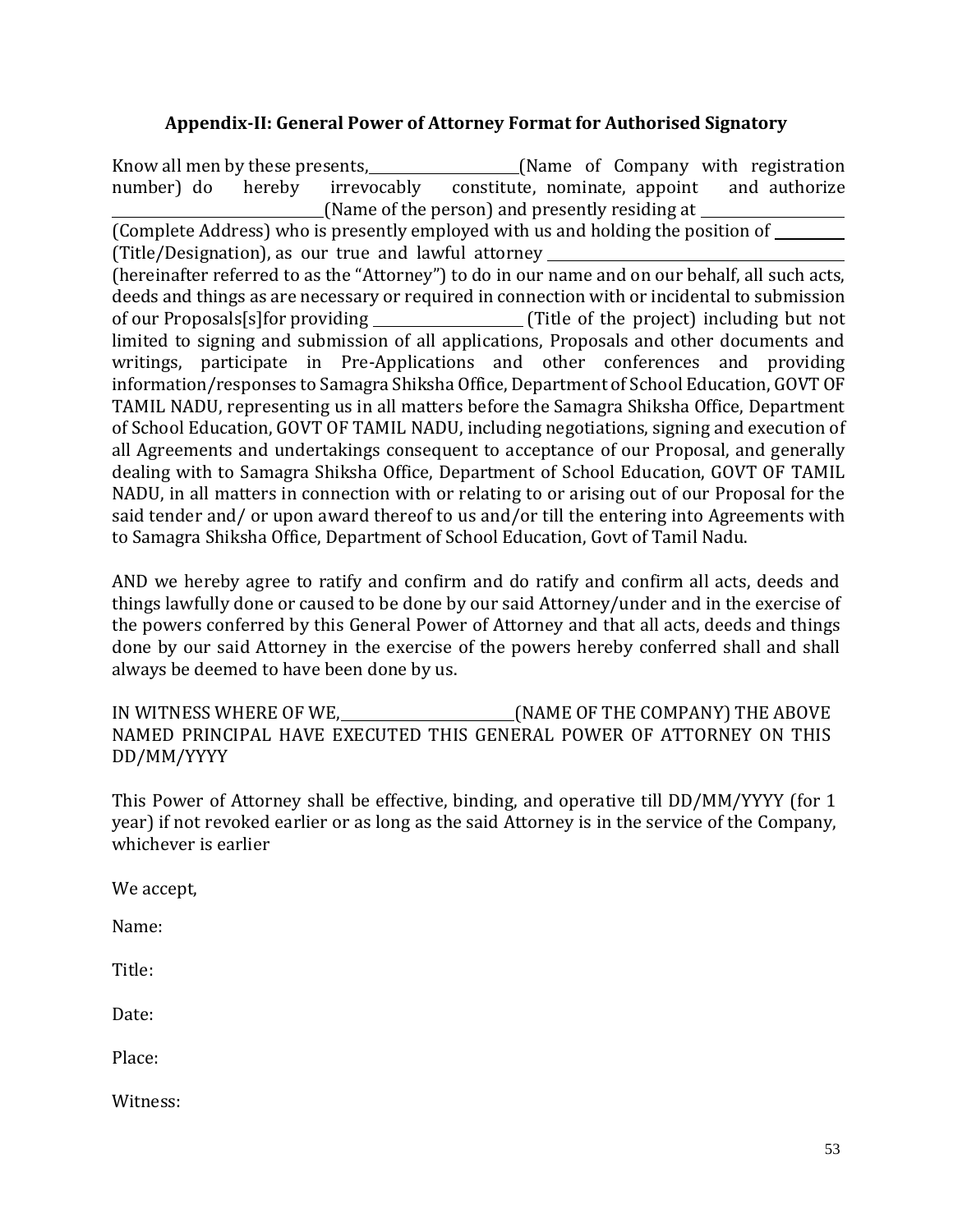### **Appendix-III: Standard Form of Contract for Consultant**

### <span id="page-53-0"></span>**Project Name: ENGAGEMENT OF CONSULTANT FOR PROVIDING STAFFING/ TEMPING SERVICES UNDER SAMAGRA SHIKSHA**

CONTRACT FILE NO. DATE:

#### BETWEEN

State Project Director, Samagra Shiksha Office, DPI Campus, College Road, Chennai, Tamil Nadu 600006.

AND

(Name of the Consultant)

#### **Form of Contract**

This CONTRACT (hereinafter called the "Contract for Consultant") is entered into at Chennai on this the *[number]* day of the month of *[month]*, *[year]*, between, on the one hand, Project Director, Samagra Shiksha Office, Department of School Education, Government of Tamil Nadu. (hereinafter called the "Authority") and, on the other hand, *[name of Consultant]*  (hereinafter called the "Consultant").

#### **WHEREAS**

- (a) The Authority has requested the Consultant to provide certain consulting services as defined in this Contract (hereinafter called the "Services");
- (b) The Consultant, having represented to the Authority that it has the required professional skills, expertise and technical resources, has agreed to provide the Services on the terms and conditions outlined in this Contract.

NOW THEREFORE the parties hereto hereby agree as follows:

- 1. The following documents attached hereto shall be deemed to form an integral part of this Contract:
	- a. The Instructions to Bidders (As per the Section 1 of RfP)
	- b. The Payment Terms (As per Section 4 of RfP)
	- c. Appendices: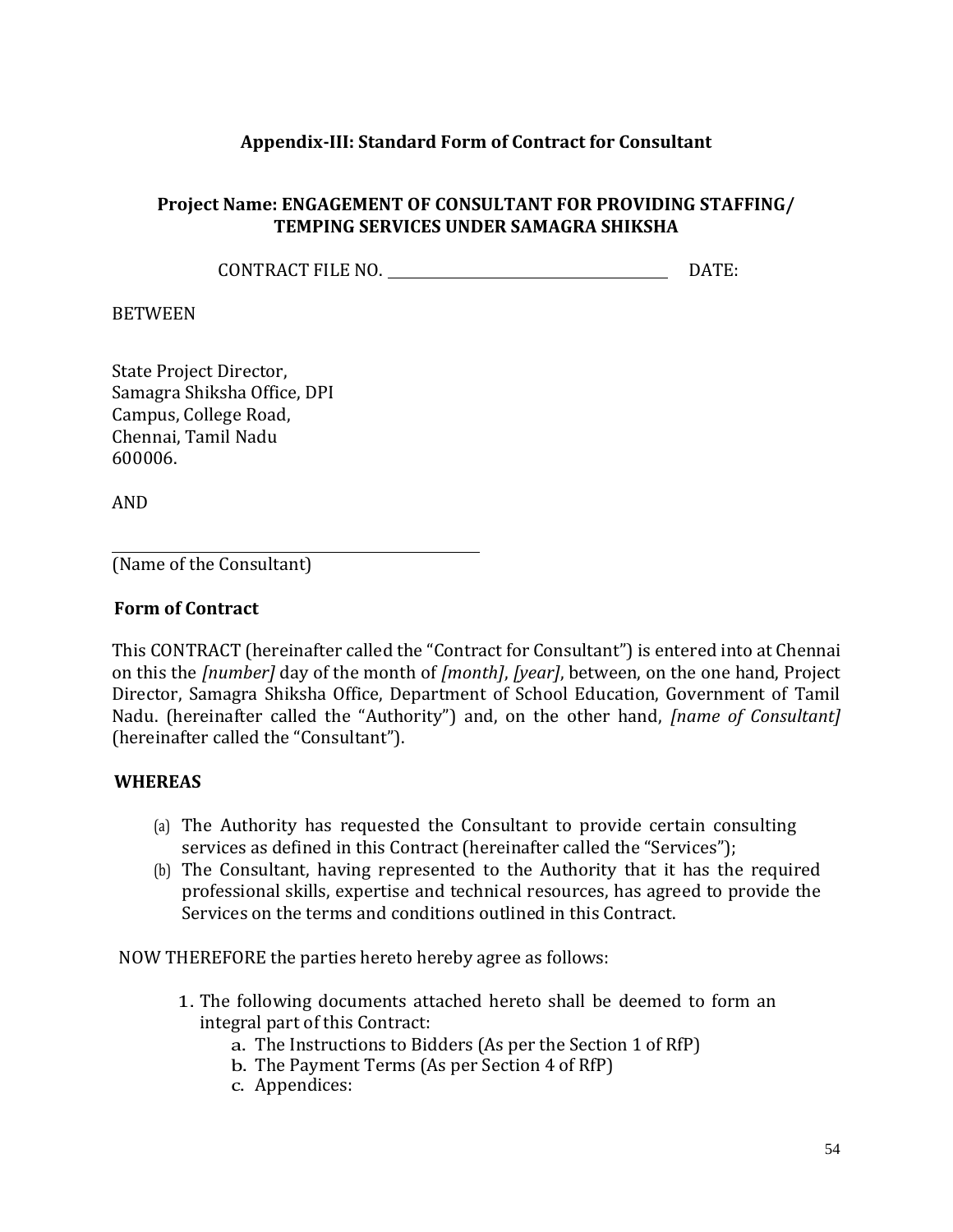Appendix-I: EMD and Performance Bank Guarantee Format Appendix–IA: Details of EMD Appendix-II A: General Power of Attorney Format for Authorised Signatory Appendix-II B: General Power of Attorney Format for Authorising Lead Bidder Appendix-III: Standard Form of Contract for Consultant

Appendix-V: Integrity and Avoidance of Conflict-of-Interest Pact

- 2. The mutual rights and obligations of the Client and the Consultant shall be as outlined in the Contract, in particular:
	- a. The Consultant shall carry out the Services in accordance with the provisions of the Contract; and
	- b. The Authority shall make payments to the Consultant in accordance with the provisions of the Contract.

IN WITNESS WHEREOF, the Parties hereto have caused this Contract and affixed their full signature on the day, month and year first above written.

For and on behalf of

Name:

Signature:

State Project Director, Samagra Shiksha Office, Department of School Education, Government of Tamil Nadu

For and on behalf of the Consultant

Name:

(Only authorized representative of Consultant should sign) Signature:

Name of the Consultant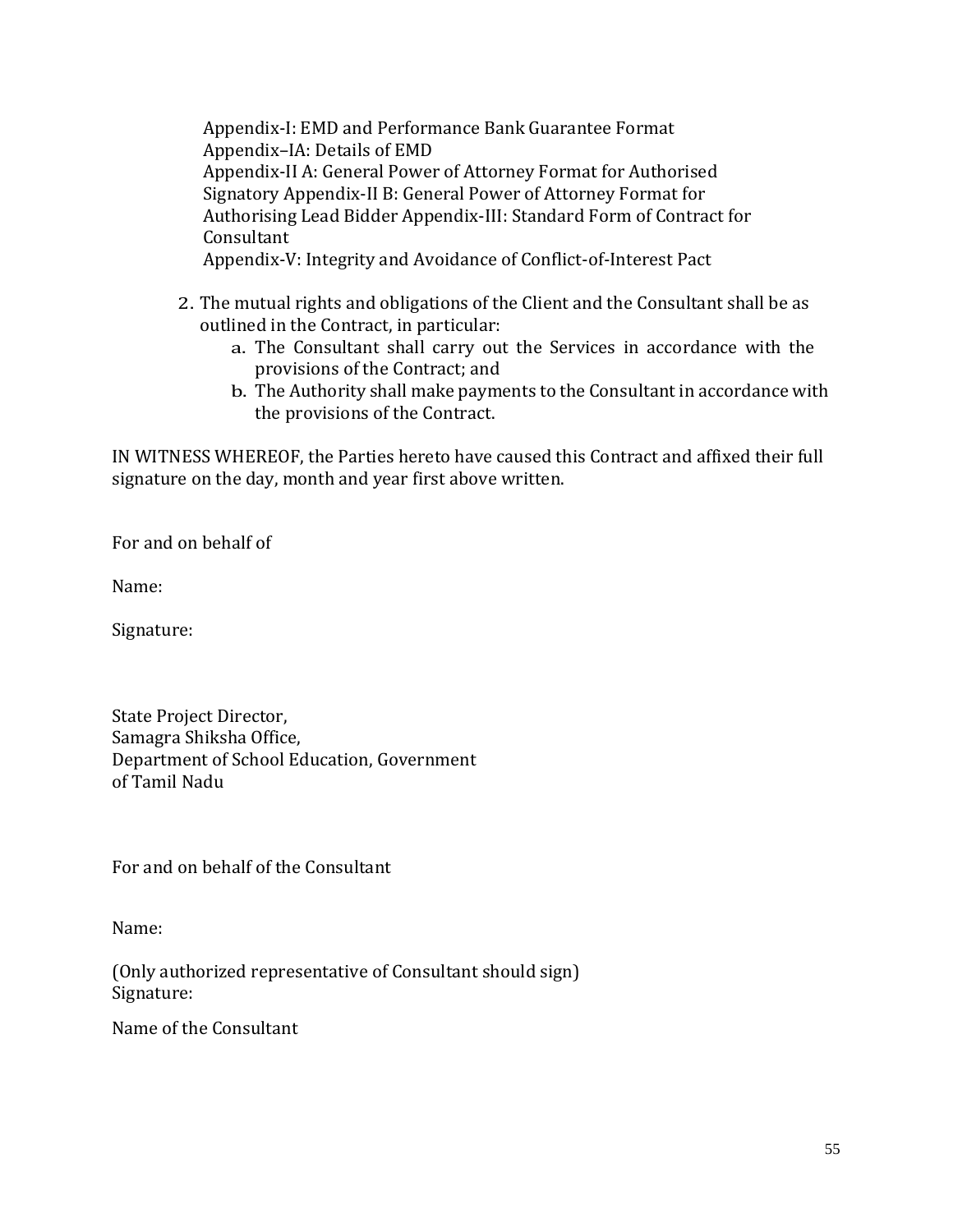# **Appendix-IV: Integrity and Avoidance of Conflict-of-Interest Pact**

<span id="page-55-0"></span>A Bidder and/ or selected Bidder must at all times abide by the terms and conditions of this "Integrity and Avoidance of Conflict-of-Interest Pact".

A. The Authority requires that the Bidder/ selected Bidder/ Consultant (hereafter called "the relevant parties" which is defined in detail below) provides professional, objective and impartial advice and at all times hold the Authority's and the State Government's interests paramount, avoid conflicts with other assignments or its own interests and acts with integrity and without any consideration for future work. "The relevant parties" shall not accept or engage in any assignment that may place it/ them in a position of not being able to carry out the assignment in the best interests of the Authority and the Project.

# **Definition of "Relevant Parties" and Applicability of this Pact.**

The principles for the determinants of Conflict of Interest and breach of integrity shall apply to the following "relevant parties" and the following work/ decisions/ issues:

- B. Relevant parties:
	- (a) every individual functioning under the banner of the Bidder and its constituent entities irrespective of whether salaried/ paid by them or working pro bono and
	- (b) every funder/ promoter/ partner of the Bidder and its constituent entities.
	- (c) In particular, these principles apply to everyone who works at or with the Bidder/ and its constituent entities and associates, including staff and managers (regardless of appointment type), short and extended term consultants and all temporary, casual, contractual, special and coterminous appointments such as research assistants and professionals etc., affiliates, associates, officers, employers or consultants who are working with the Bidder and its constituent entities either in their capacity or from other organizations for the purpose of this RfP, even though they do not belong to (a) or (b) above.

Provided that for (a), (b), (c) above, legal/ natural persons will be affiliates if either one party effectively controls (has more than 25% shareholding in) the other or both effective control (have more than 25% shareholding in) each other or who are being effectively controlled by a common third legal person/ natural person (having more than 25% shareholding in both or either).

Provided further that for (a), (b), (c) above, legal/ Natural persons will be associates if either one party directly or indirectly employs the other or both are being directly or indirectly employed by a common third legal person/ natural person.

- C. Work/decisions/issues
	- (d) All types of evaluative work done related to the RfP and project by the Bidder and its constituent entities and all such work done by the government to which the Bidder and its constituent entities are privies during the process.
	- (e) All decisions which pertain to the current and future functioning of the Authority, records and related projects are drawn out of work done under the RfP and this Project by the Bidder and its constituent entities.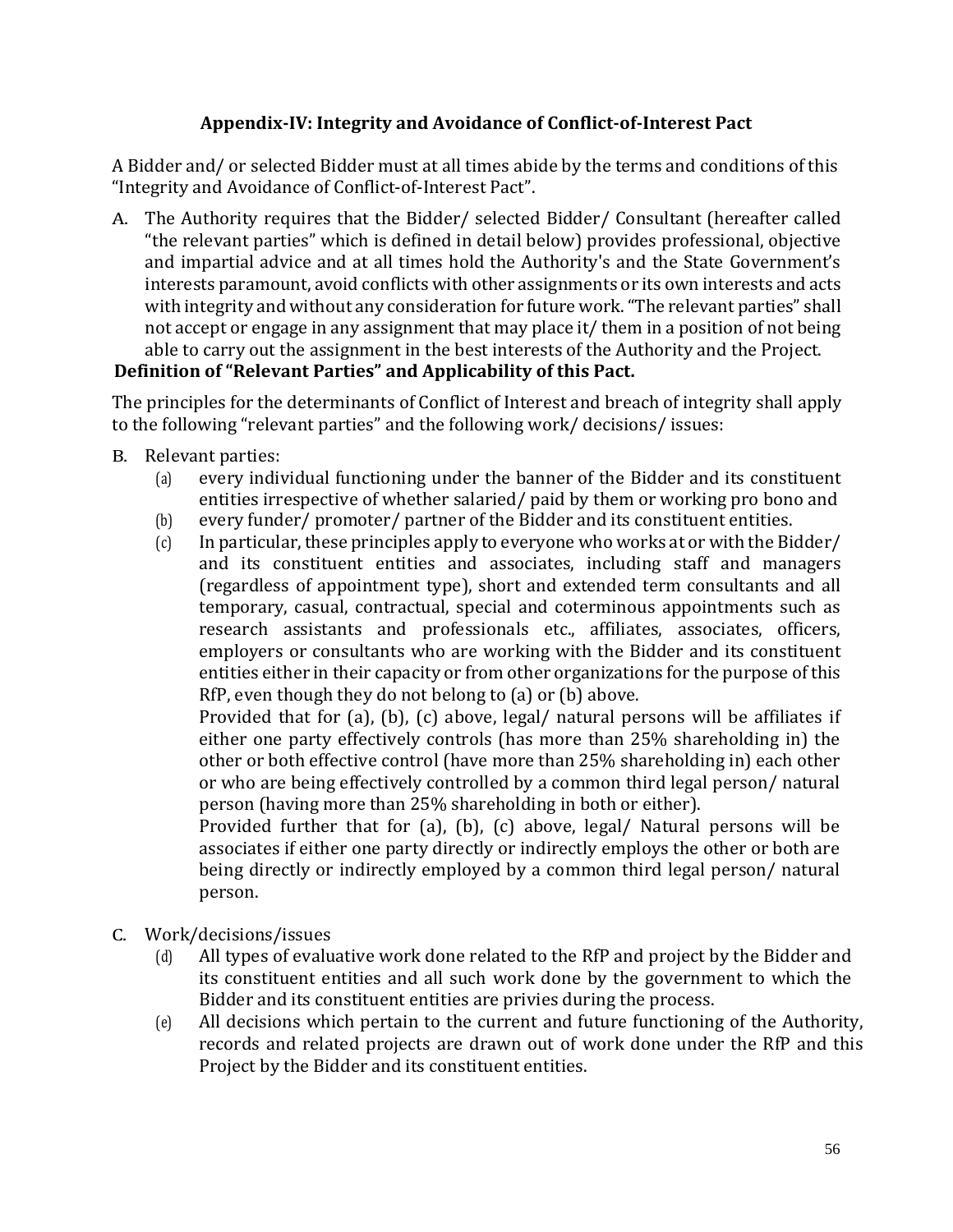(f) Any conflict of interest found to be of substance and materiality raised by persons with respect to (a) to (e) above or by other stakeholders, civil society organizations or other external stakeholders.

### **Conflict of Interest**

### D. Definition of Conflict of Interest

"The relevant parties" shall be deemed to have a Conflict of Interest affecting the Selection Process or execution of the contract, if:

(g) The Bidder, or Associate (or any constituent thereof) and any other Bidder, it is Associate (or any constituent thereof) have common controlling shareholders or other ownership interest; provided that this disqualification shall not apply in cases where the direct or indirect shareholding or ownership interest of a Bidder, its Member or Associate (or any shareholder thereof having a shareholding of more than 5 per cent of the paid up and subscribed share capital of such Bidder, Member or Associate, as the case may be) in the other Bidder, its Associate is less than 5 per cent of the subscribed and paid up equity share capital thereof; provided further that this disqualification shall not apply to any ownership by a bank, insurance company, pension fund or a public financial institution referred to in section 4A of the Companies Act, 1956. For the purposes of this clause, indirect shareholding held through one or more intermediate persons shall be computed as follows:

(aa) where any intermediary is controlled by a person through management control or otherwise, the entire shareholding held by such controlled intermediary in any other person (the "Subject Person") shall be taken into account for computing the shareholding of such controlling person in the Subject Person; and (bb) subject always to sub-clause (aa) above, where a person does not exercise control over an intermediary, which has a shareholding in the Subject Person, the computation of indirect shareholding of such person in the Subject Person shall be undertaken on a proportionate basis; provided, however, that no such shareholding shall be reckoned under this sub-clause (bb) if the shareholding of such person in the intermediary is less than 26 per cent of the subscribed and paid up equity shareholding of such intermediary; or

- (h) a constituent of such Bidder is also a constituent of another Bidder; or
- (i) such Bidder or its Associate receives or has received any direct or indirect subsidy or grant from any other Bidder or its Associate; or
- (j) such Bidder has the same legal representative for purposes of this Application as any other Bidder; or
- (k) such Bidder has a relationship with another Bidder, directly or through common third parties that put them in a position to have access to each other's information about or to influence the Application of either or each of the other Bidders; or
- (l) there is a conflict between this and other consulting assignments of the Bidder (including its personnel and their sub-consultants) and any Associates/ Affiliates. While providing consultancy services to the Authority for this particular assignment, the Consultant shall not take up any assignment that by its nature will result in conflict with the present assignment; or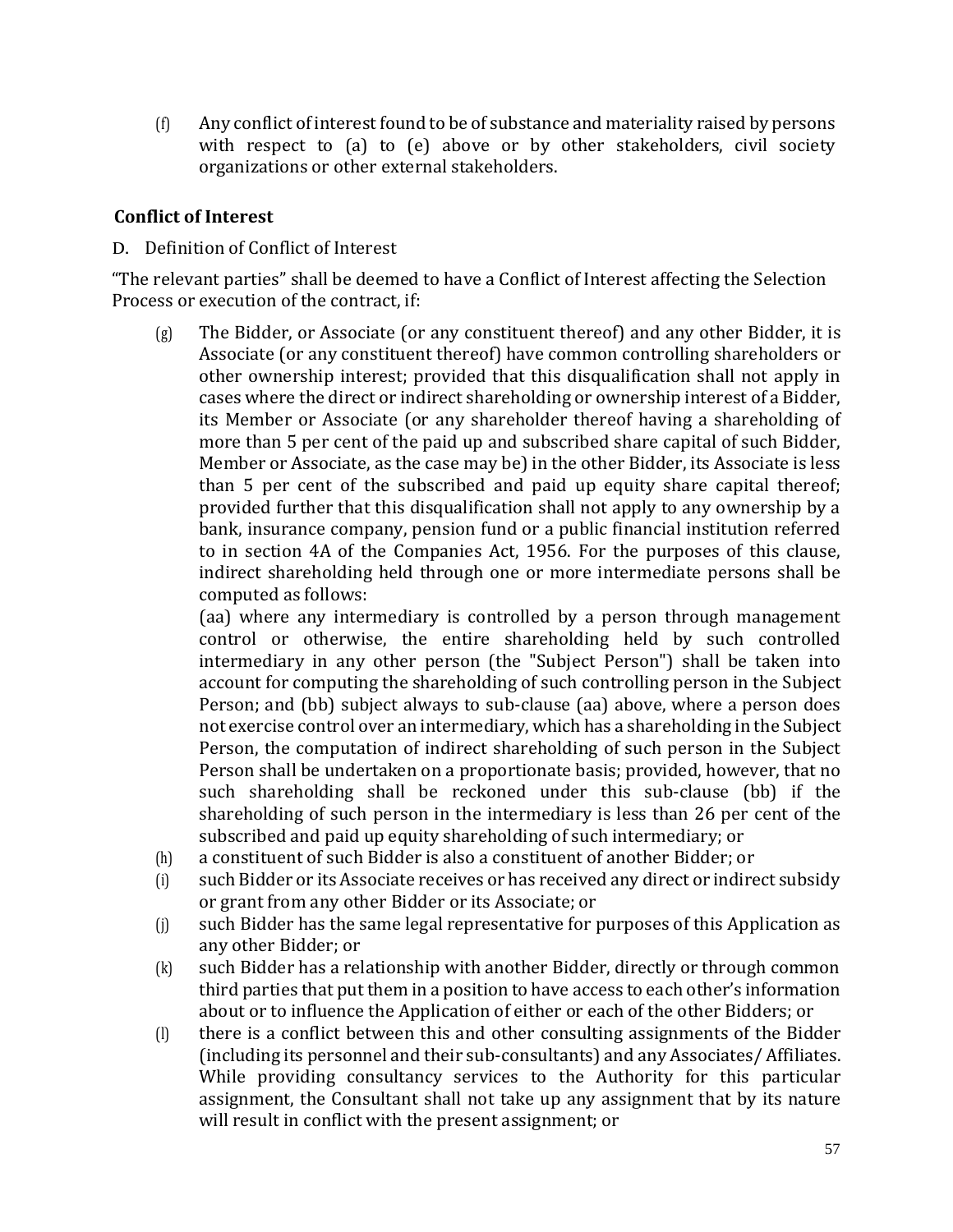- (m) a firm which has been engaged by the Authority to provide goods or works or services for a project, and its Affiliates/ Associates, will be disqualified from providing consulting services for the same project save and except as per provisions of this RfP, conversely, a firm hired to provide consulting services for the preparation or implementation of a project, and its Members or Associates, will be disqualified from subsequently providing goods or works or services related to the same project, save and except as per provisions of this or the relevant RfP; or the Bidder, its Member or Associate (or any constituent thereof), and the Bidder or Concessionaire, if any, for the Project, its contractor or subcontractor(s) (or any constituent thereof) have common controlling shareholders or other ownership interest; provided that this disqualification shall not apply in cases where the direct or indirect shareholding or ownership interest of a Bidder, its Member or Associate (or any shareholder thereof having a shareholding of more than 5 percent of the paid up and subscribed share capital of such Bidder, Member or Associate, as the case may be,) in the Bidder or Concessionaire, if any, or its contractor(s) or sub-contractor(s) is less than 5 percent of the paid up and subscribed share capital of such concessionaire or its contractors or subcontractor(s); provided further that this disqualification shall not apply to ownership by a bank, insurance company, pension fund or a Public Financial Institution referred to in section 4A of the Companies Act, 1956. For the purposes of this sub-clause, indirect shareholding shall be computed in accordance with the provisions of sub-clause (i) above.
- (n) during the execution of the Terms of Reference/ Contract, a situation arises in which interests other than those associated with the duty of providing balanced advice, conducting an objective evaluation of data and other material available or taking related decisions, materially interfere with the fulfilment of the Bidder/ Selected Bidder's duty or may give the appearance of interfering materially with this fulfilment.

Such interest may, *inter alia*, include a personal interest OR an existing/ past professional engagement of any nature/ in any capacity, with direct/ indirect financial/ professional gains; OR employment currently or in future directly or indirectly OR receipt of a full briefing of the merits or procedural aspect of the advice/ decision/ evaluation from an interested party or/ and indulgence in any activity in bad faith in this regard or otherwise, after the execution of the Contract OR publishing of a paper or speech or otherwise advocating publicly a specific position regarding a decision adverse to the interests of the Authority or Government of Tamil Nadu/ India, manifestly beyond the purview of general academic/ professional opinions concerning the issue; OR actions/ advice leading to unfair advantage to any party during the procurement of these services or its related programs and deliverables at any level of government.

Provided that materiality refers to the risk that the identified conflict is of such a magnitude that it is likely to affect the process, findings, conclusions or recommendations of an advice or evaluation/ a decision or a procedure thereof.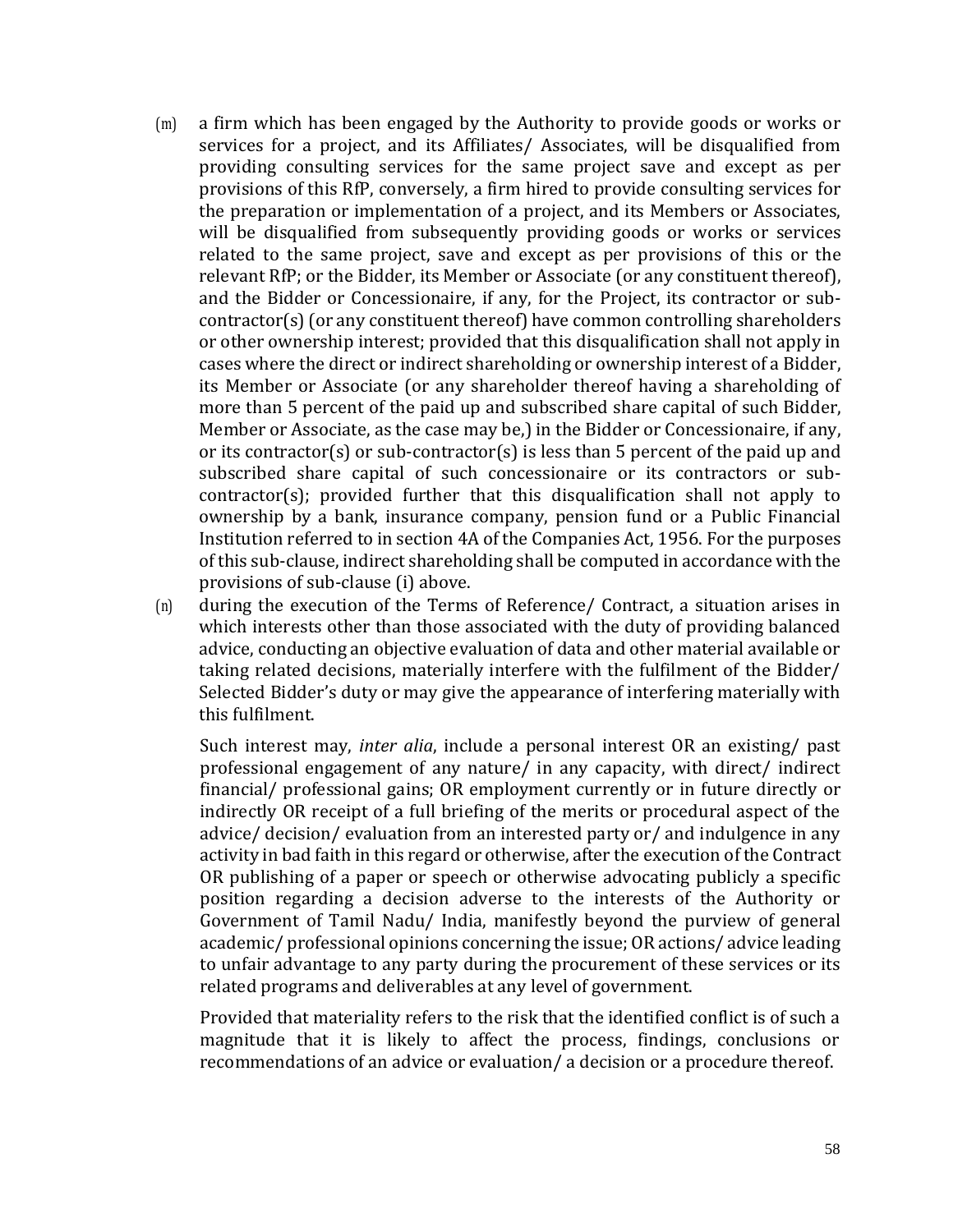# **Integrity Aspects**

- E. For the purposes of this RfP and Project, any of the following practices will be considered as practices which go against the integrity pact.
	- (o) corrupt practice means (i) the offering, giving, receiving, or soliciting, directly or indirectly, of anything of value to influence the action of any person connected with the Selection Process (for avoidance of doubt, offering of employment to or employing or engaging in any manner whatsoever, directly or indirectly, any official of the Authority who is or has been associated in any manner, directly or indirectly with the Selection Process or the Project or has dealt with matters concerning the Agreement or arising there from, before or after the execution thereof, at any time prior to the expiry of one year from the date such official resigns or retires from or otherwise ceases to be in the service of the Authority, shall be deemed to constitute influencing the actions of a person connected with the Selection Process; or (ii) save as provided herein, engaging in any manner whatsoever, whether during the Selection Process or after the issue of the Letter of Award (LoA) or after the execution of the contract Agreement, as the case may be, with any person in respect of any matter relating to the Project or the LoA or the contract Agreement, who at any time has been or is a legal, financial or technical consultant/ adviser of the Authority in relation to any matter concerning the Project;
	- (p) fraudulent practice means a misrepresentation or omission or incomplete disclosure of facts to influence the selection process or the execution of a contract in a way which is detrimental to the Authority and includes collusive practices among consultants/Bidders (before or after submission of proposals) designed to establish prices at artificial, non-competitive levels and to deprive the Authority of the benefits of free and open competition.
	- (q) coercive practice means impairing or harming or threatening to impair or harm, directly or indirectly, any person or property to influence any person's participation or action in the Selection Process;
	- (r) undesirable practice means (i) establishing contact with any person connected with or employed or engaged by the Authority to canvass, lobby or in any manner influencing or attempting to influence the Selection Process; or (ii) having a Conflict of Interest; and
	- (s) restrictive practice means (i) forming a cartel or arriving at any understanding or arrangement among Bidders to restrict or (ii) manipulating a full and fair competition in the Selection Process.

Any of the above practices may be singularly referred to as a "Prohibitive Practice" or collectively referred to as "Prohibited Practices"

# **The Policy and its Operation:**

- F. It is the Authority's policy to require that the Consultants observe the highest standard of ethics during the Selection Process and execute such contracts. In pursuance of this policy, the Authority:
	- a. will reject the proposal for award if it determines that the Bidder has engaged in prohibited practices in competing for the contract in question;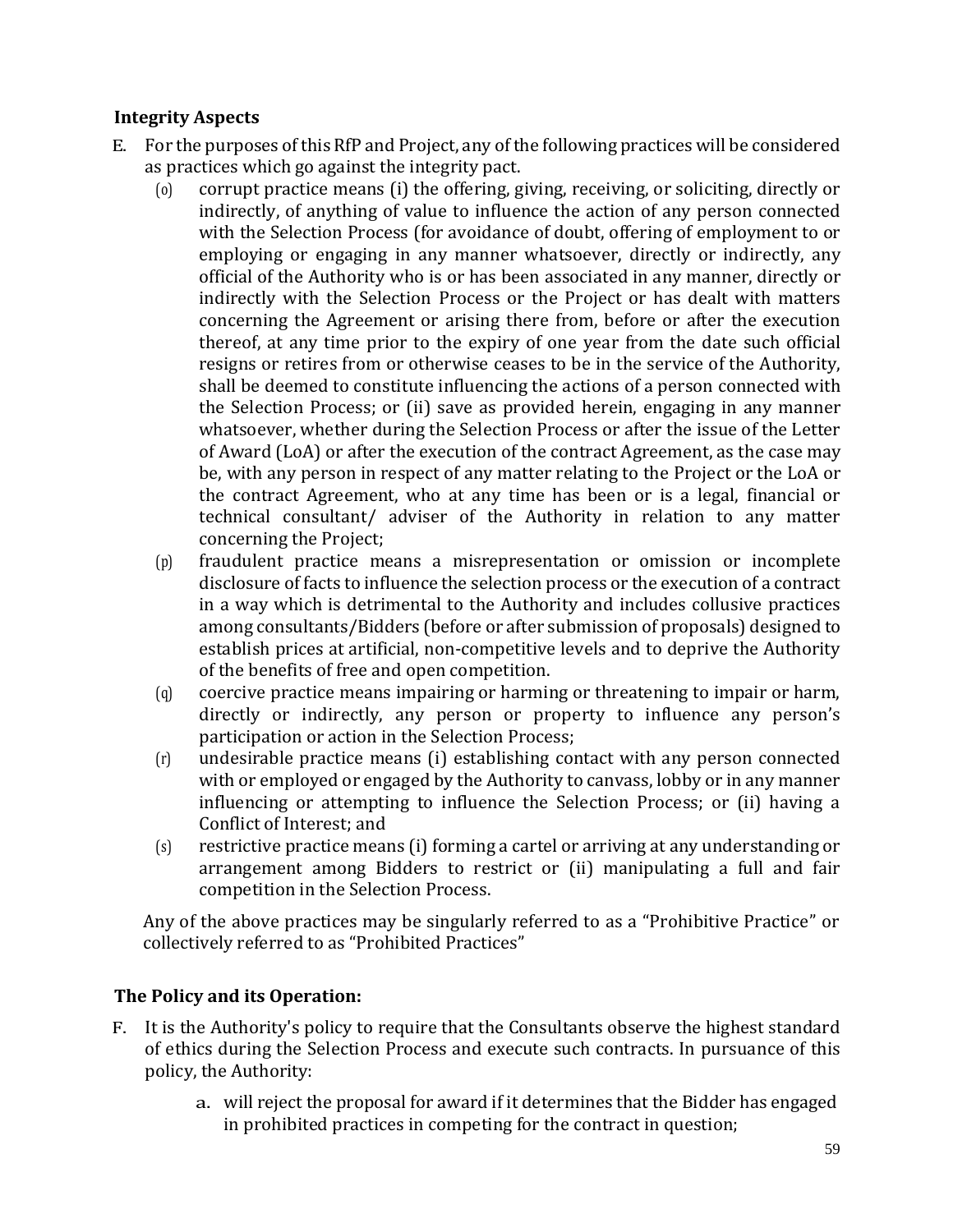- b. will declare a Bidder ineligible, either indefinitely or for a stated period of time, to be awarded a contract if it at any time determines that the Bidder has engaged in prohibited practices in competing for and in executing the contract.
- G. The Bidders and their respective officers, employees, agents and advisers shall observe the highest standard of ethics during the Selection Process and the Project execution. Notwithstanding anything to the contrary contained in this RfP, the Authority will reject a Proposal without being liable in any manner whatsoever to the Bidder, if it determines that the Bidder has, directly or indirectly or through an agent, engaged in prohibited practices in the Selection Process and the Project execution. In such an event, the Authority will, without prejudice to its any other rights or remedies, blacklist the relevant party for a time period decided by the competent Authority.
- H. Operation of the policy shall be as follows:
	- i. every entity shall be impartial, independent and free of any actual or potential conflict of interest and shall desist from any activity impeding the integrity pact. "The relevant parties" shall disclose at the earliest any actual/ potential adverse matter related to the conflict of interest or integrity to the Authority. (S)he may recuse herself/ himself from the proceedings voluntarily after such disclosure, if required, according to the decision of the Authority.
	- ii. Any party may challenge any person(s) under the applicability section in this Appendix to the RfP on account of breach/ non-disclosure/ non-recusal after disclosure related to matters of conflict of interest and integrity within 3 weeks of such party gaining such knowledge OR of joining duty/ service by the challenged person(s) for providing advice in the context of this RfP, whichever is later. The challenged person may voluntarily withdraw from the assignment under this RfP, if (s)he agrees to the challenge.
	- iii. A final and binding decision on such breach/ non-recusal/ non-withdrawal/ nonresignation following a relevant disclosure/ revelation of relevant fact or challenge shall be taken by the Authority. An adverse decision in this regard by the authority shall result in the dismissal of the challenged person and the relevant entity/ Bidder from the bid process and the project, debarment for 5 years of the relevant entities from engagements with any governments within the territory of Tamil Nadu and debarment of any related party from participating in any of the related government procurement procedure or if such information is received late, invalidation of the related party's such proposal as *void ab initio*; as decided by the authority. If otherwise, the person shall continue with his duties/ assignment.
	- iv. The advice/ decisions/ evaluations done by the Authority till such date of decision regarding breach/ recusal/ withdrawal/ dismissal shall be valid except for the fact that the advice/ decision/ evaluations or contribution towards advice/ decisions/ evaluations and the preparations and the interventions during the preparation of the decisions/ evaluations of such recused/ withdrawn/ challenged person shall not be valid.

### **Competent Authority**

I. The Authority is competent to determine materiality and arrive at a decision on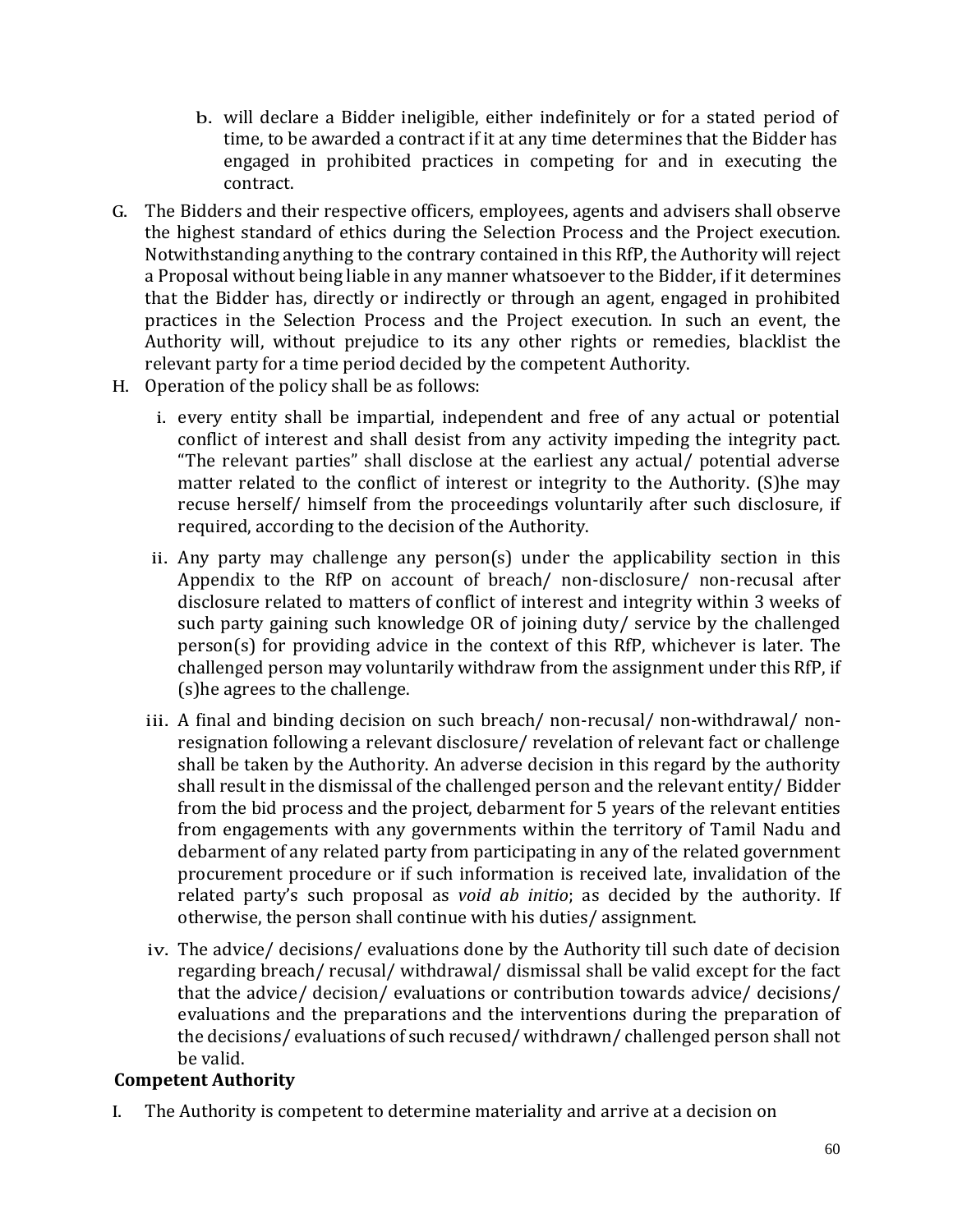whether a conflict of interest and a breach of integrity is proved or not.

### **Certification**

- J. We hereby certify that our Entity/ Entities have been funded from money earned through legitimate means from known sources and such funding has been verified for compliance with the applicable laws of India at all times and also that our international funding, if any, has been FCRA compliant. We shall continue with our due diligence regarding funding in a similar manner for this Project and all other Projects that we are and will be executing currently and in the future. We shall submit to any verification as required by the Authority or the Government of Tamil Nadu/ India or its representatives in this regard.
- K. We hereby certify that all relevant parties related to this Application do not attract the provisions of this pact and all of us shall abide by all the terms and conditions as listed in this "Integrity and Avoidance of Conflict of Interest Pact" at all times.

### IN WITNESS WHEREOF THE ENTITIES NAMED BELOW HAVE ENTERED AND DELIVERED THIS PACT AND CERTIFICATION AS OF THE DATE GIVEN BELOW.

SIGNED, SEALED AND DELIVERED For and on behalf of:

Place:

| <b>ENTITY'S NAME</b> |         |                          |  |
|----------------------|---------|--------------------------|--|
| Signature            |         |                          |  |
| Name                 |         |                          |  |
| Designation          |         |                          |  |
| Address              |         |                          |  |
| In the Presence of:  |         |                          |  |
| $\frac{1}{2}$ .      |         |                          |  |
| Dated on             | day of, | [insert date of signing] |  |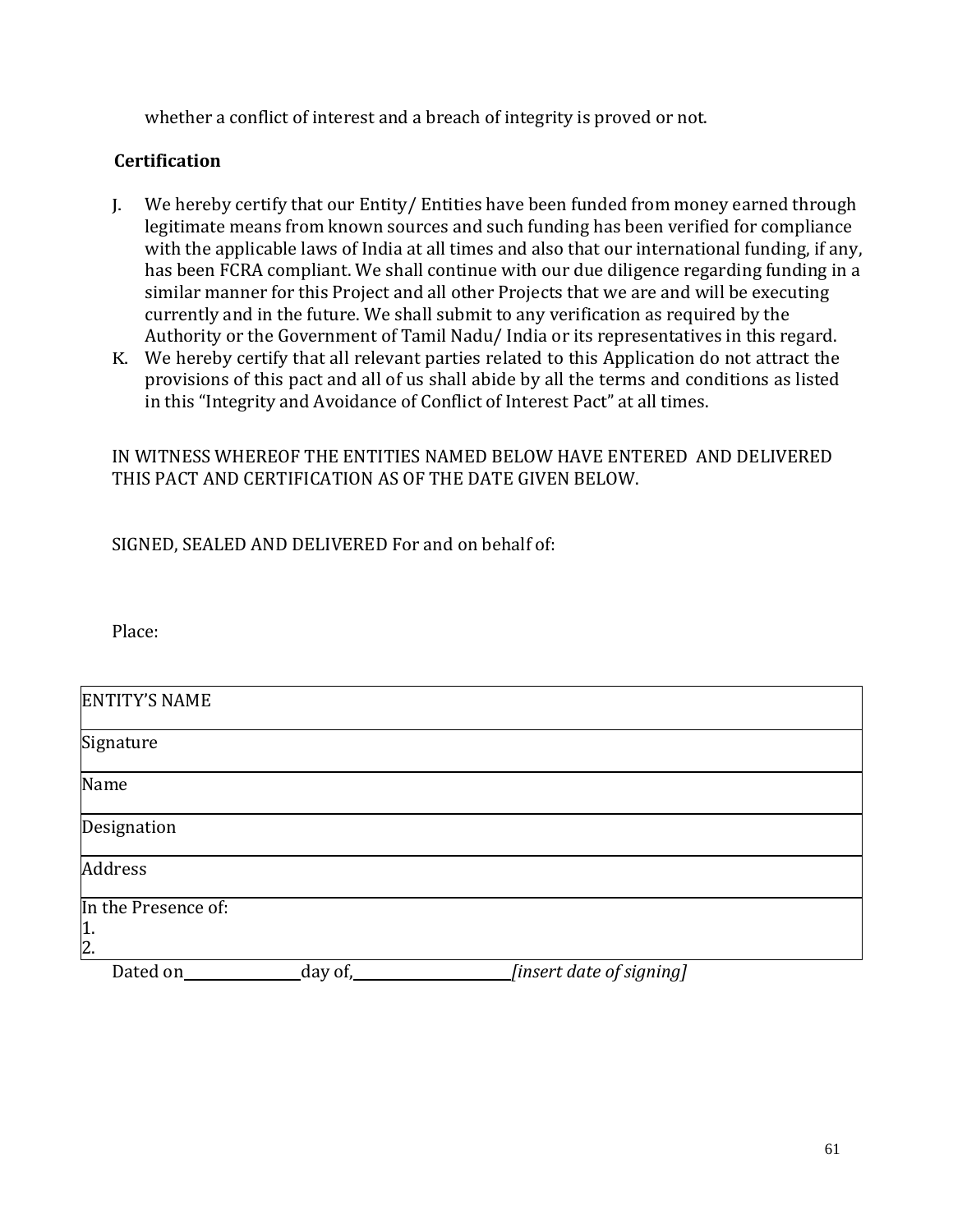# **Appendix V: Curriculum Vitae**

<span id="page-61-0"></span>

| <b>Proposed Position</b>                       |                                                                   |  |                 |                |                  |         |  |  |  |
|------------------------------------------------|-------------------------------------------------------------------|--|-----------------|----------------|------------------|---------|--|--|--|
| <b>Name of Firm</b>                            |                                                                   |  |                 |                |                  |         |  |  |  |
| <b>Name of Expert</b>                          |                                                                   |  |                 |                |                  |         |  |  |  |
| <b>Date of Birth</b>                           | Citizenship                                                       |  |                 |                |                  |         |  |  |  |
|                                                | <b>Institute, Location</b>                                        |  | <b>Year of</b>  |                |                  |         |  |  |  |
| <b>Education</b>                               |                                                                   |  | <b>Passing</b>  |                | Degree / Diploma |         |  |  |  |
|                                                |                                                                   |  |                 |                |                  |         |  |  |  |
|                                                |                                                                   |  |                 |                |                  |         |  |  |  |
| Membership                                     |                                                                   |  |                 |                |                  |         |  |  |  |
| in                                             |                                                                   |  |                 |                |                  |         |  |  |  |
| <b>Professional</b>                            |                                                                   |  |                 |                |                  |         |  |  |  |
| <b>Associations</b>                            |                                                                   |  |                 |                |                  |         |  |  |  |
| <b>Other Training</b>                          |                                                                   |  |                 |                |                  |         |  |  |  |
| <b>Countries of Work</b>                       |                                                                   |  |                 |                |                  |         |  |  |  |
| <b>Experience</b>                              |                                                                   |  |                 |                |                  |         |  |  |  |
| <b>Languages</b>                               | Language                                                          |  | <b>Speaking</b> | <b>Reading</b> |                  | Writing |  |  |  |
|                                                |                                                                   |  |                 |                |                  |         |  |  |  |
|                                                |                                                                   |  |                 |                |                  |         |  |  |  |
|                                                |                                                                   |  |                 |                |                  |         |  |  |  |
| <b>Brief Profile</b>                           |                                                                   |  |                 |                |                  |         |  |  |  |
| <b>Employment Record</b>                       |                                                                   |  |                 |                |                  |         |  |  |  |
|                                                | From:<br>To:                                                      |  |                 |                |                  |         |  |  |  |
|                                                | Employer:                                                         |  |                 |                |                  |         |  |  |  |
|                                                | Position Held:                                                    |  |                 |                |                  |         |  |  |  |
| <b>Detailed</b>                                | Work is undertaken that best illustrates the capability to handle |  |                 |                |                  |         |  |  |  |
| <b>Tasks</b>                                   | the tasks assigned                                                |  |                 |                |                  |         |  |  |  |
| <b>Assigned</b>                                |                                                                   |  |                 |                |                  |         |  |  |  |
| 1. Add more rows                               | Project No. as                                                    |  |                 |                |                  |         |  |  |  |
| as required and                                | reflected in Form                                                 |  |                 |                |                  |         |  |  |  |
| also<br>add<br>a<br><b>Project Number</b>      | <b>TECH-3 Table 2</b>                                             |  |                 |                |                  |         |  |  |  |
| that<br>will<br>be                             | (Relevant                                                         |  |                 |                |                  |         |  |  |  |
| cross-                                         | experience):                                                      |  |                 |                |                  |         |  |  |  |
| referenced<br>in                               | Name of                                                           |  |                 |                |                  |         |  |  |  |
| <b>FORM TECH - 3</b><br>(Table<br>$\mathbf{2}$ |                                                                   |  |                 |                |                  |         |  |  |  |
| Relevant                                       | assignment:                                                       |  |                 |                |                  |         |  |  |  |
| Experience)                                    | Year:                                                             |  |                 |                |                  |         |  |  |  |
|                                                | Locatio                                                           |  |                 |                |                  |         |  |  |  |
|                                                | n:                                                                |  |                 |                |                  |         |  |  |  |
|                                                | <b>Client:</b>                                                    |  |                 |                |                  |         |  |  |  |
|                                                | <b>Main project features:</b>                                     |  |                 |                |                  |         |  |  |  |